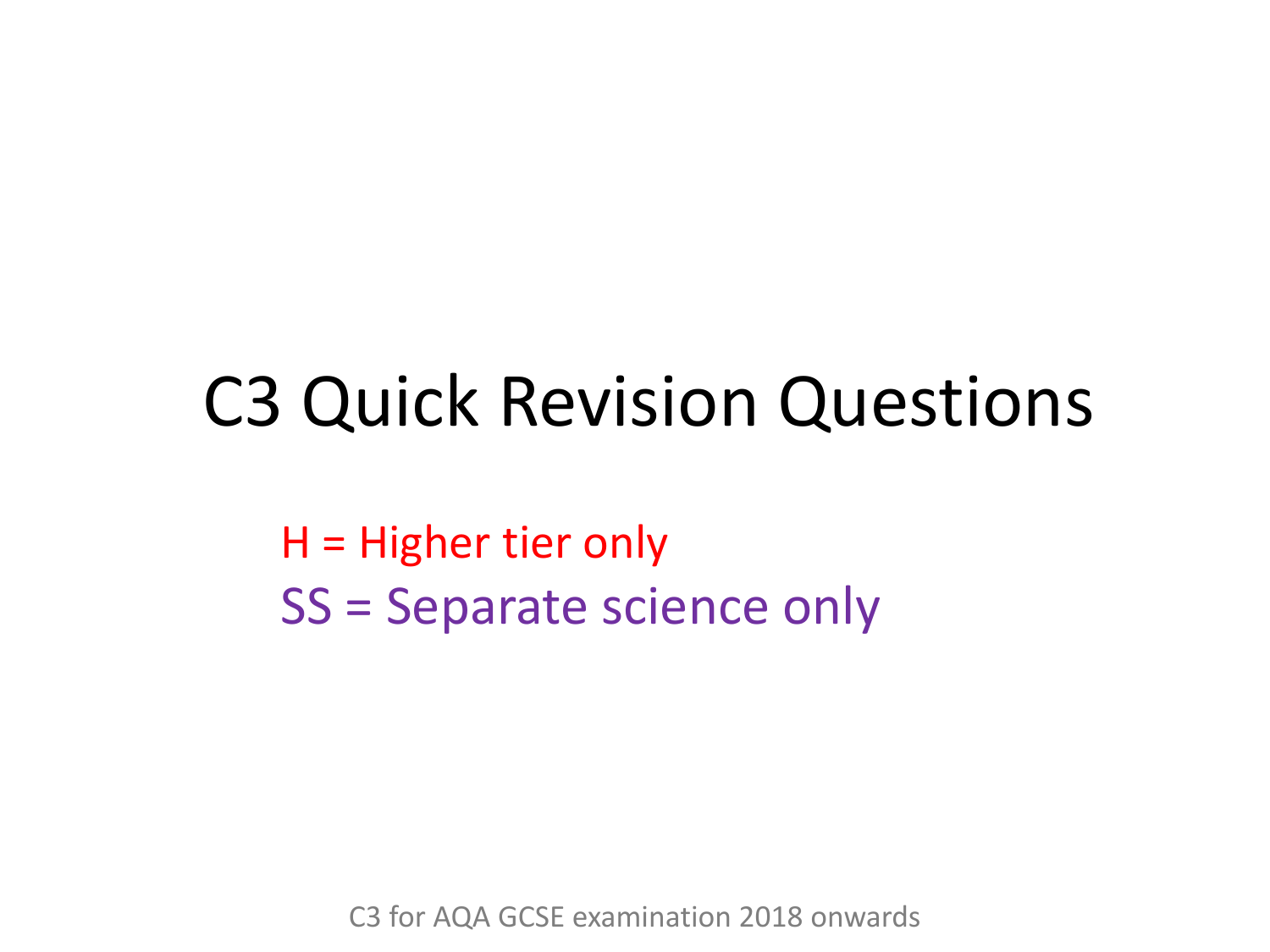#### Question 1 .... of 50

• What is the law of conservation of mass?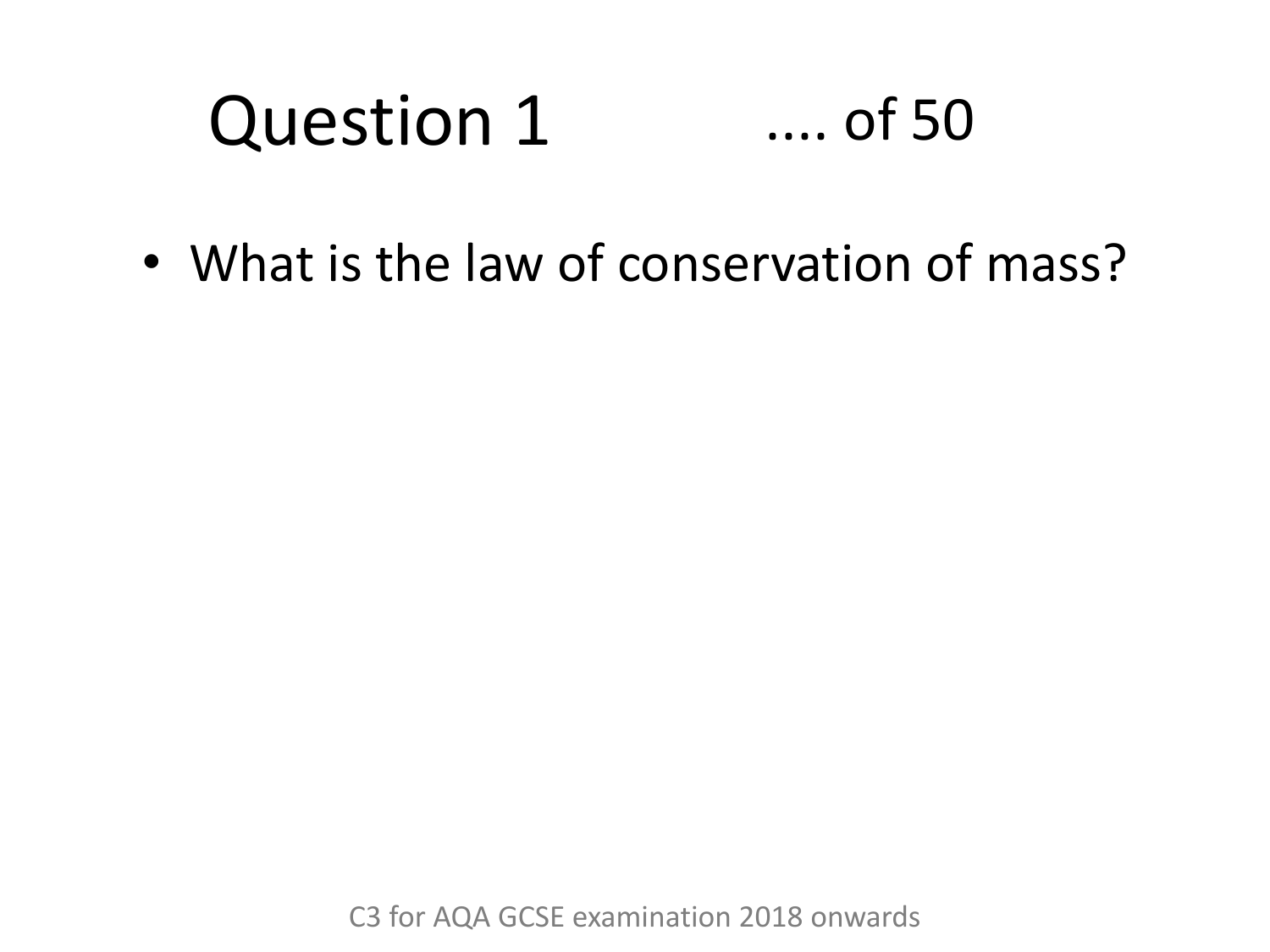# Answer 1 .... of 50

• No atoms are lost or made during a chemical reaction.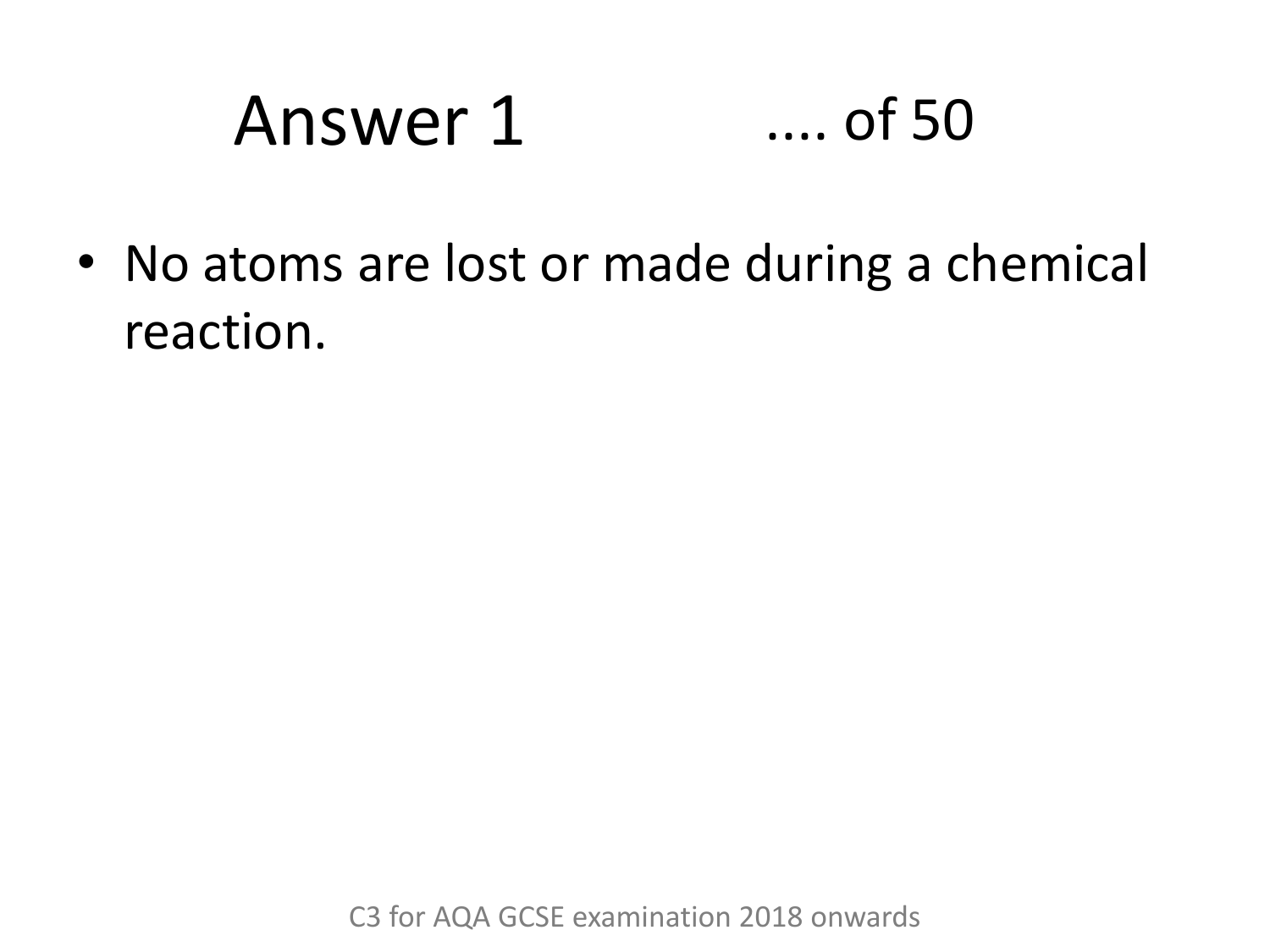#### Question 2 .... of 50

• What is the relative atomic mass?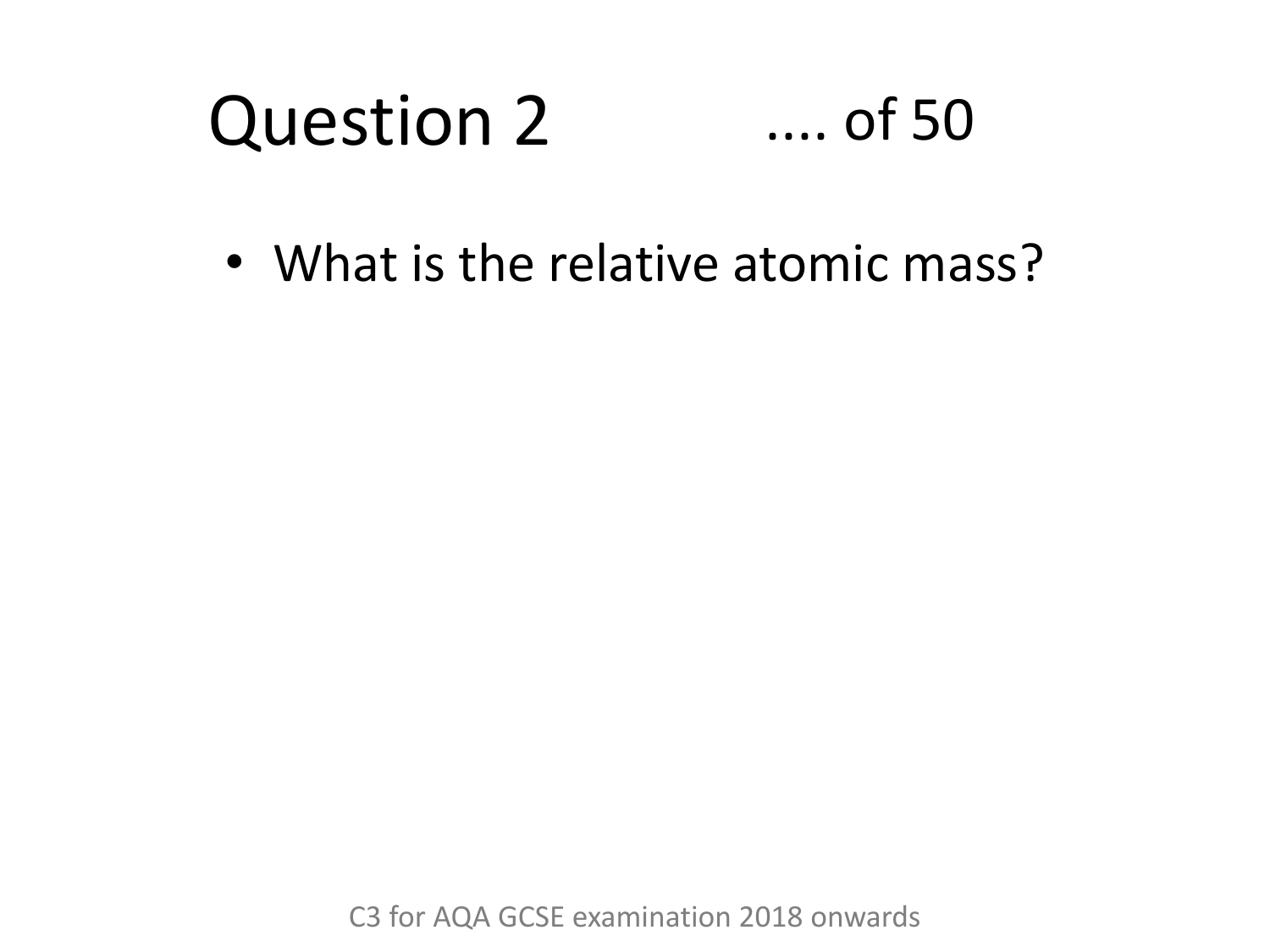# Answer 2 .... of 50

• The mass of an atom relative to  $1/12$ <sup>th</sup> of a carbon-12 atom.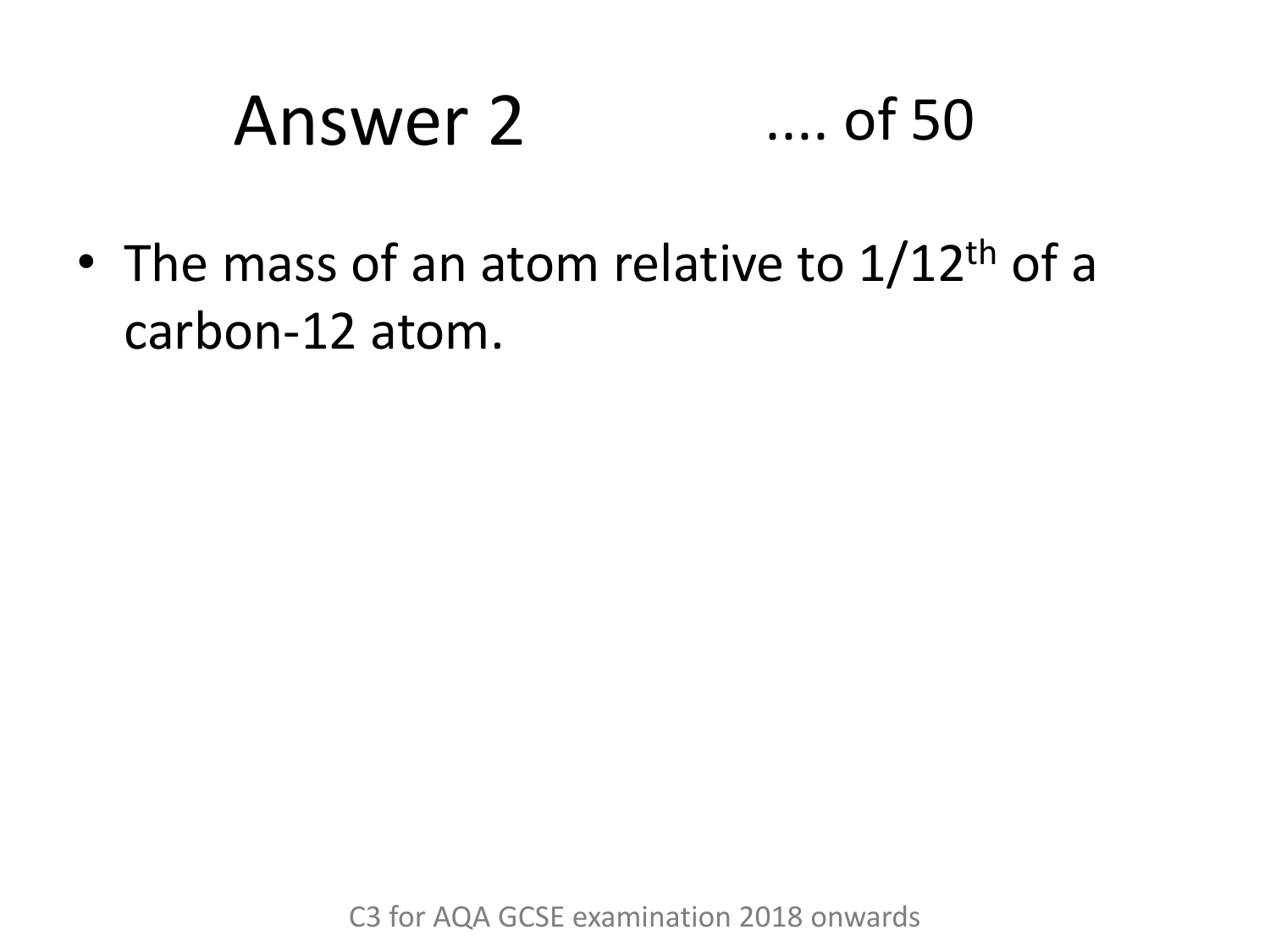#### Question 3 .... of 50

• What is the formula mass of a molecule?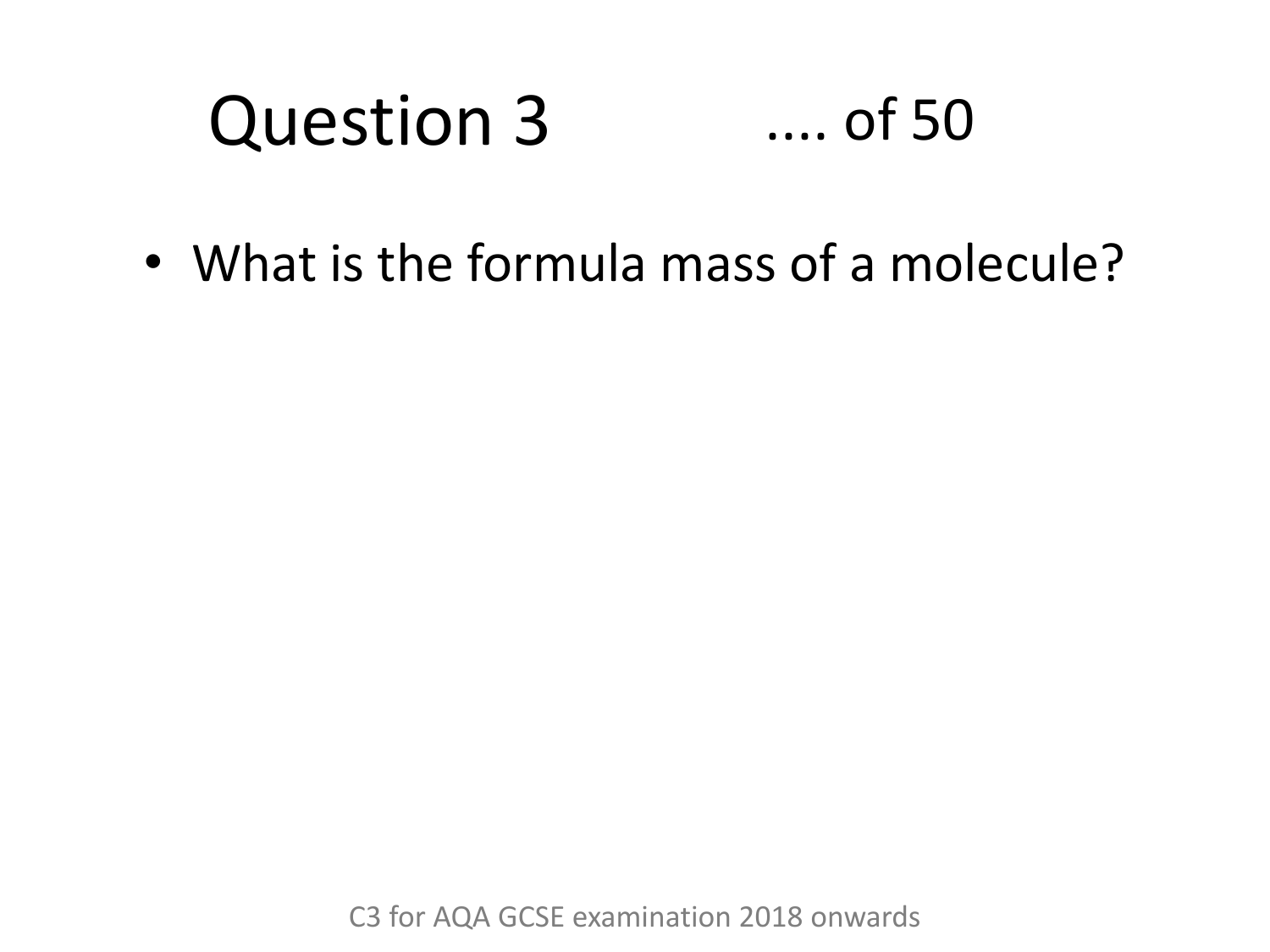# Answer 3 .... of 50

• The sum of the atomic masses of all of the atoms in a molecule.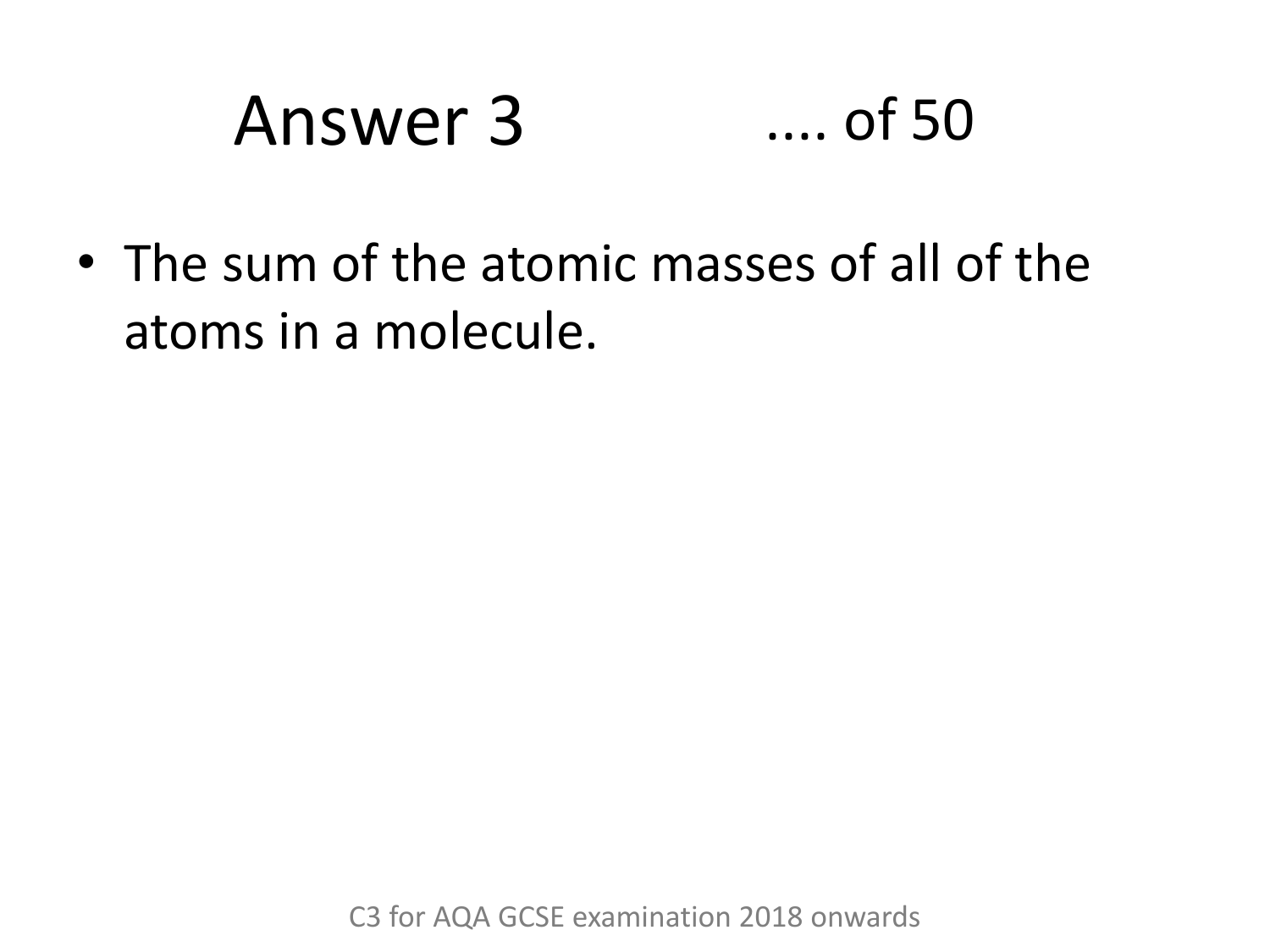#### Question 4 .... of 50

• Why might a reaction like decomposing a carbonate appear to violate the law of conservation of mass?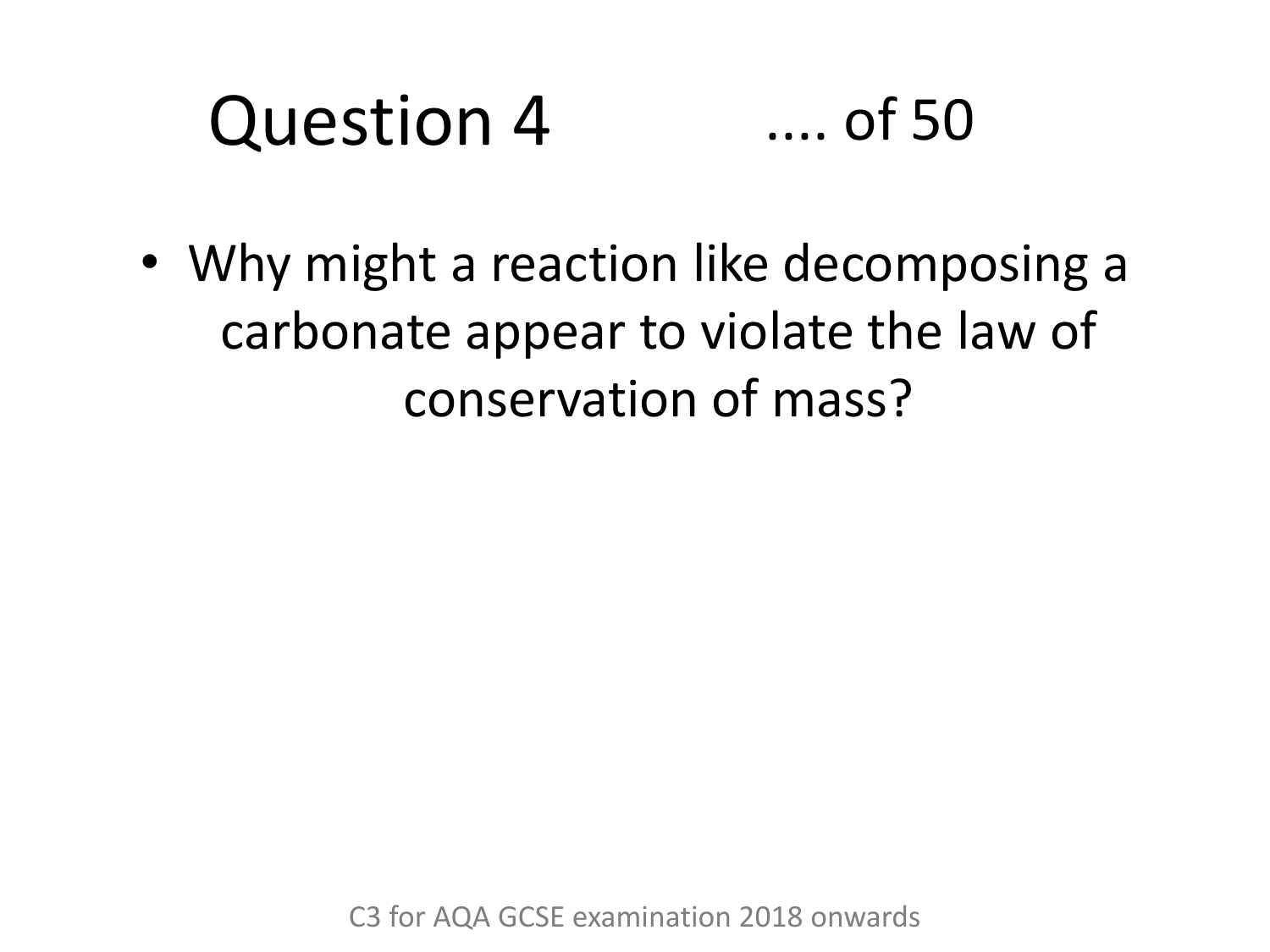## Answer 4 .... of 50

• The reaction gives off gas (carbon dioxide).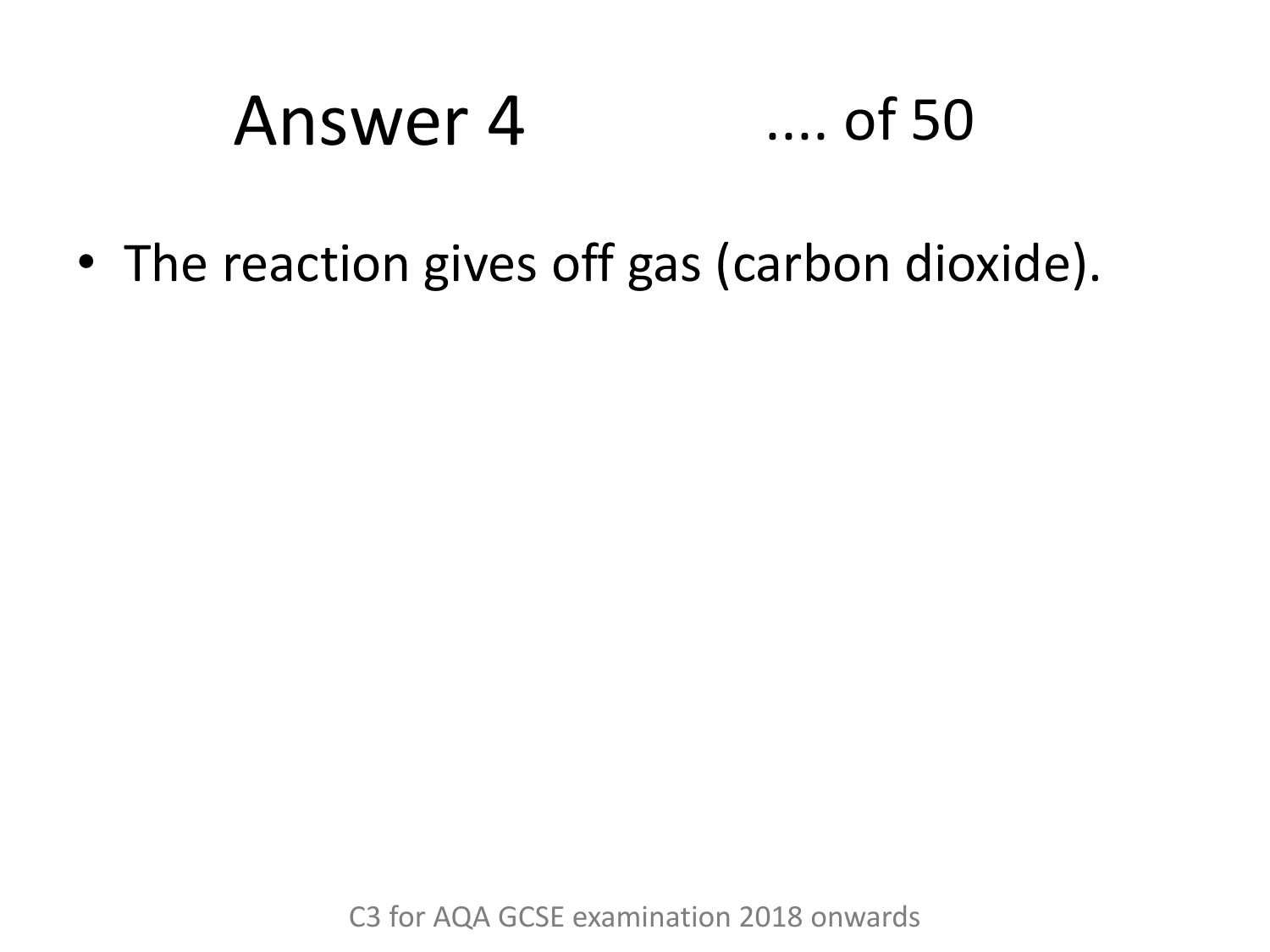#### Question 4 .... of 50

• Why do reactions stop?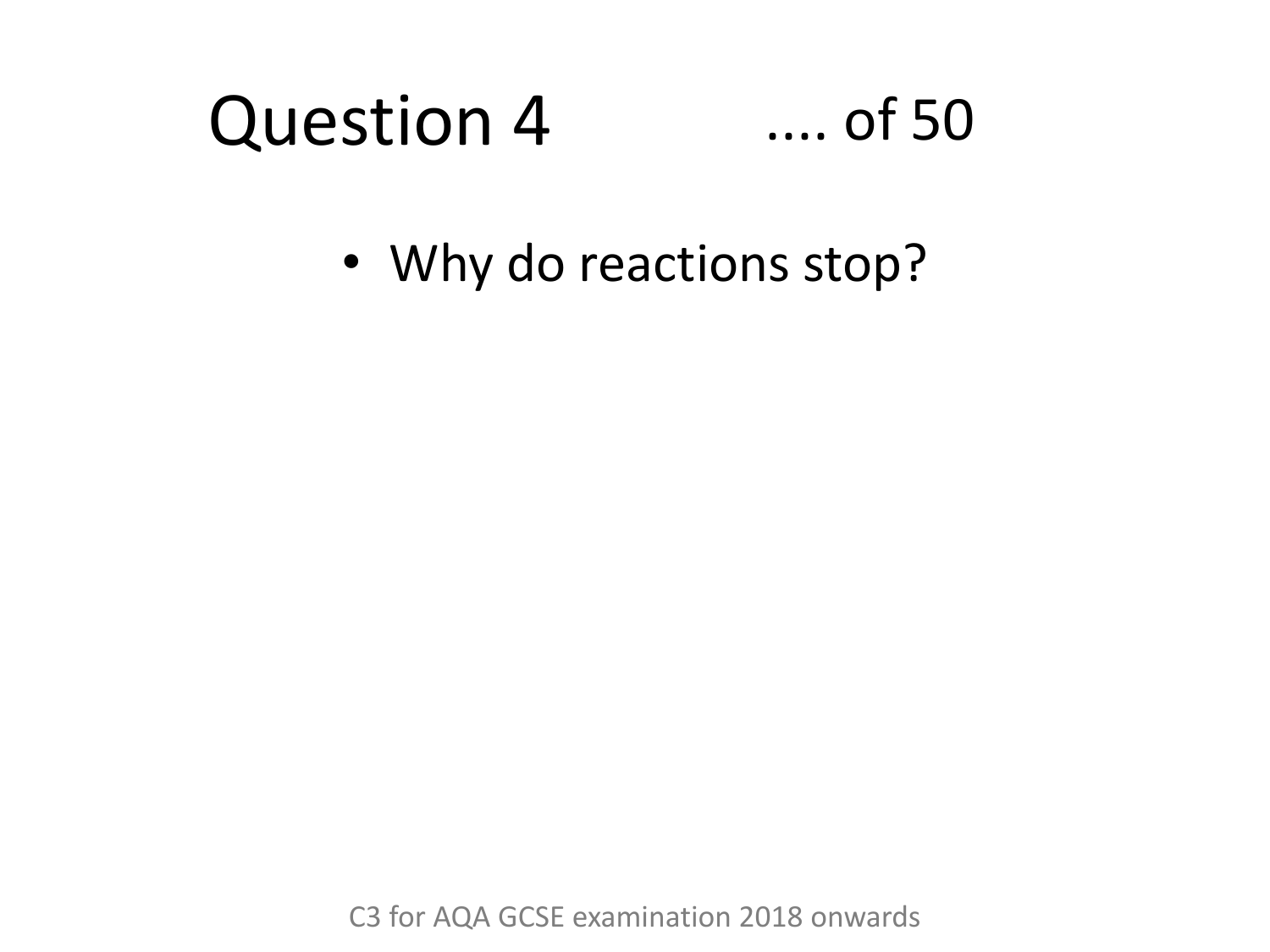# Answer 4 .... of 50

• The limiting reactant is used up.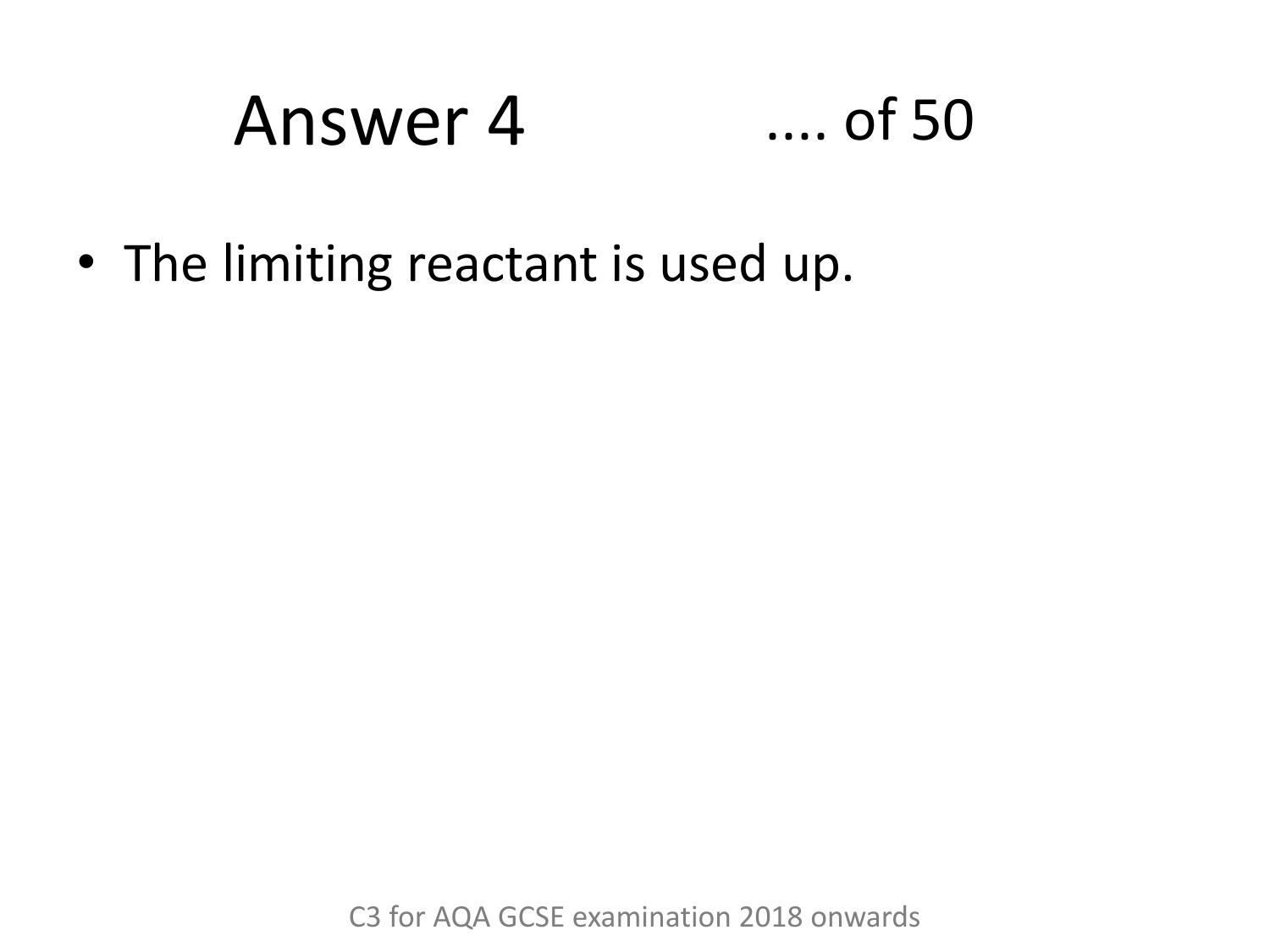#### Question 5 .... of 50

• What is uncertainty in a measurement?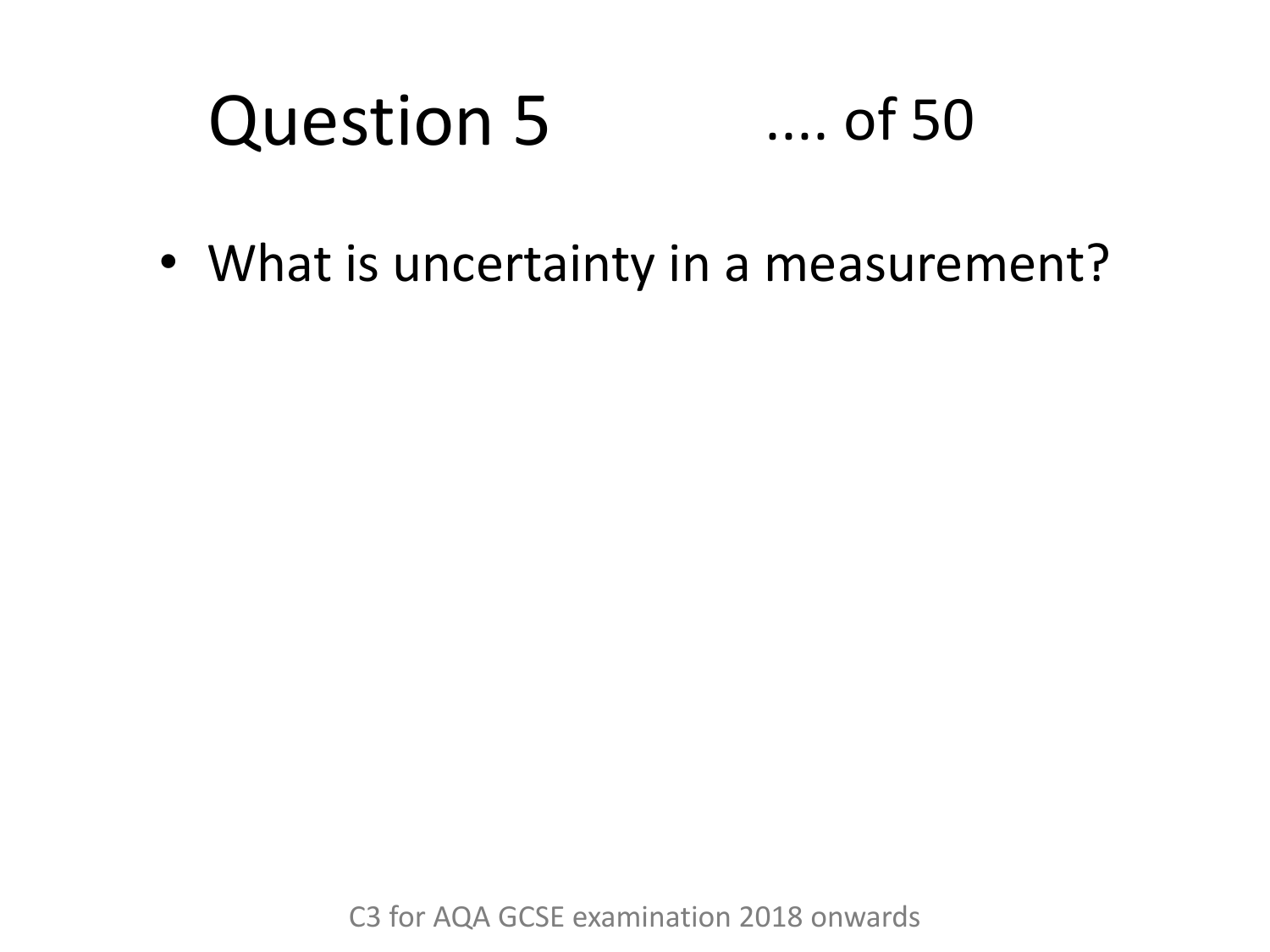# Answer 5 .... of 50

• The range of values within which the true value of a measurement falls.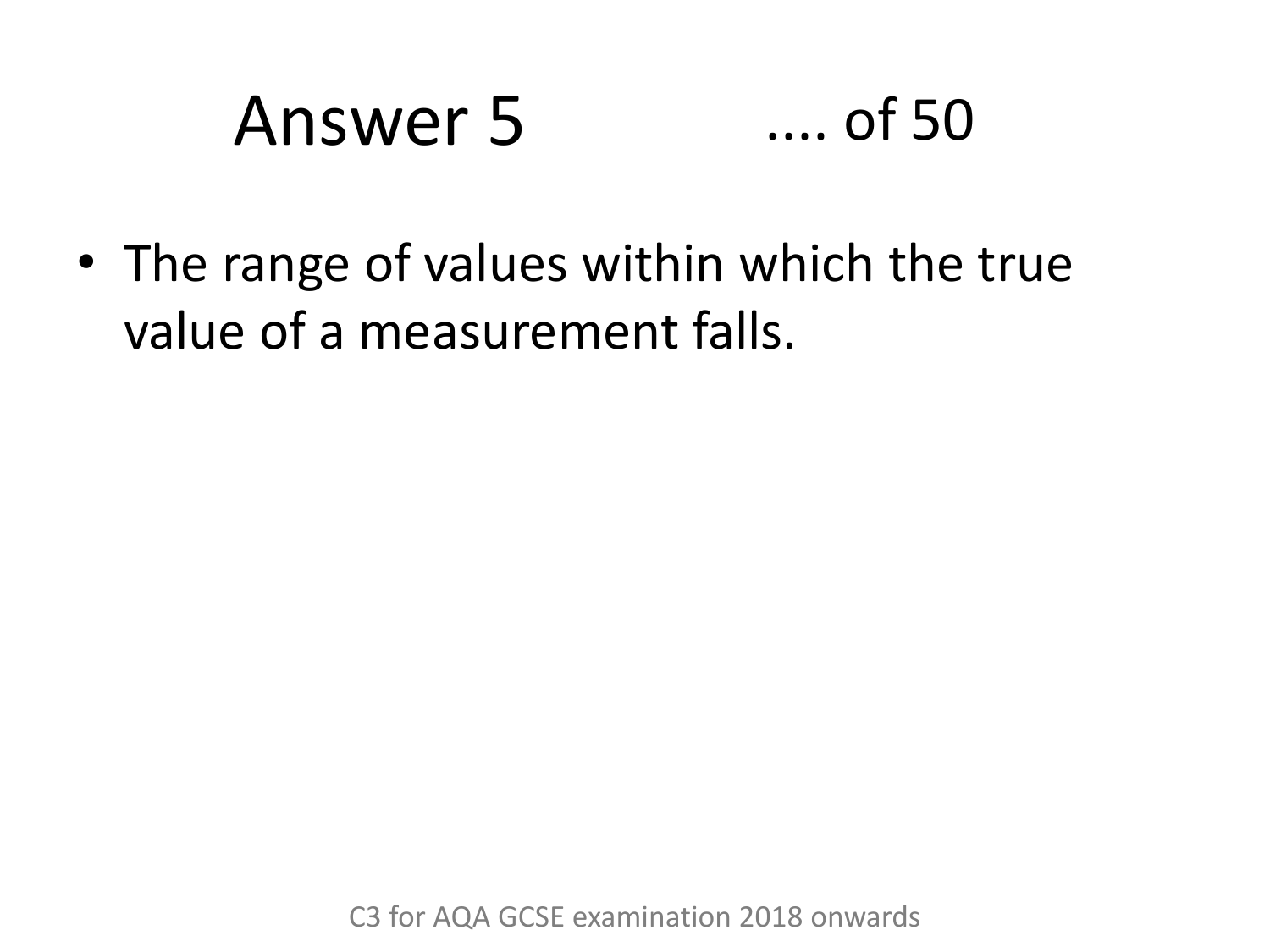#### Question 6 .... of 50

• What is the difference between range and mean?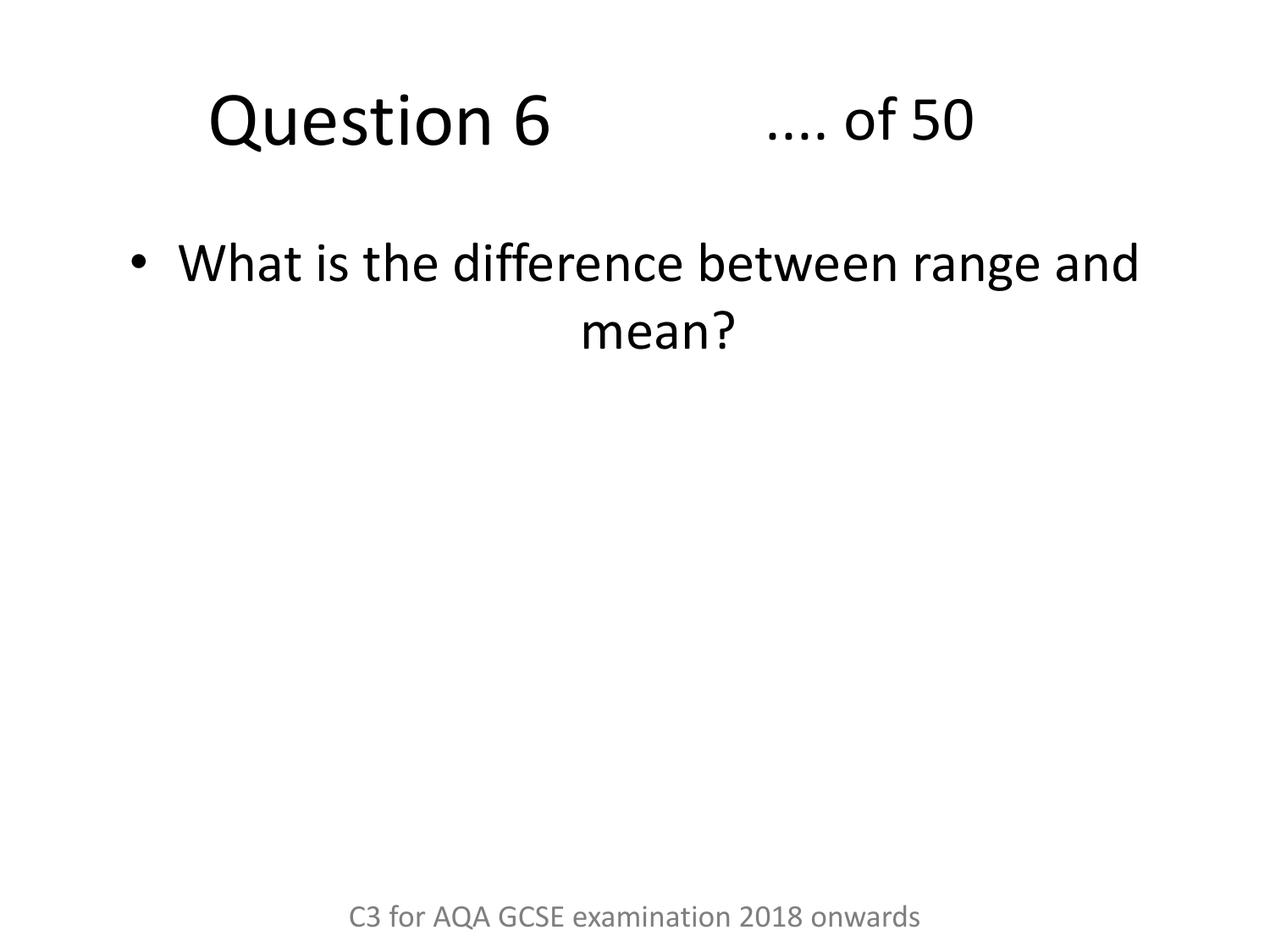#### Answer 6 .... of 50

- The range is the difference between the highest measurement and the lowest measurement.
- The mean is the sum of the measurements divided by the number of measurements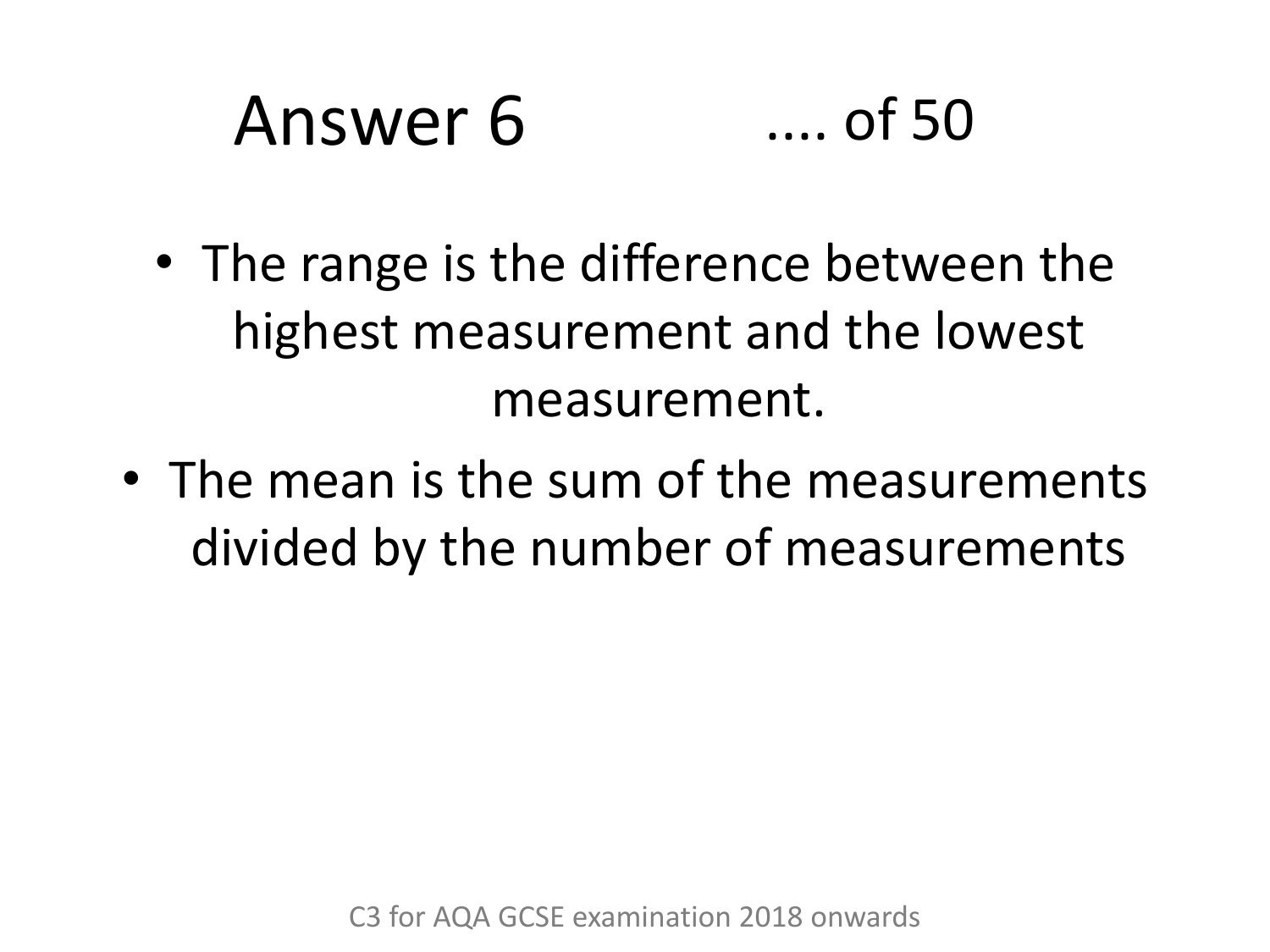#### Question 7 .... of 50

• What is precision?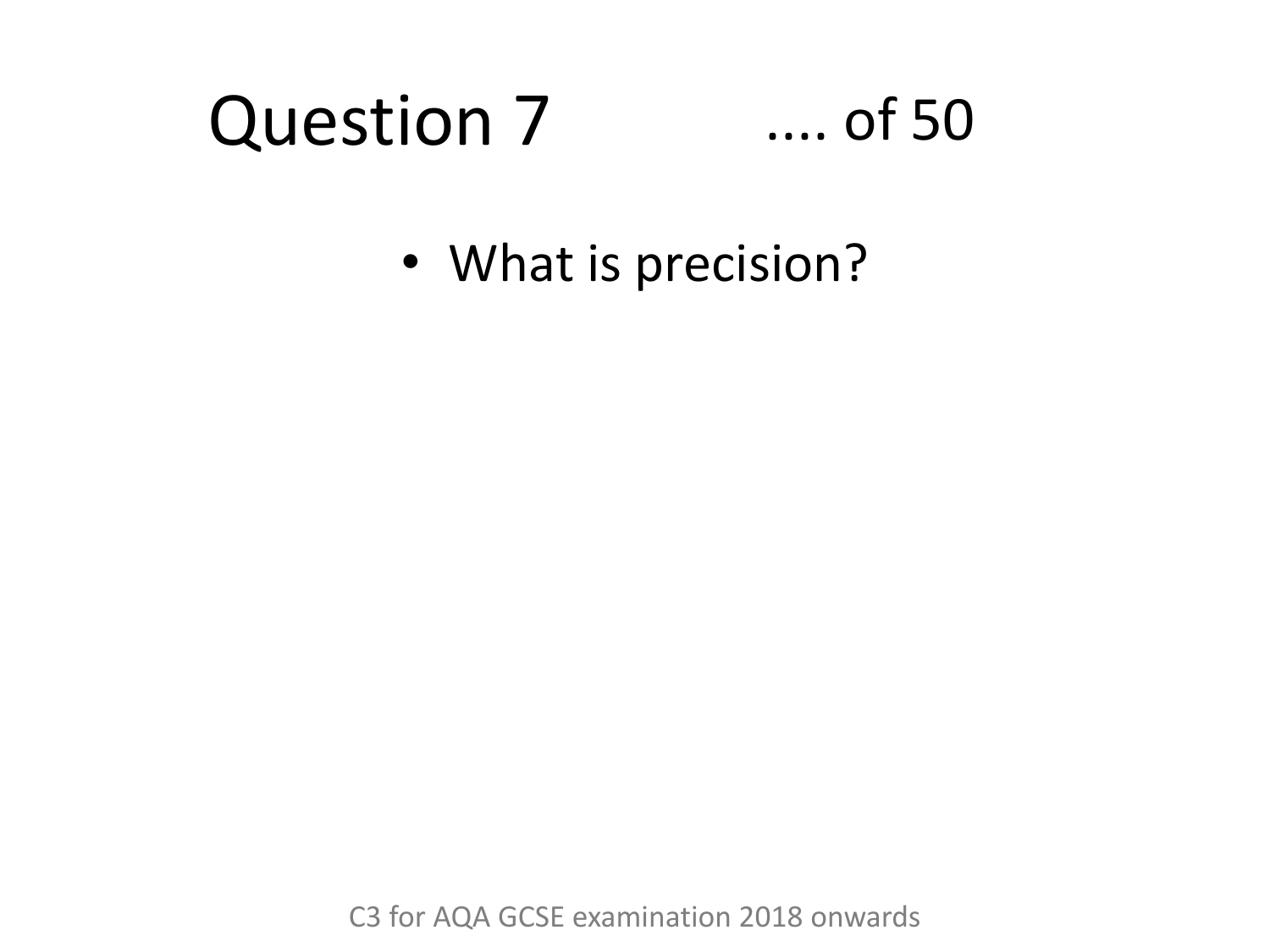#### Answer 7 .... of 50

• **Precision** refers to the closeness of two or more measurements to each other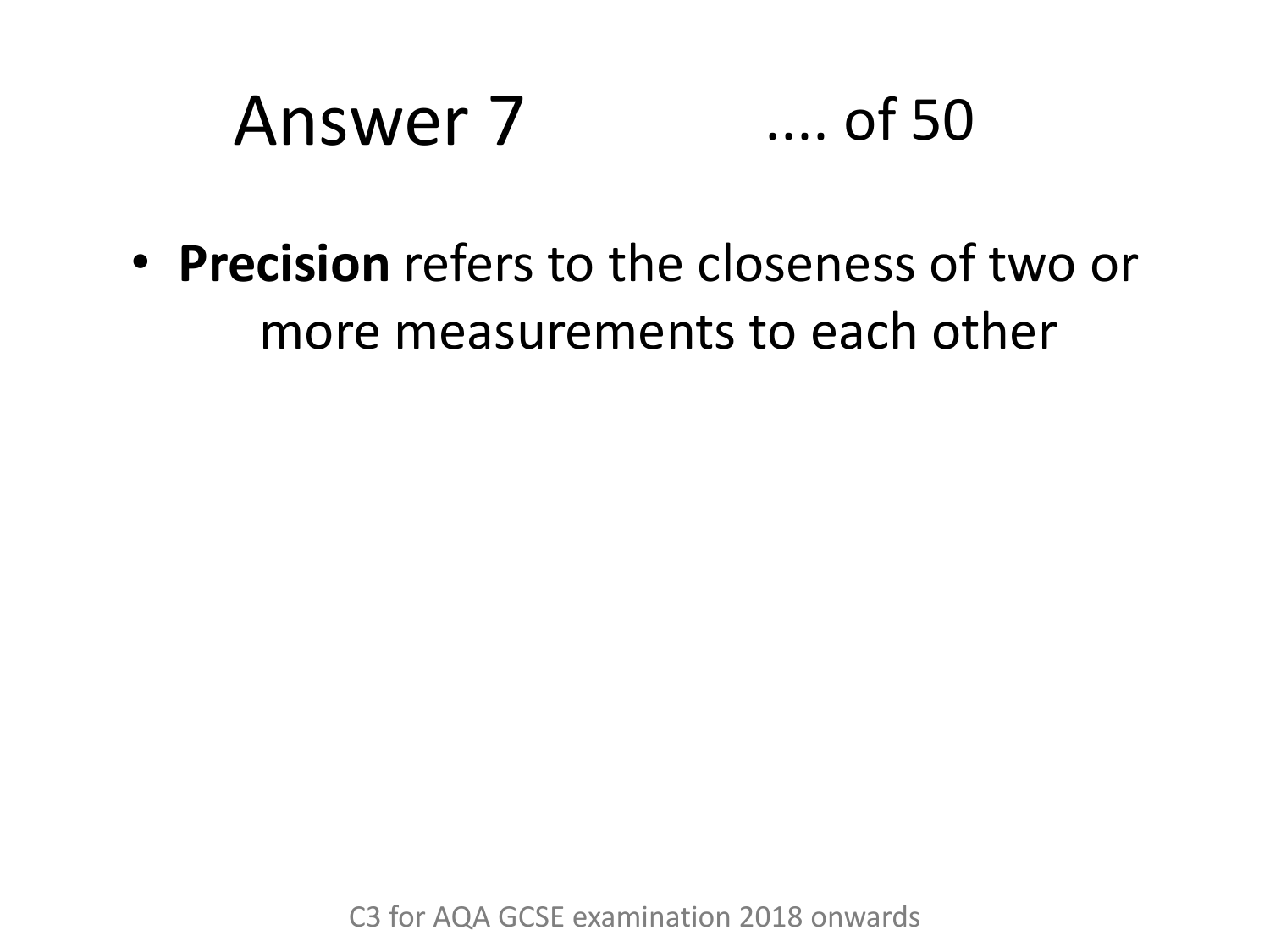#### Question 8 .... of 50

• What are numbers of molecules measured in?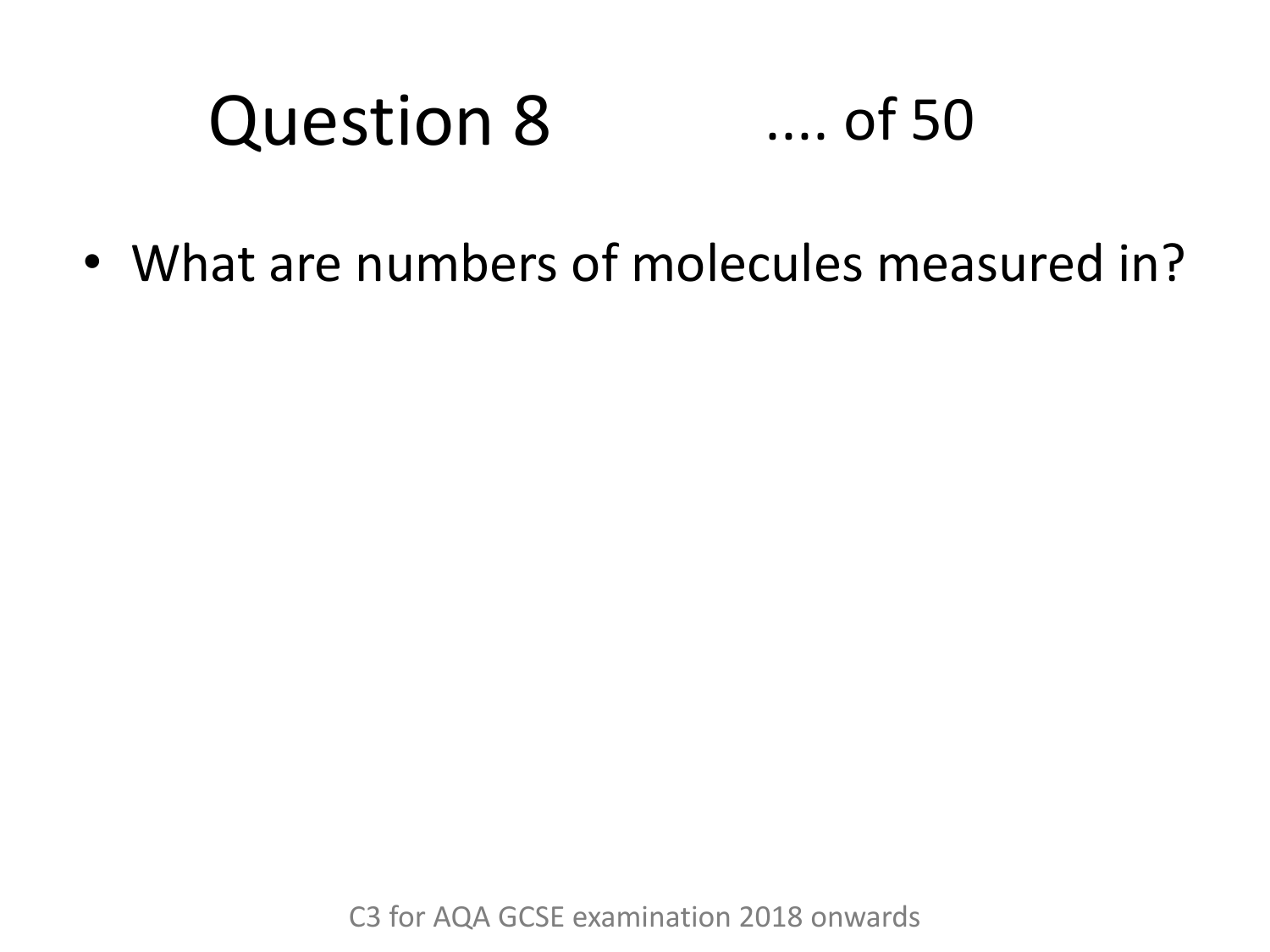### Answer 8

### $\dots$  of 50

· Moles.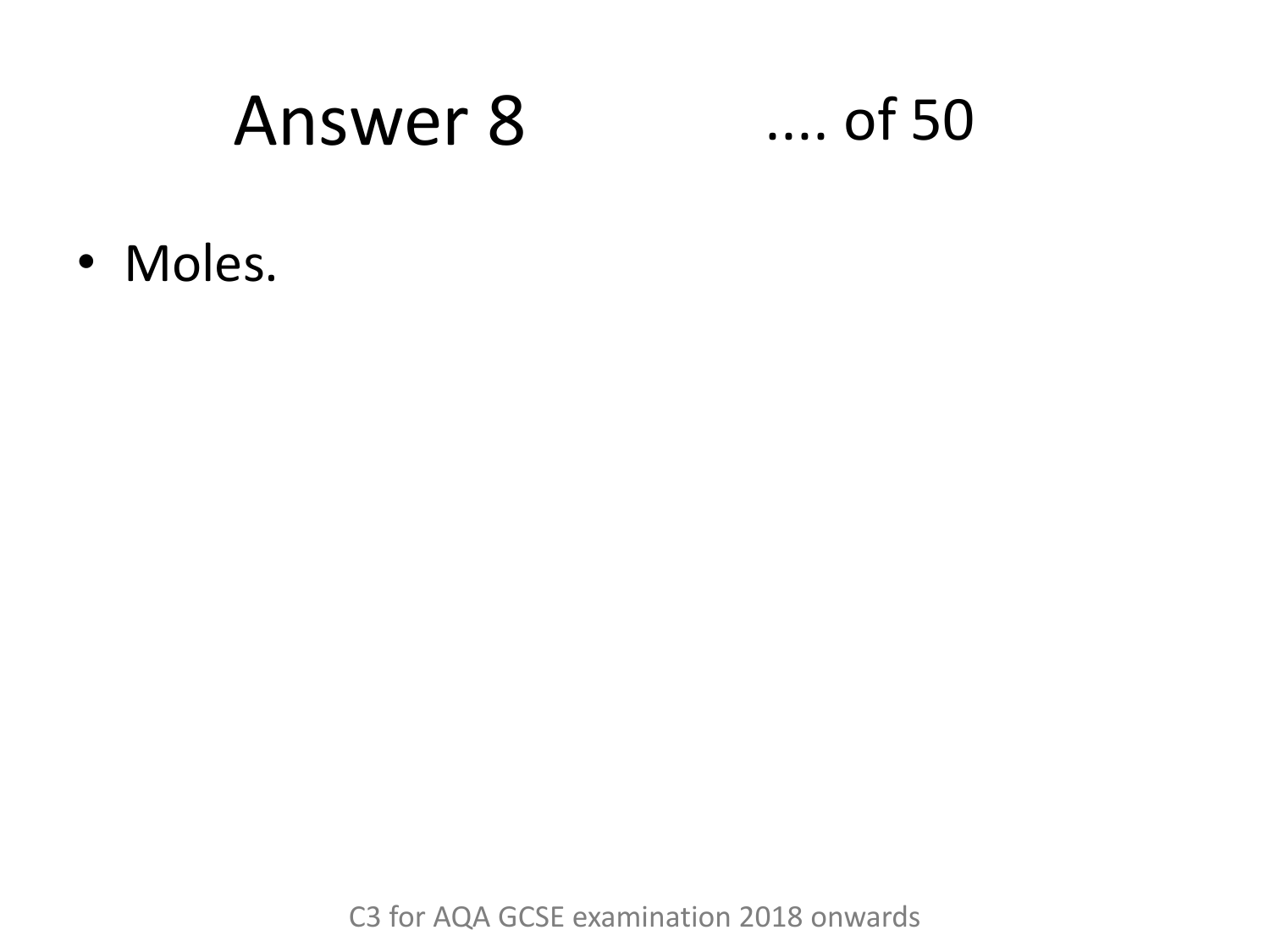#### Question 9 .... of 50 **H**

• What is Avogadro's number?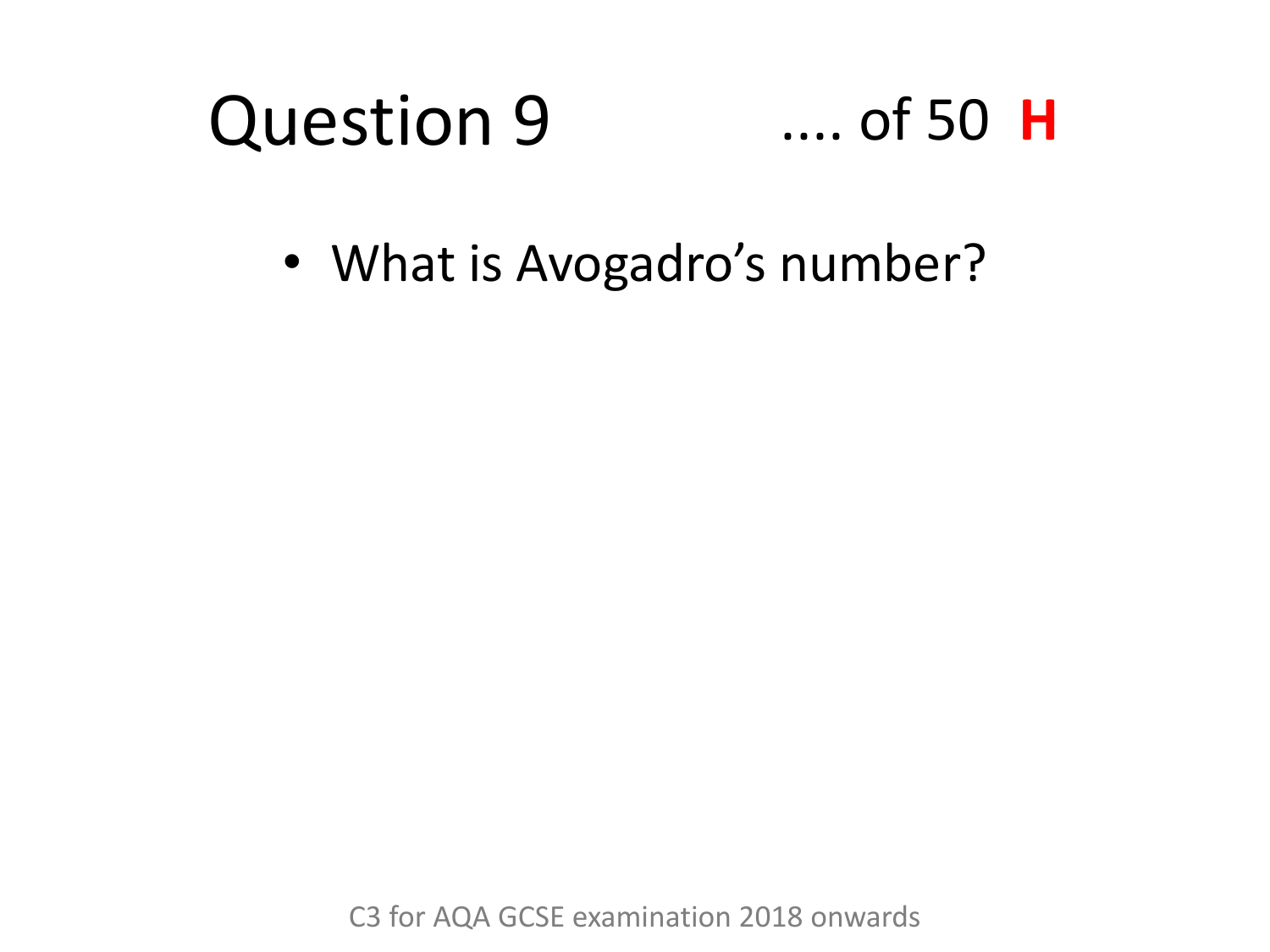### Answer 9

### $\dots$  of 50

• 6.02  $\times$  10<sup>23</sup>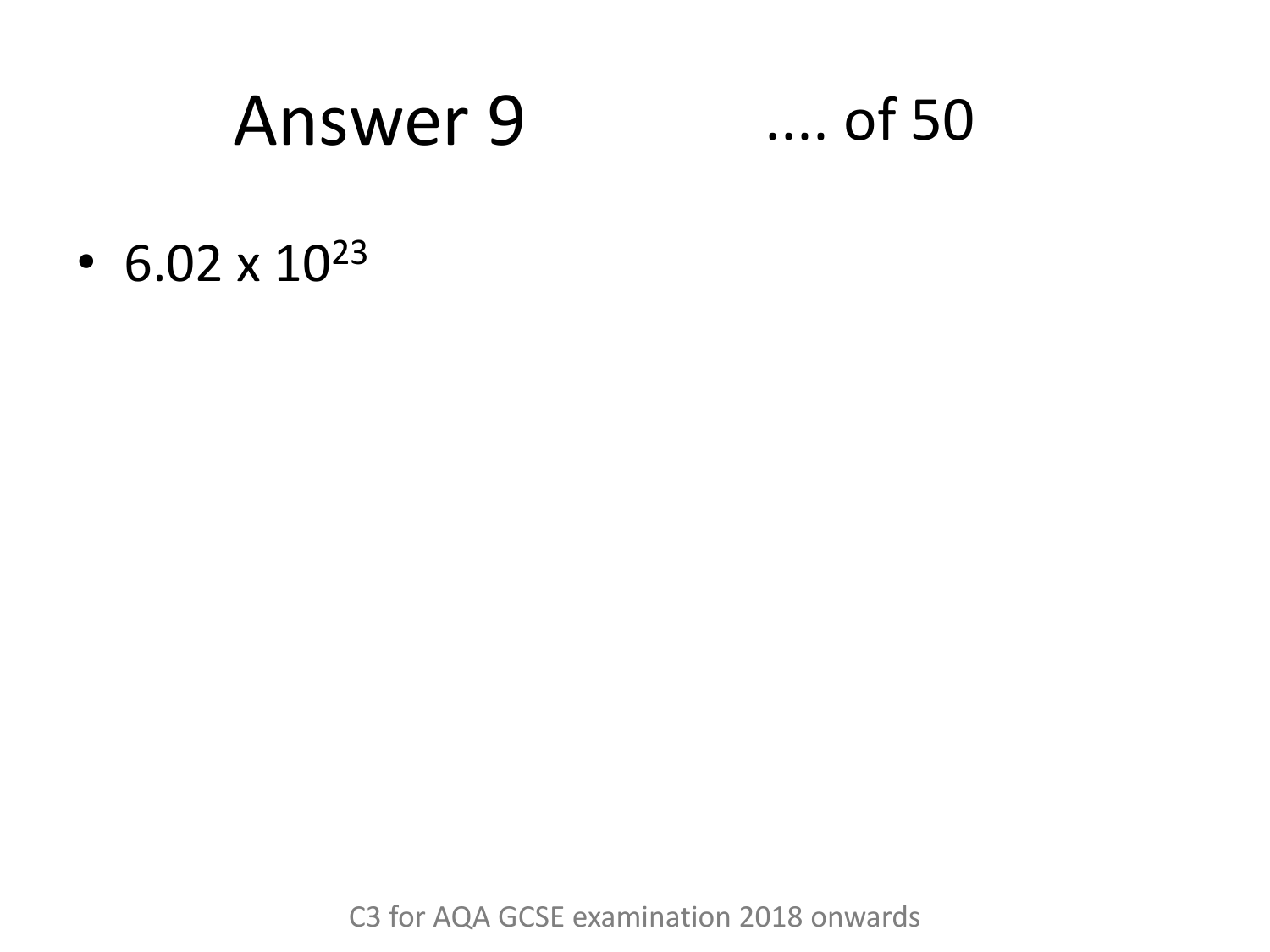#### Question 10 .... of 50 **H**

• What is a mole?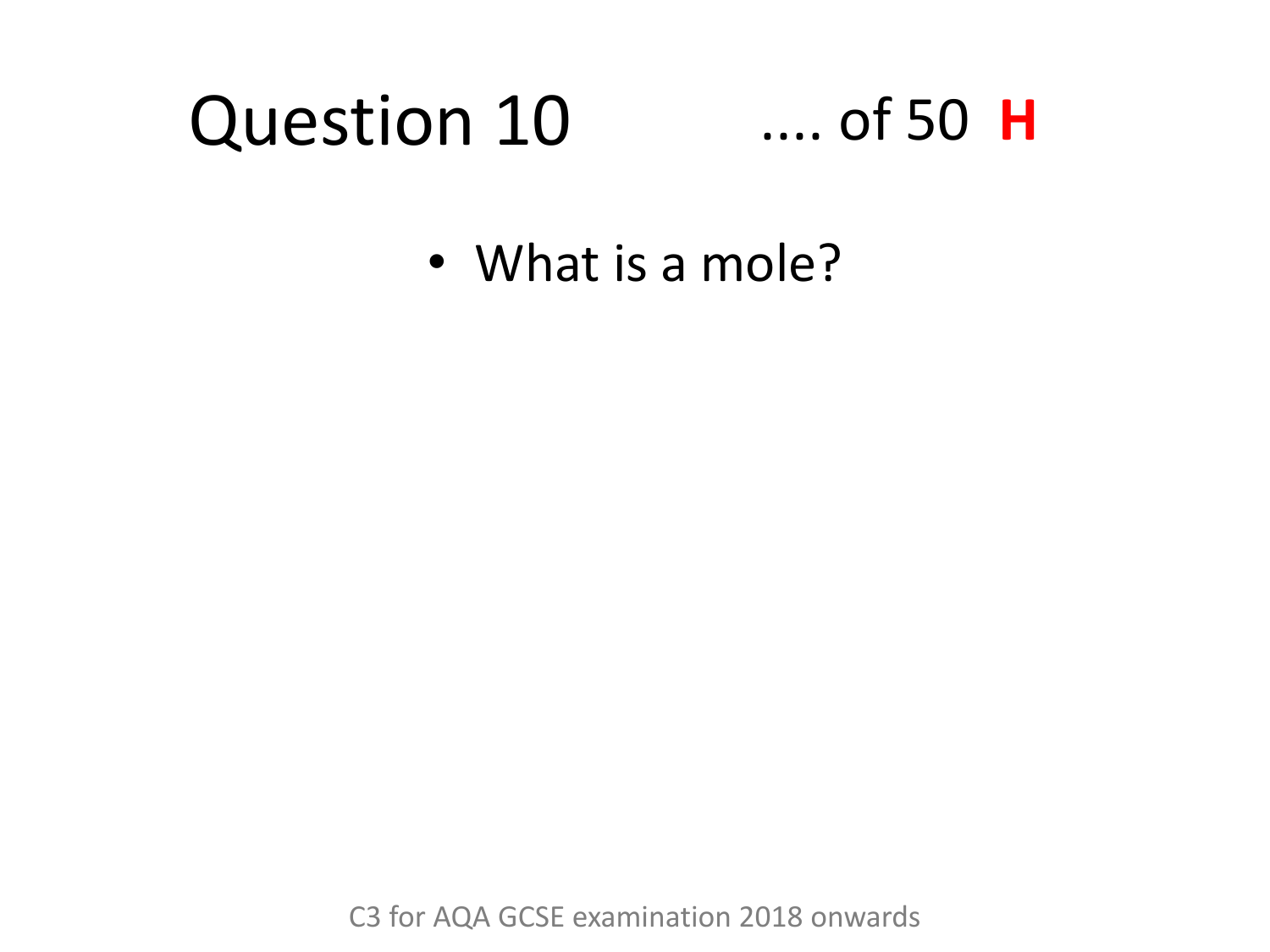# Answer 10 .... of 50

• A standard amount of substance. One mole of any substance contains the same number of particles, atoms, molecules or ions as any other one mole.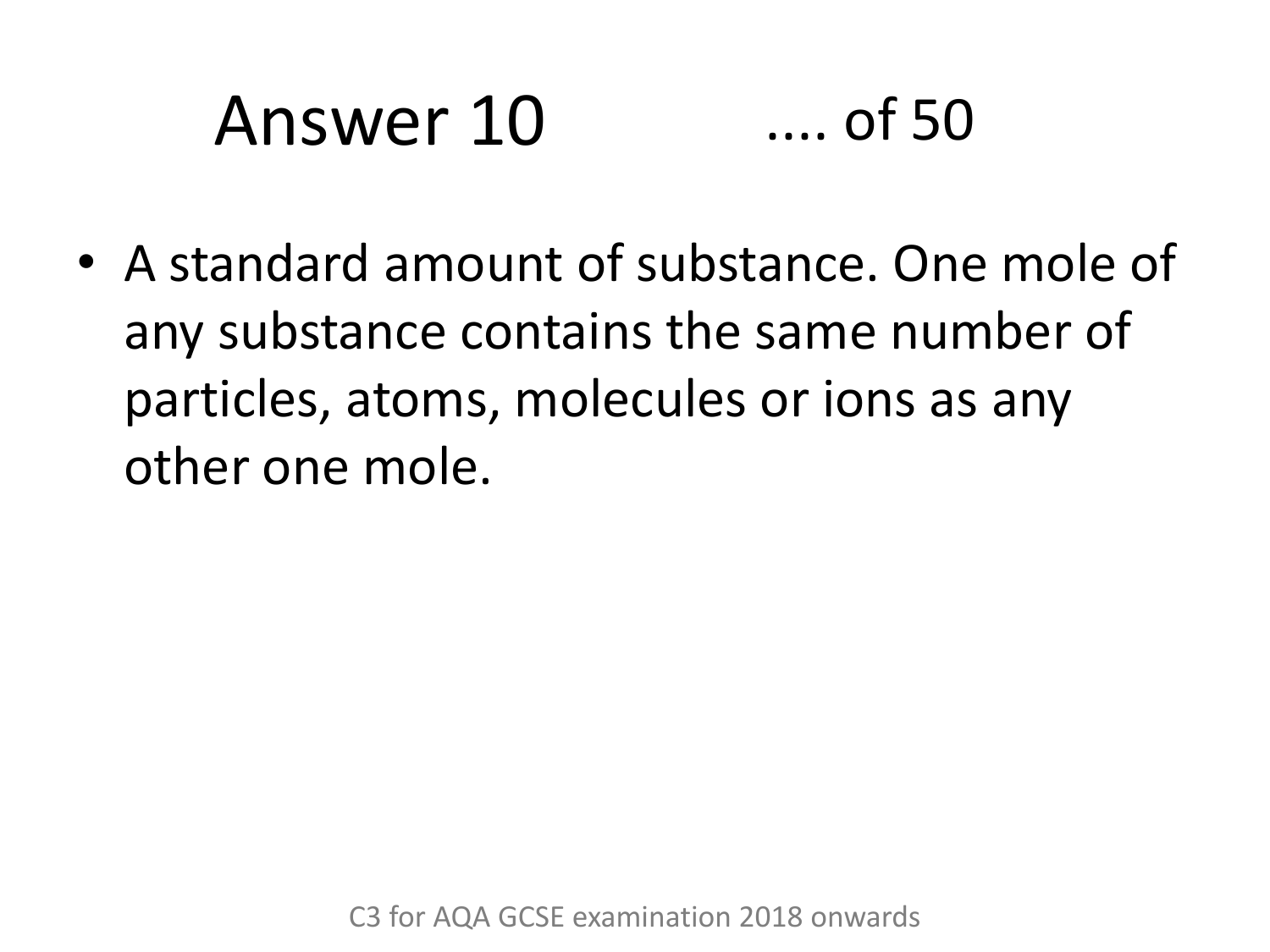### Question 11 .... of 50 **H**

• How can you work out the number of moles?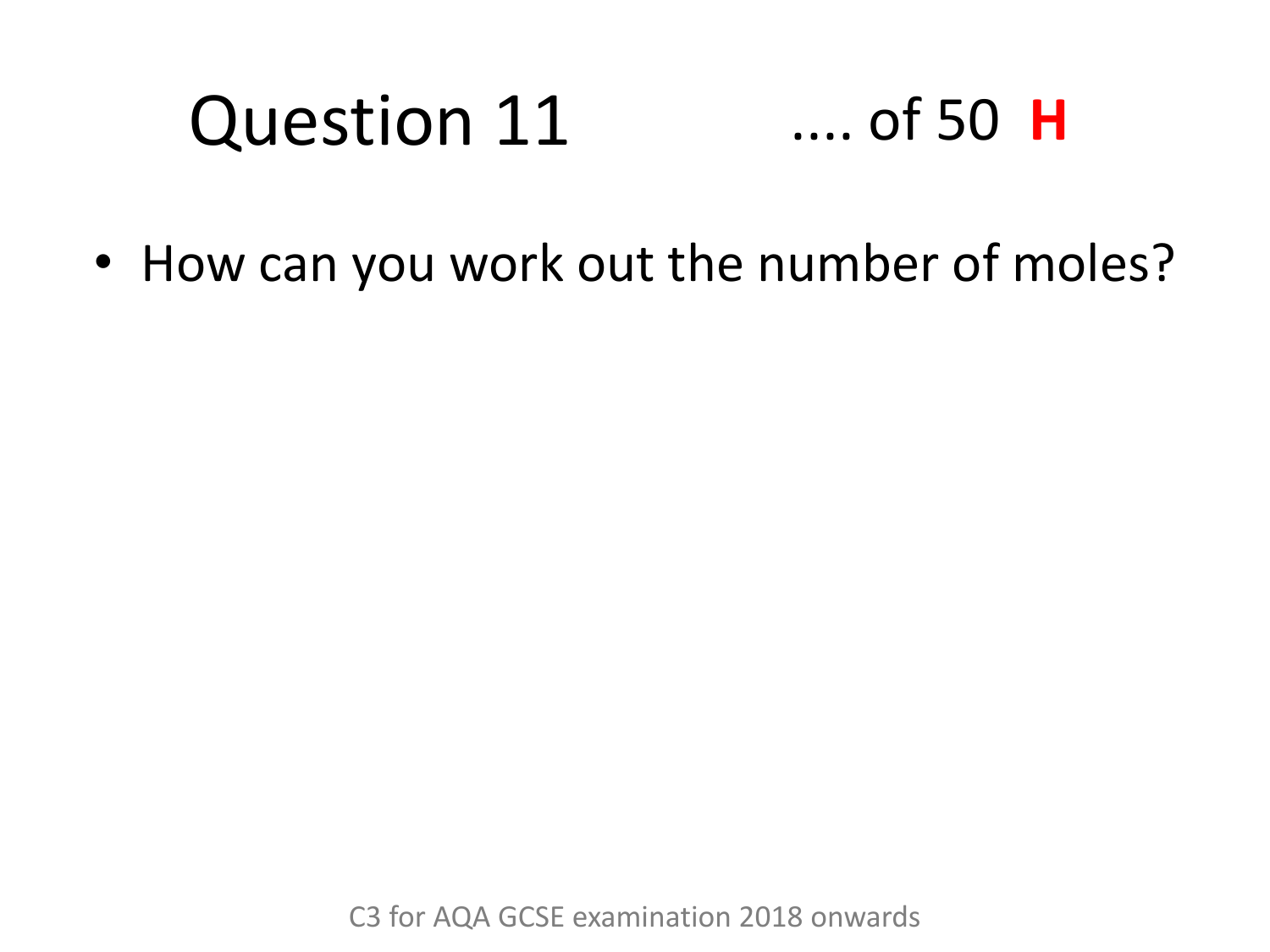#### Answer 11  $\ldots$  of 50

• Moles = mass/molar mass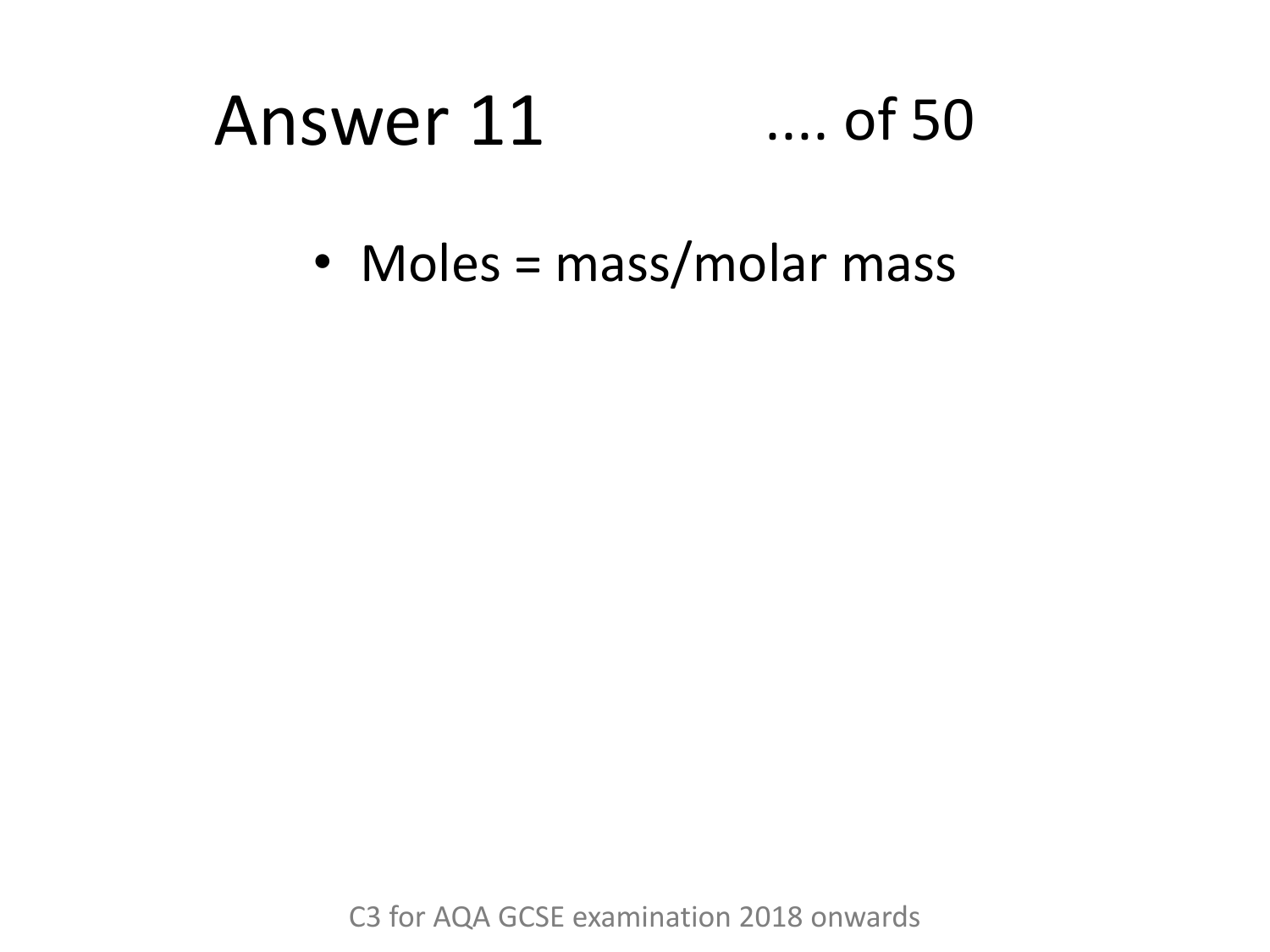### Question 12 .... of 50 **H**

• How is molar concentration calculated?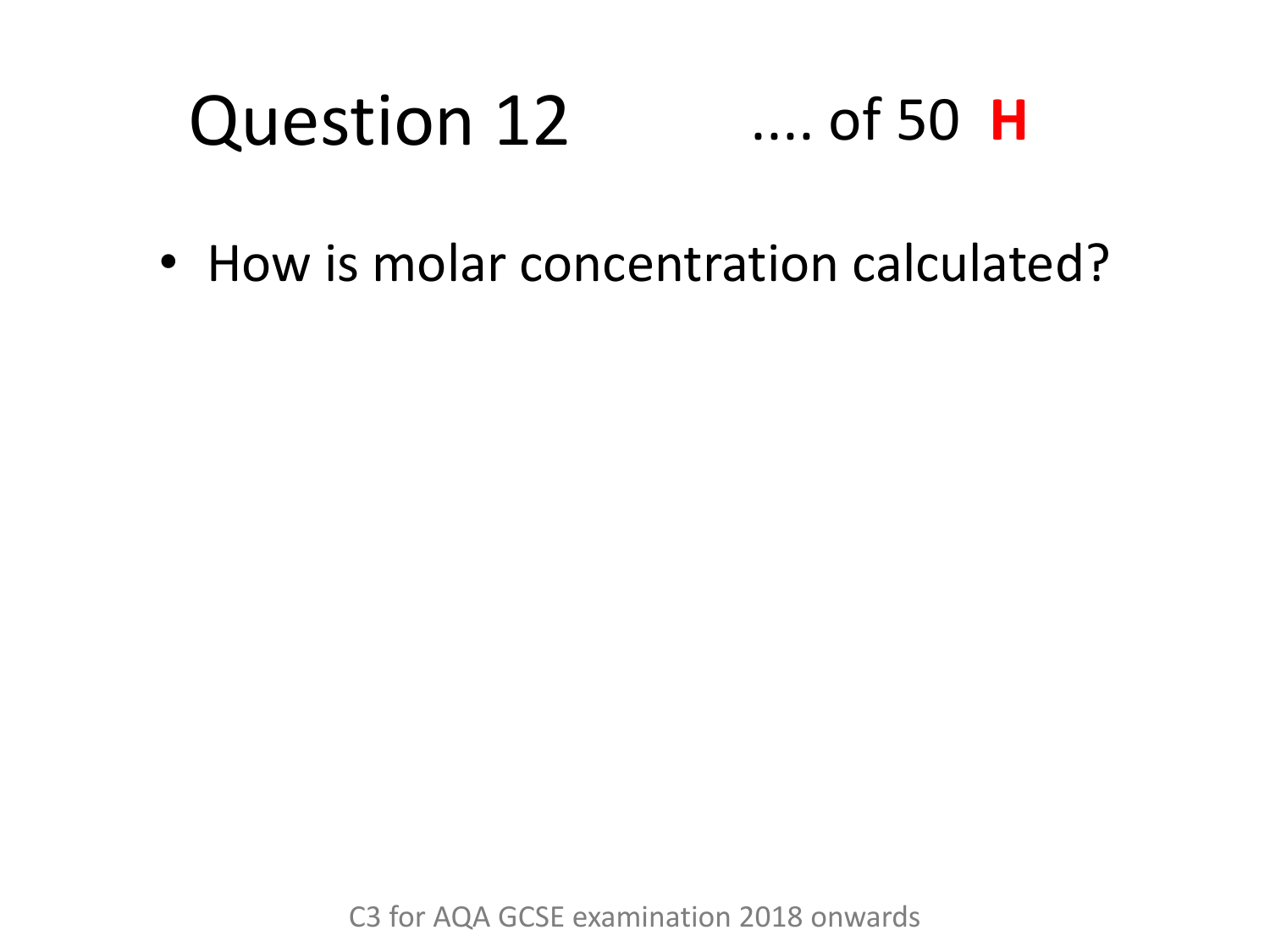# Answer 12 .... of 50

• Concentration = moles/volume  $(dm<sup>3</sup>)$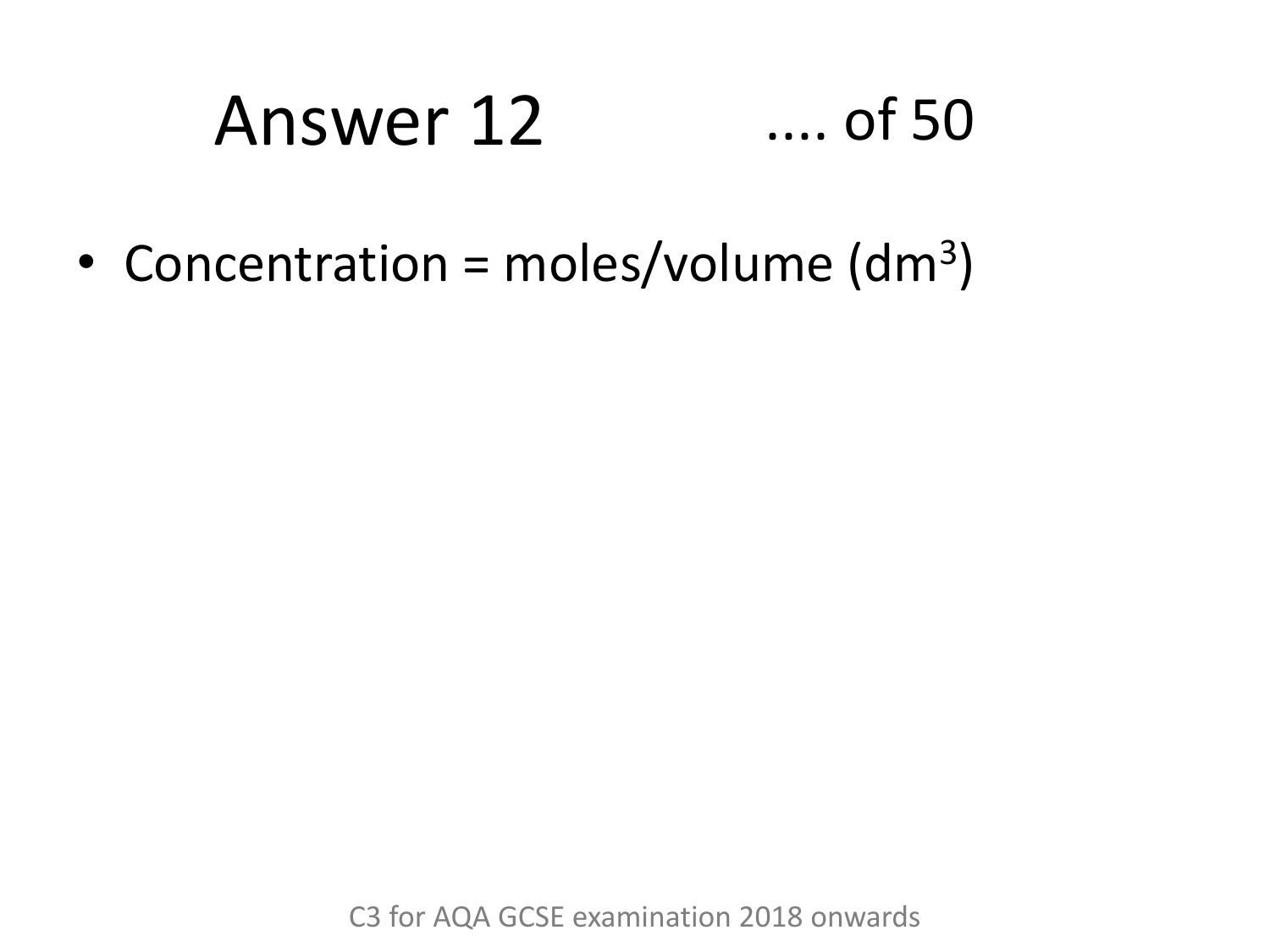### Question 13 .... of 50 **H**

• How is mass based concentration calculated?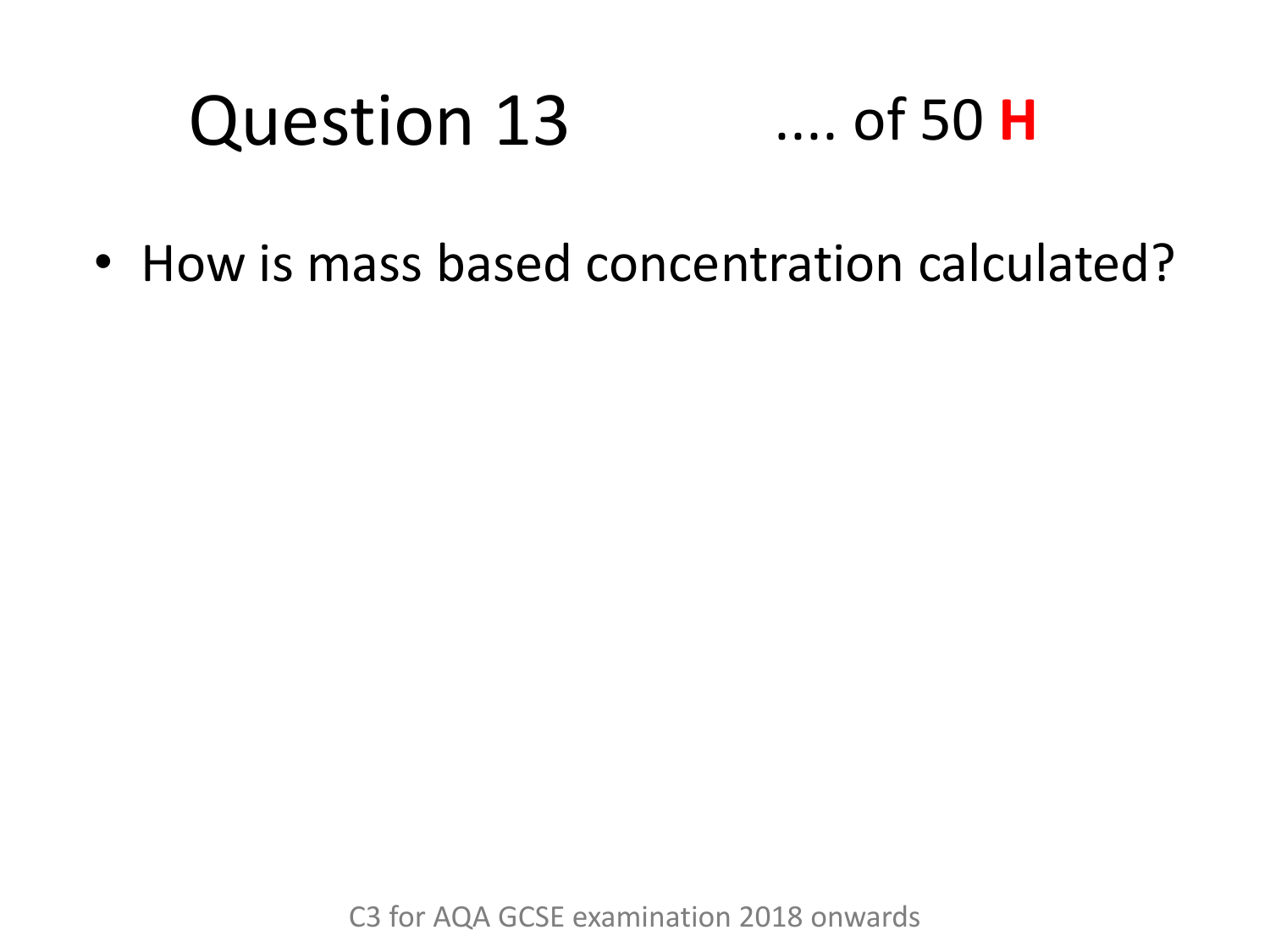# Answer 13 .... of 50

• Concentration = mass (g) /volume (dm<sup>3</sup>)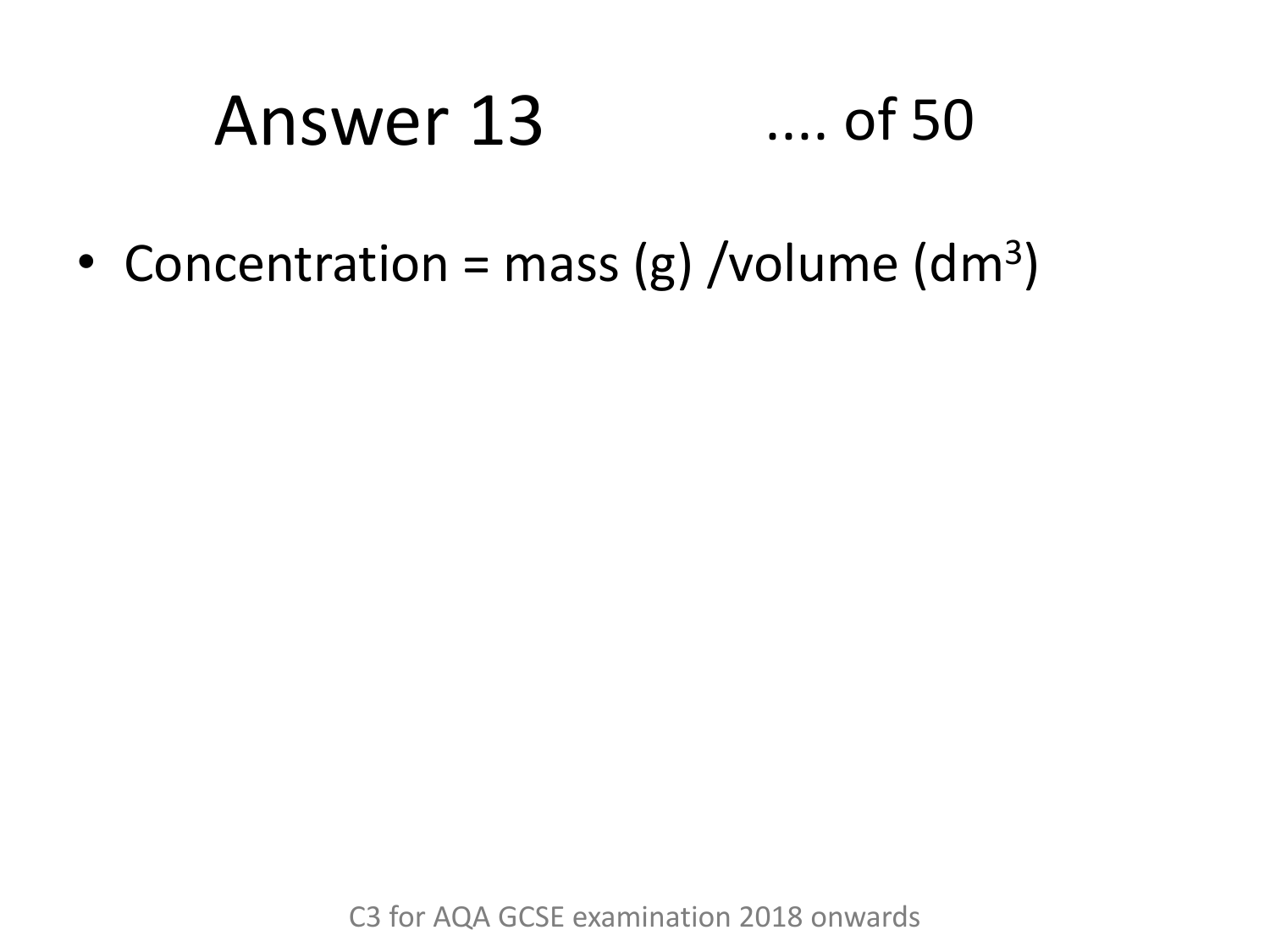# Question 14



• What is the equation for percentage yield?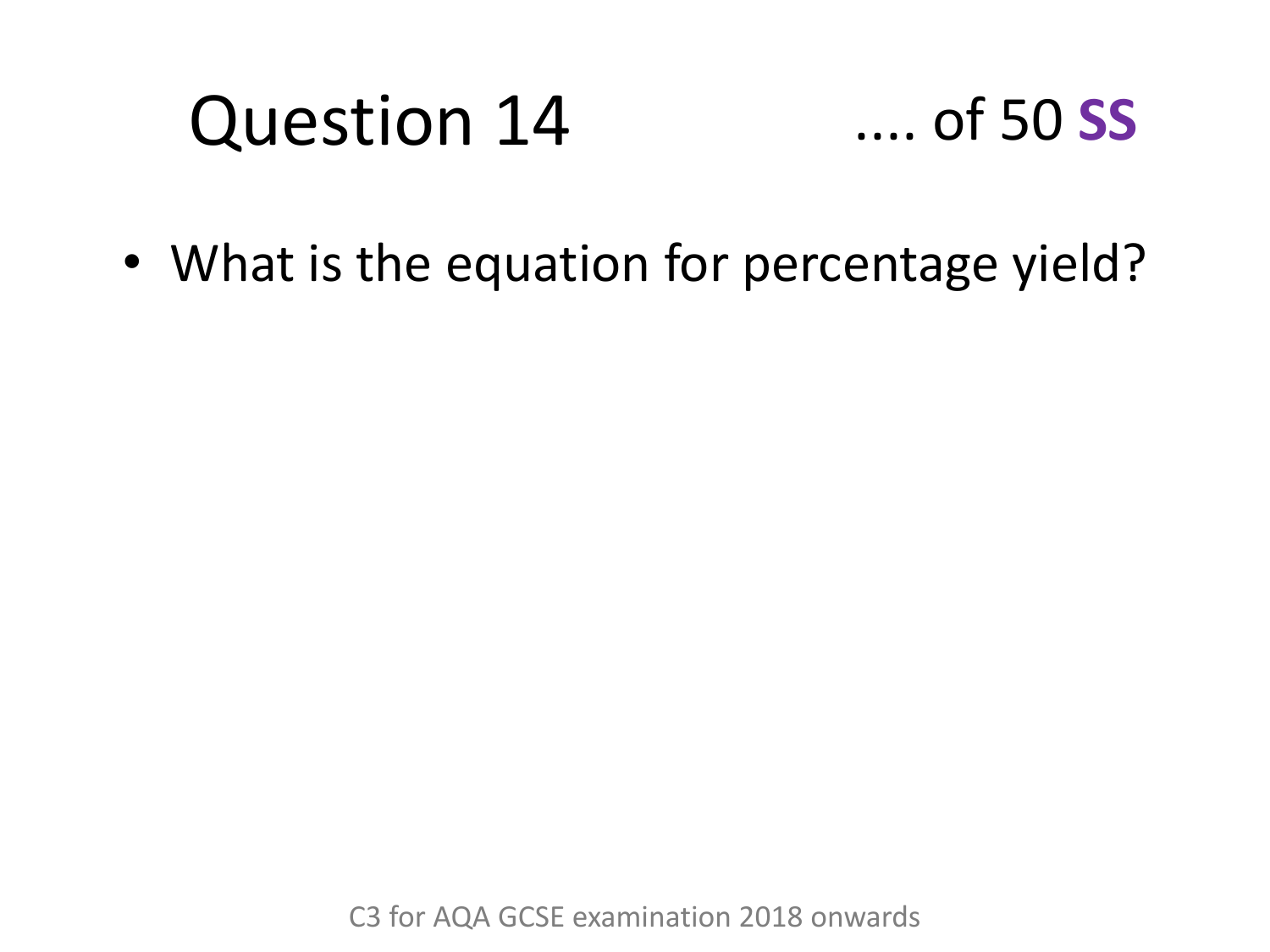# Answer 14 .... of 50 **SS**

• %Yield = Actual Mass/Theoretical Mass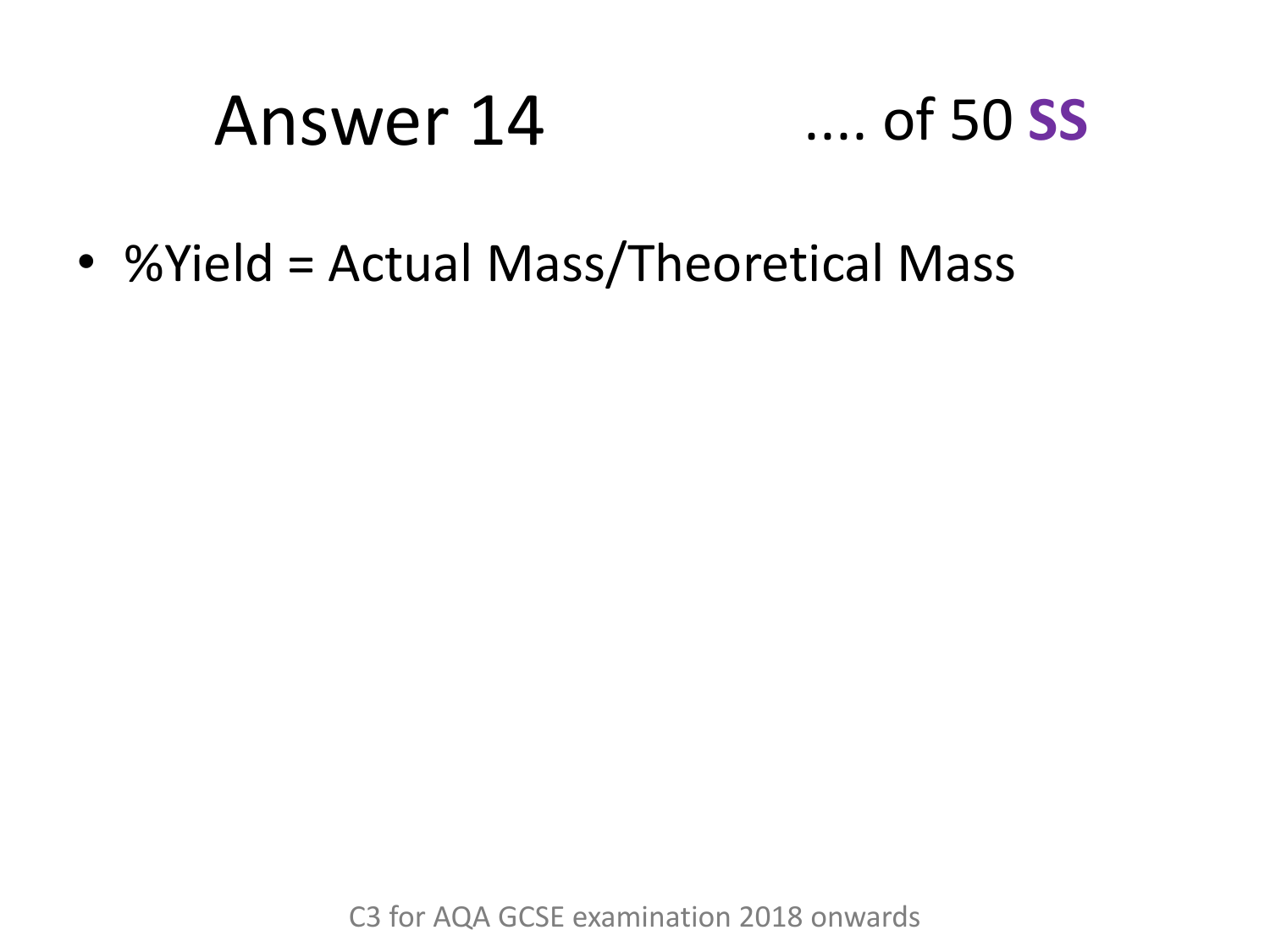#### Question 15 .... of 50 **SS**

• How is atom economy calculated?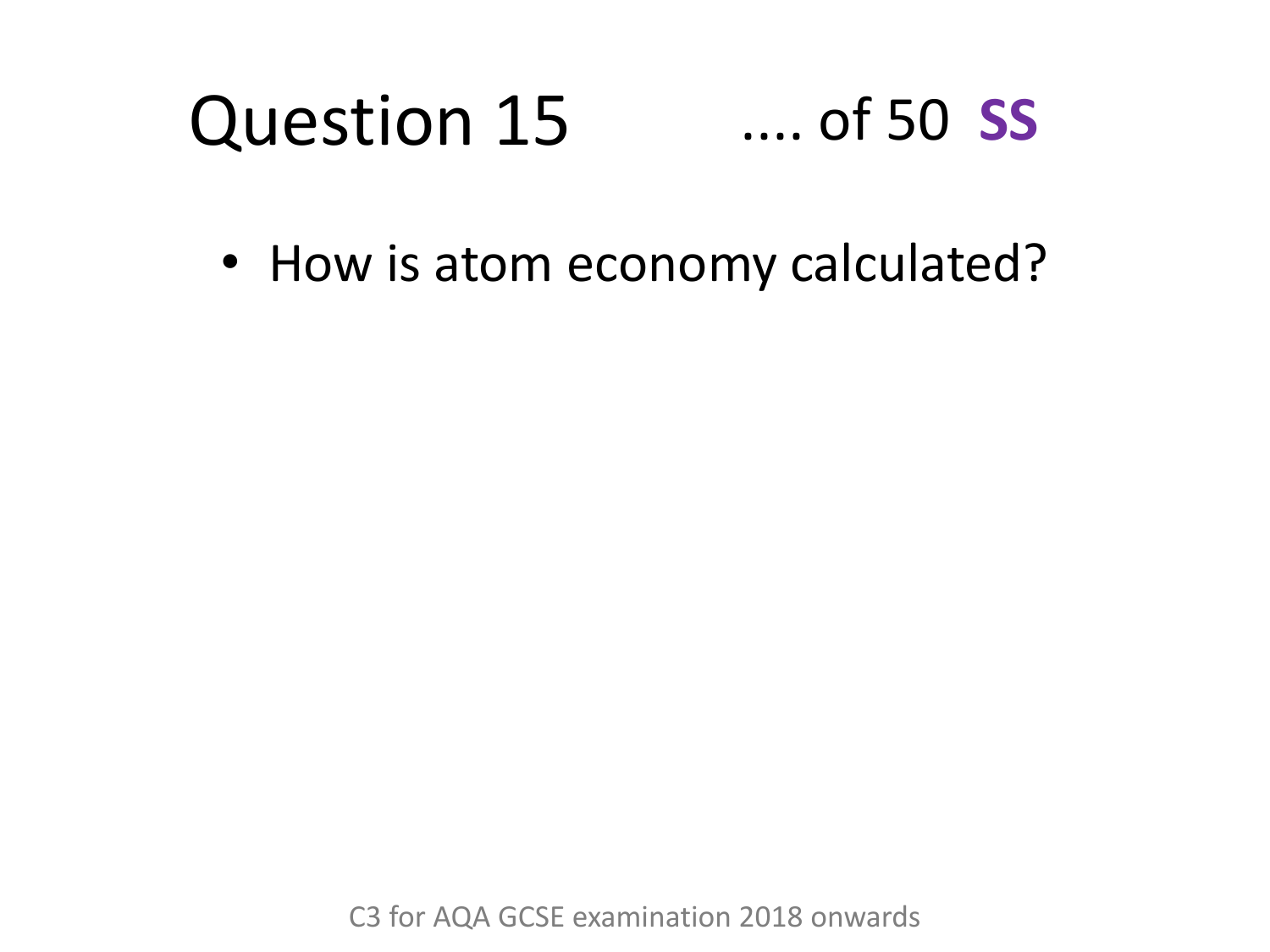# Answer 15 .... of 50

#### $\times100$ of all reactants Sum of relative formula masses desired product Relative formula mass of Atomeconomy  $=\frac{a \cos \alpha}{\cos \alpha}$   $\frac{a}{\sin \alpha}$   $\frac{b}{\cos \alpha}$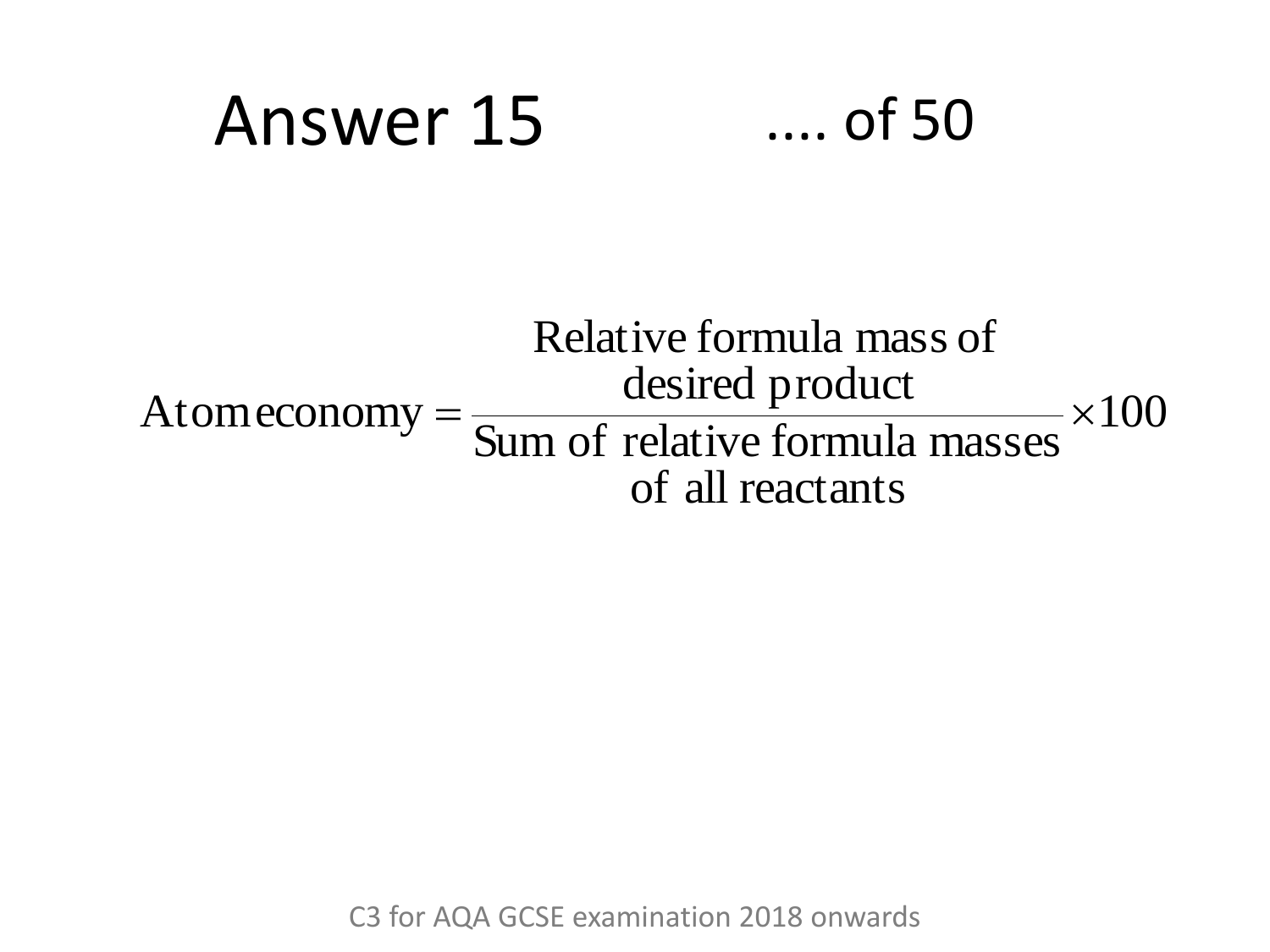### Question 16 .... of 50 **SS H**

• What is the volume of one mole of gas at room temperature and pressure?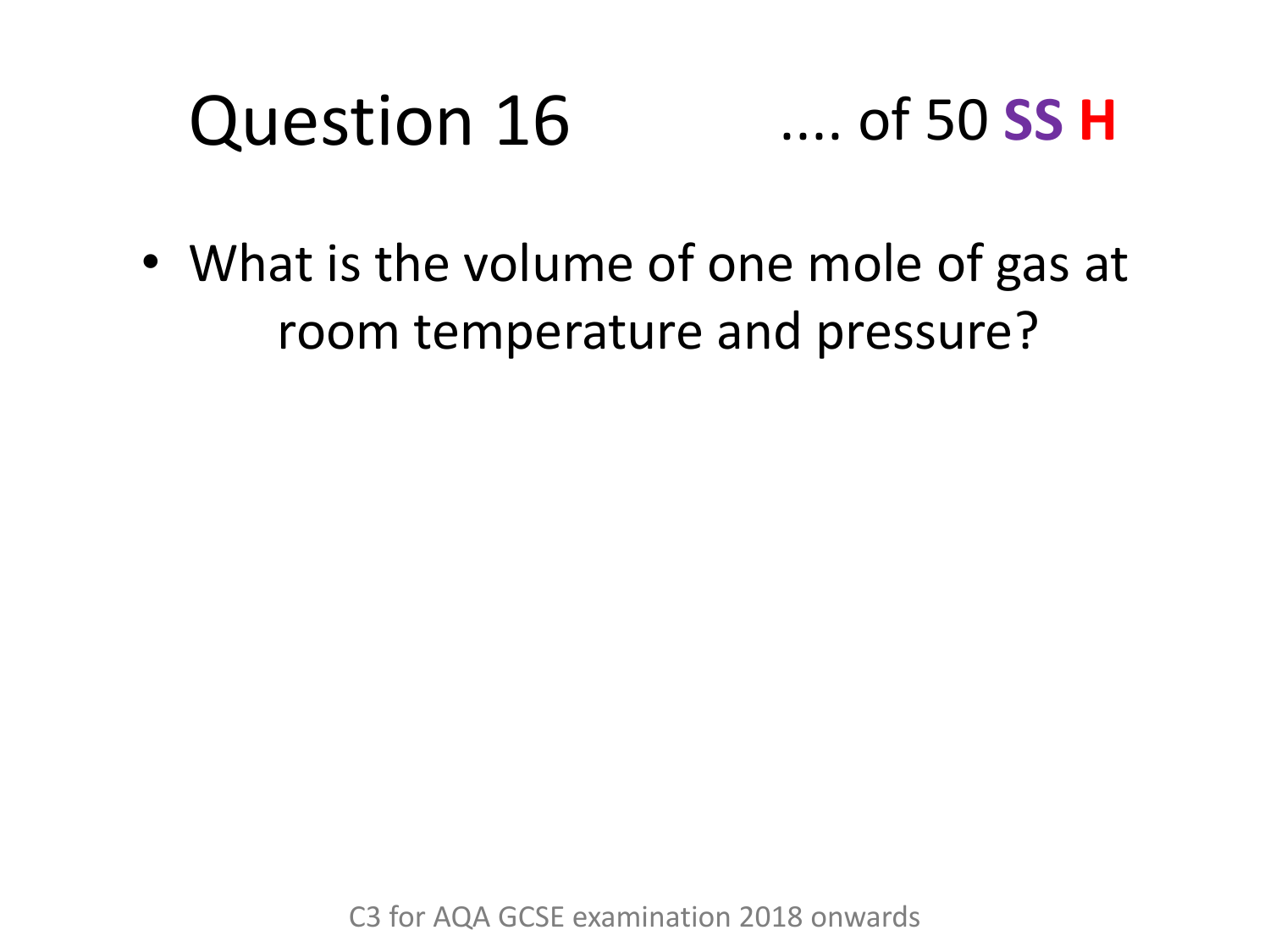### Answer 16

### $\dots$  of 50

 $\cdot$  24 dm<sup>3</sup>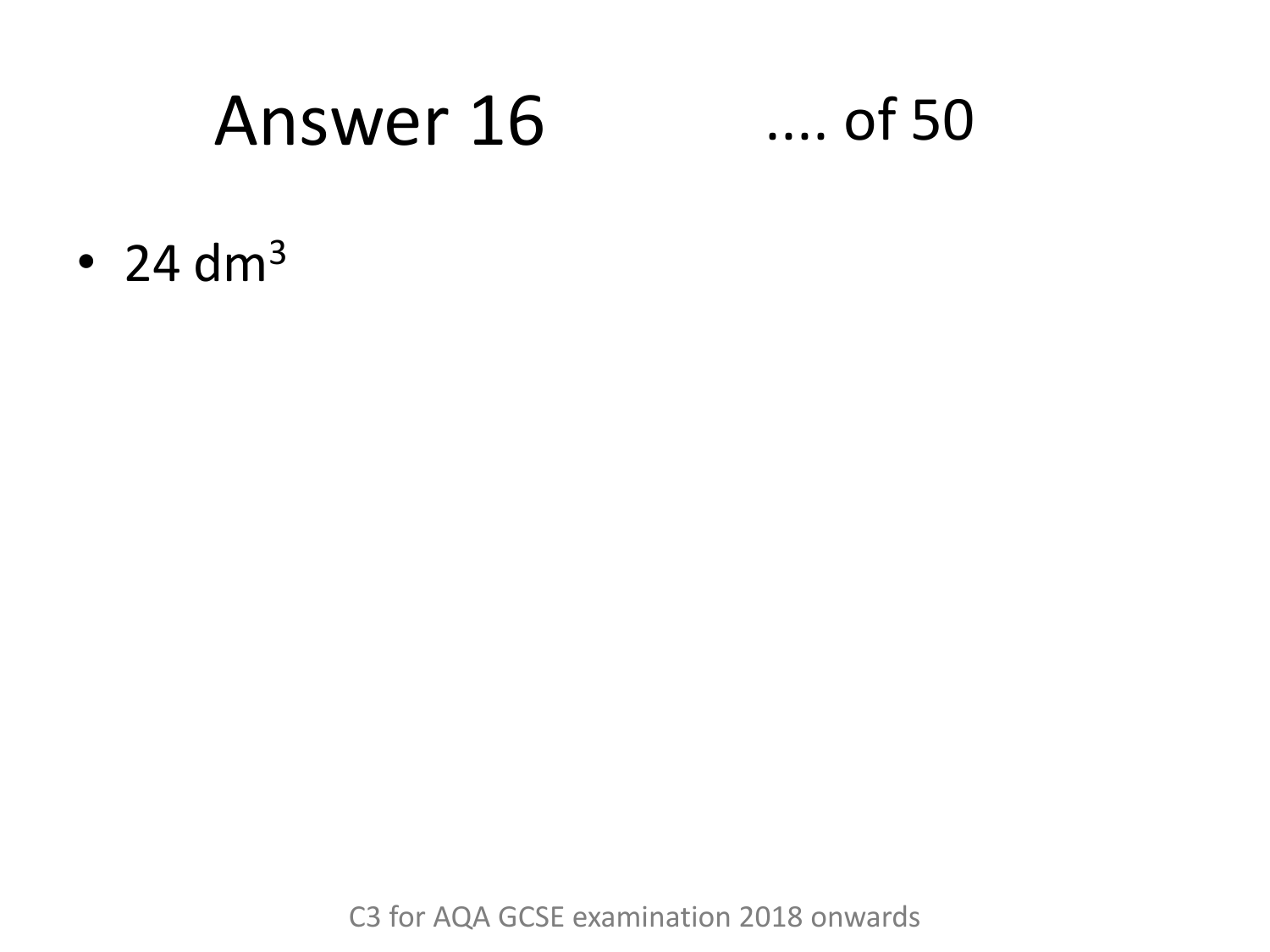### Question 17 .... of 50

• What is the mass of three moles of KBr?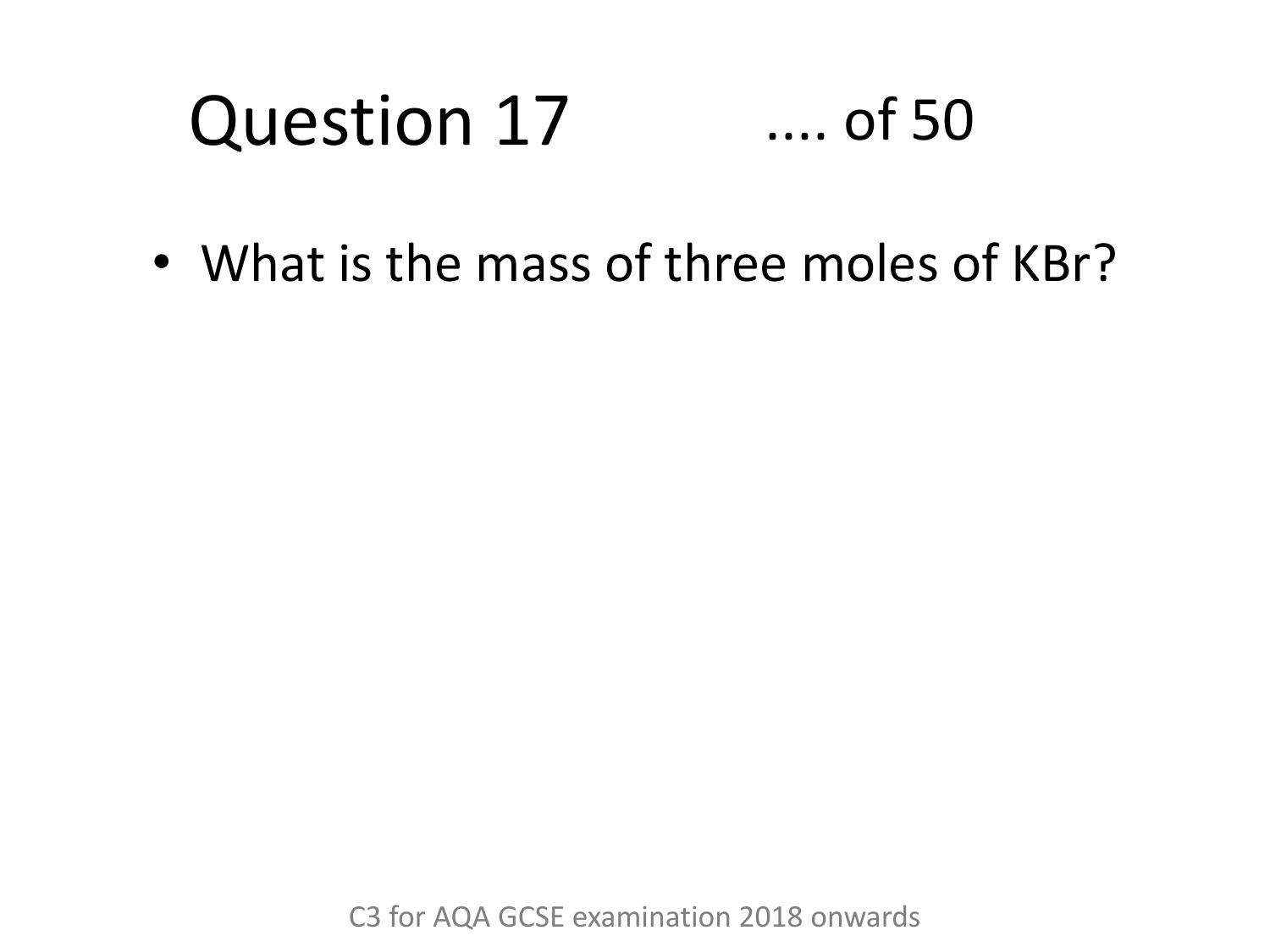# Answer 17 .... of 50

- .1 mole of K is 39
- 1 mole of Br is 80

- 1 mole =  $39+80 = 119$
- 3 mole =  $119 \times 3 = 357$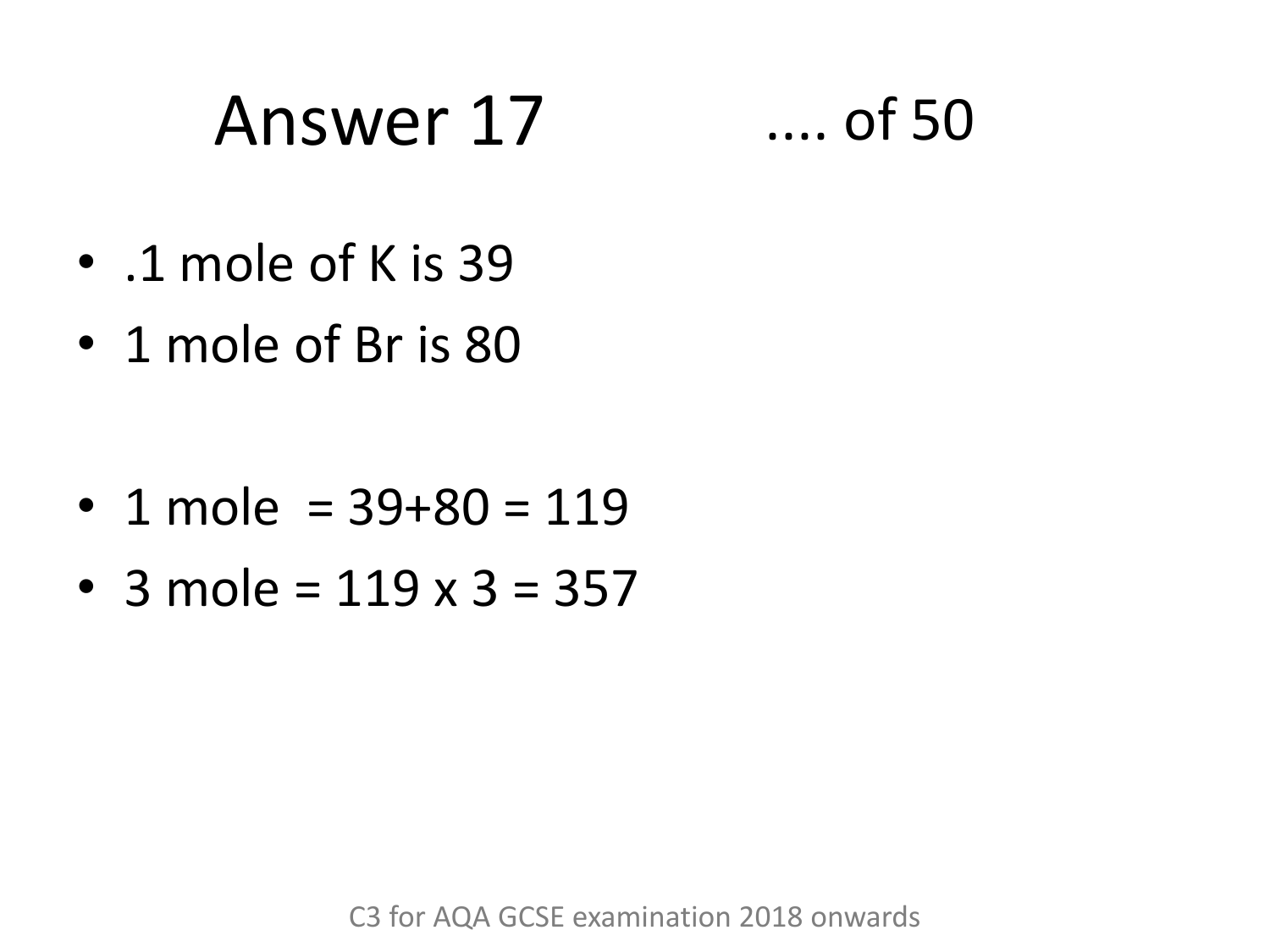#### Question 18 .... of 50

• How many particles in two moles of helium?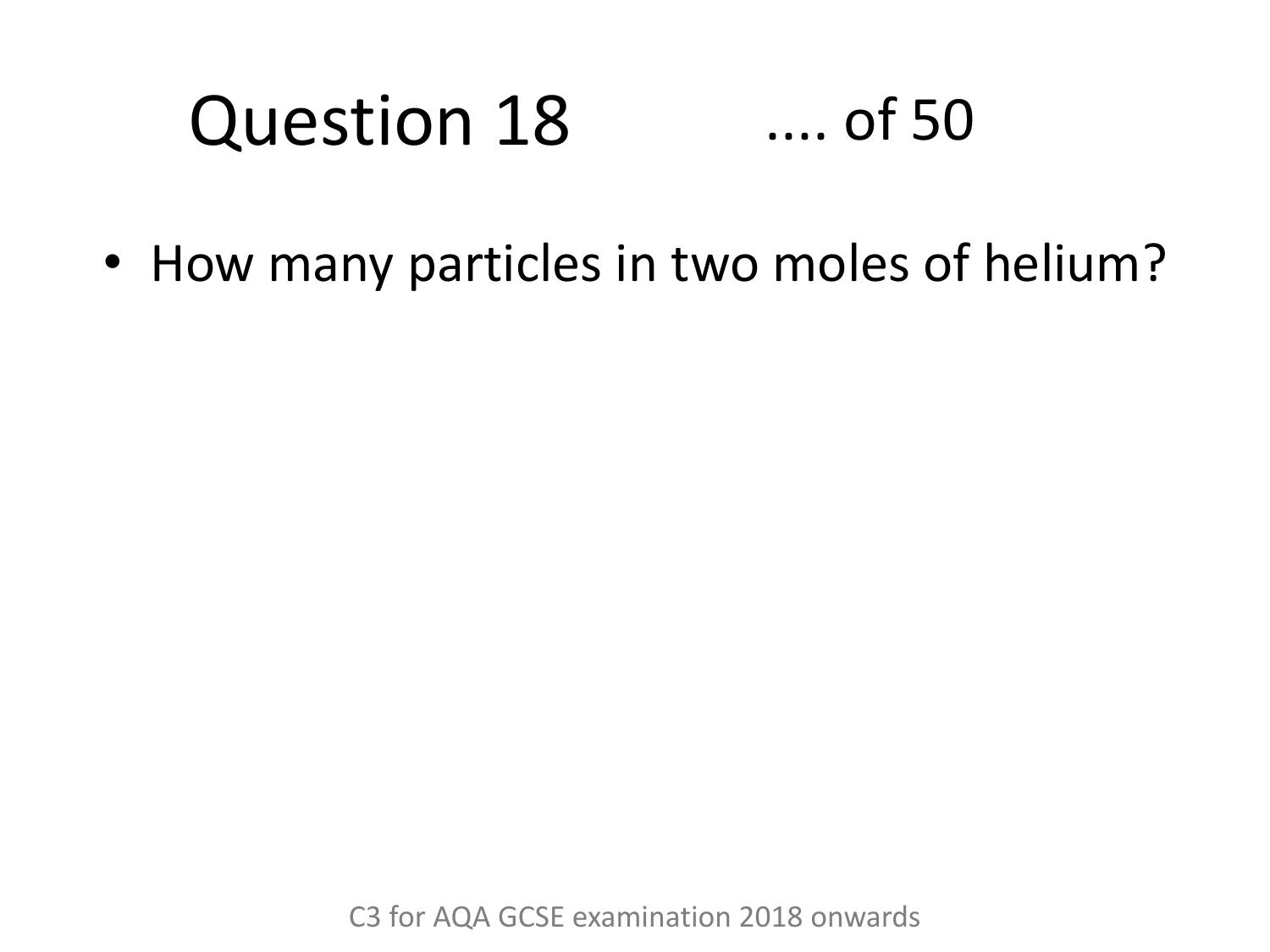#### Answer 18  $\dots$  of 50

### $2 \times 6.02 \times 10^{23} = 1.204 \times 10^{24}$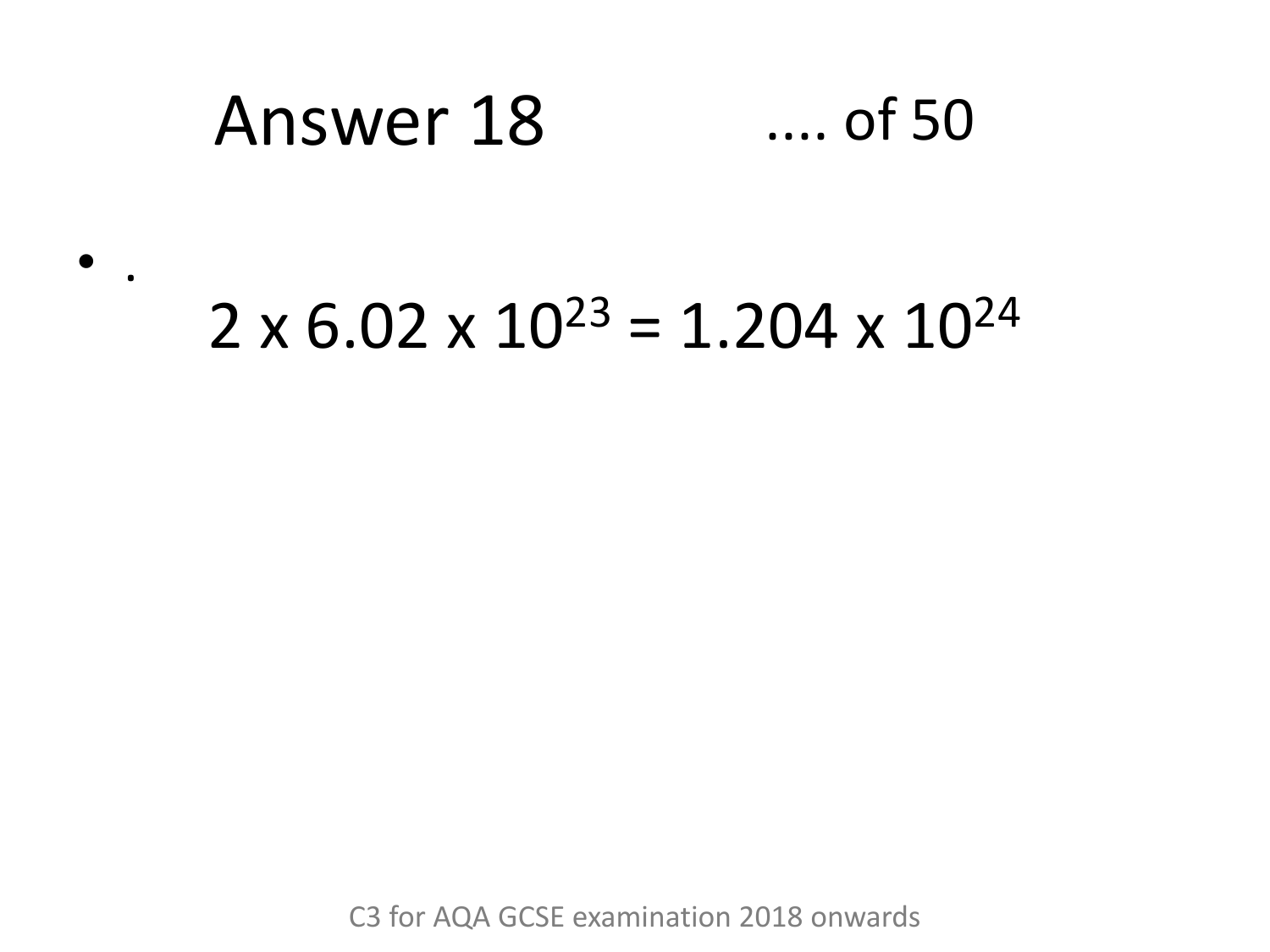# Question 19 .... of 50

• How do you calculate concentration in terms of moles?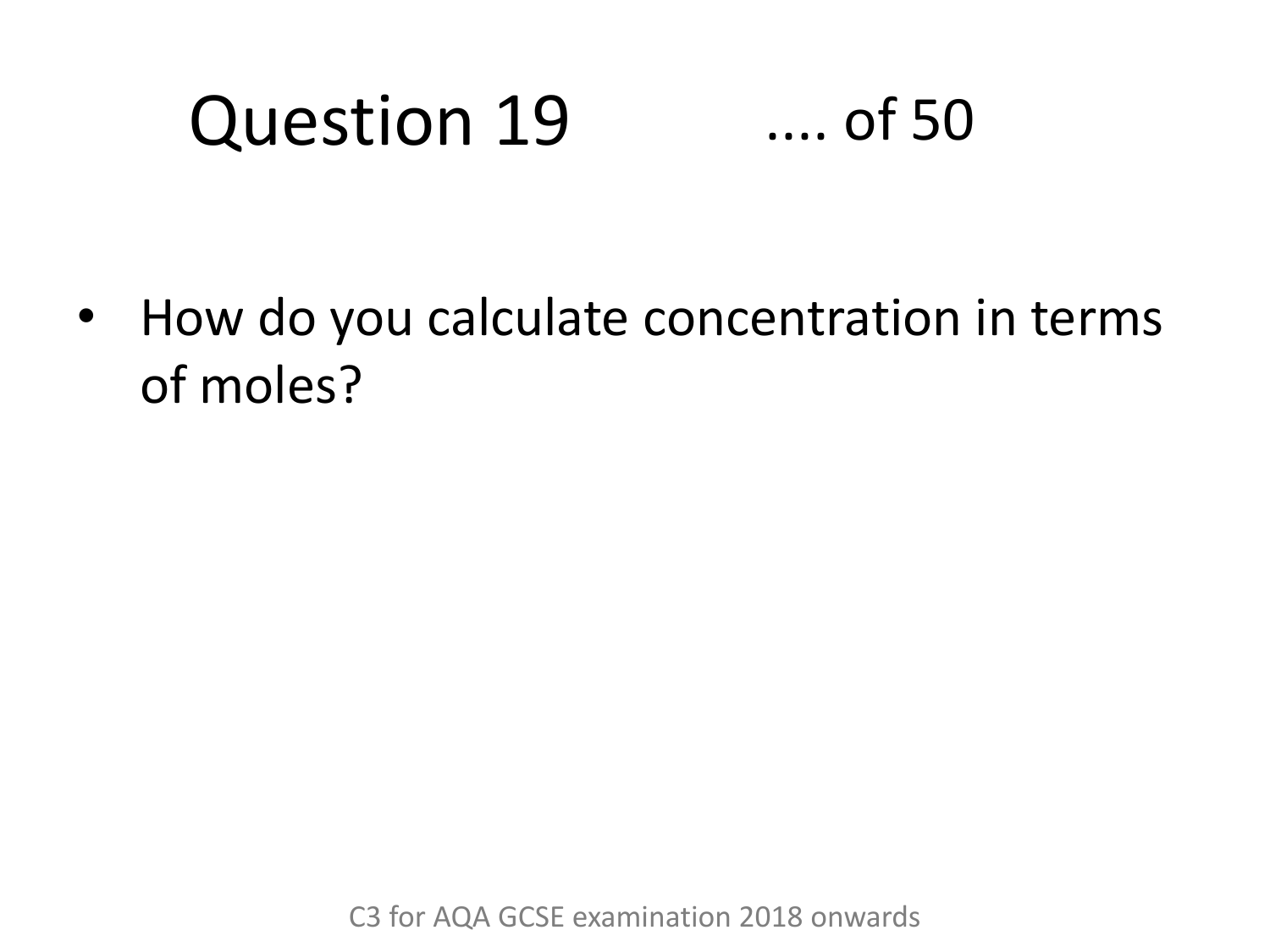#### Answer 19  $\dots$  of 50

• Concentration = no. moles  $\div$  volume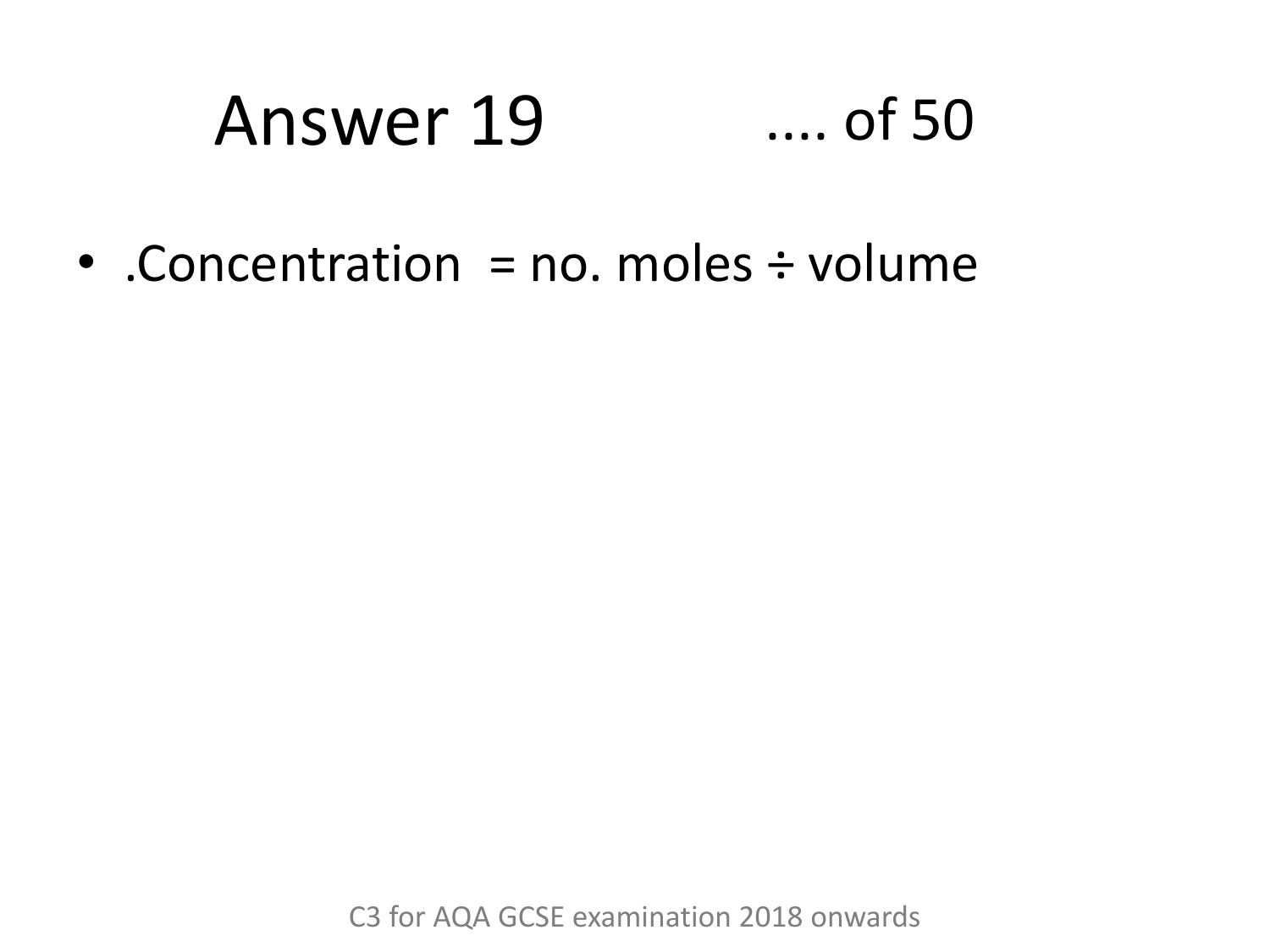# Question 20

### .... of 50 **SS**

• What can a titration be used to be measure?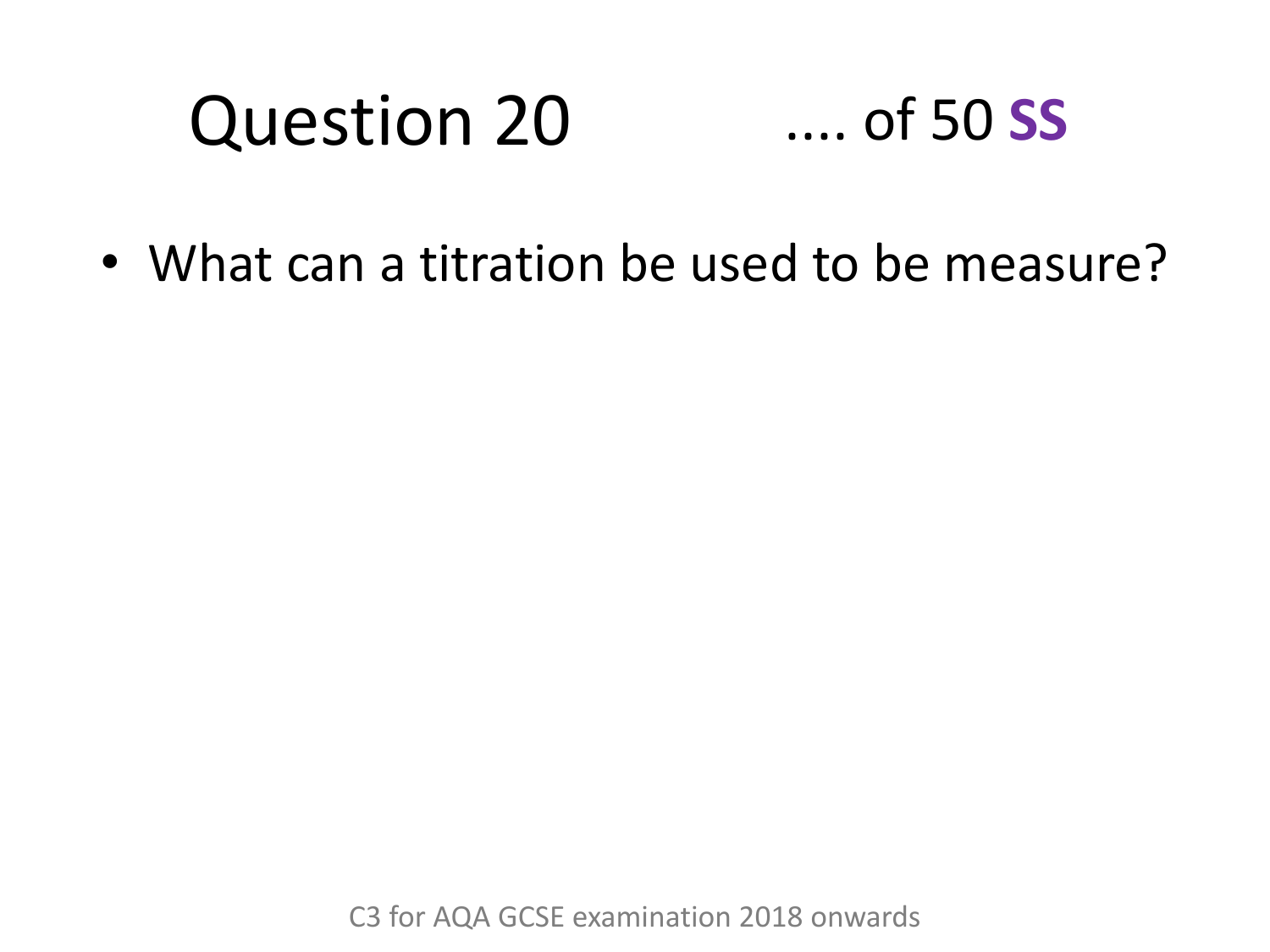# Answer 20 .... of 50

• .Can be used to calculate how concentrated a solution is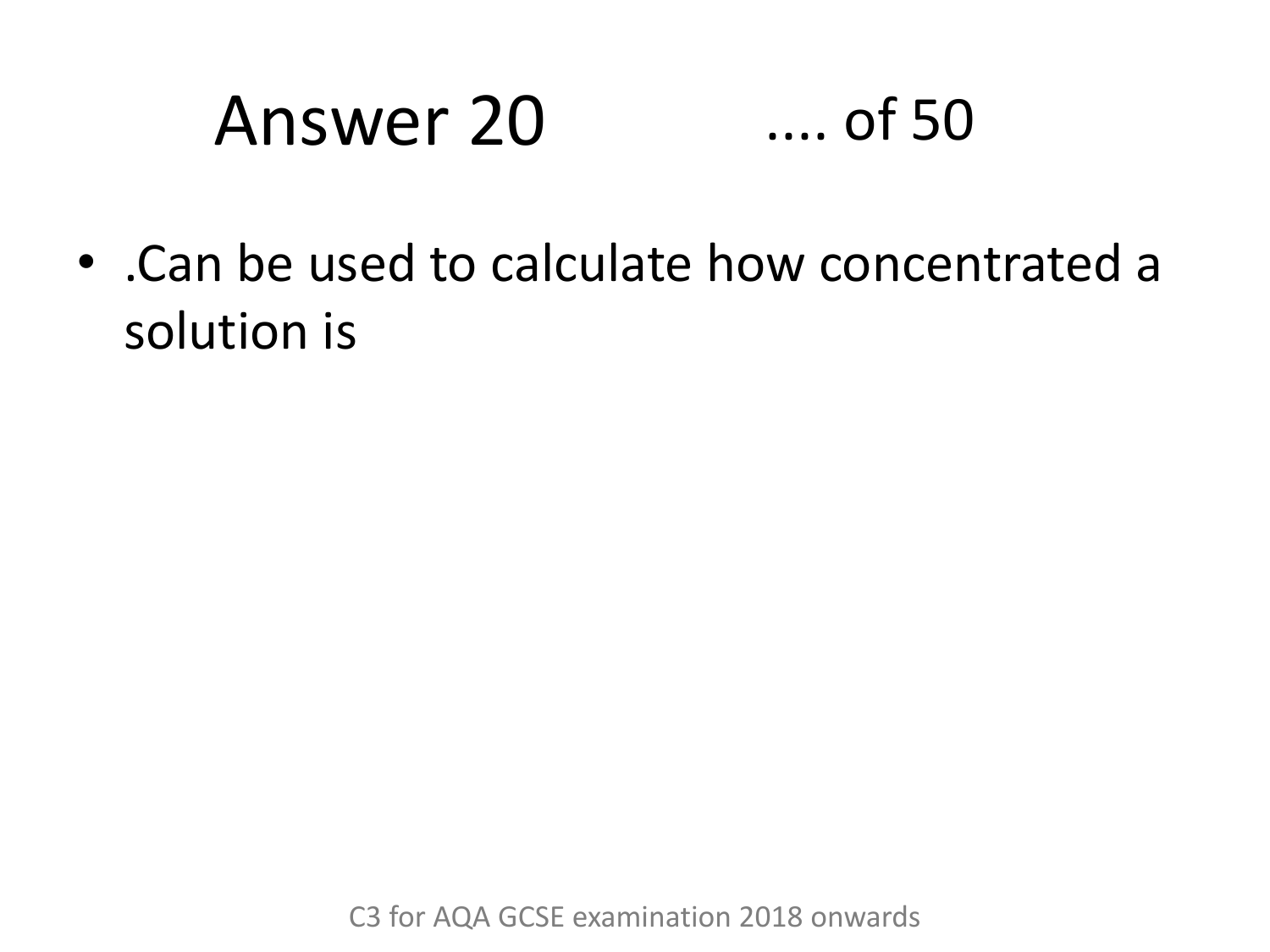#### Question 21 .... of 50 **SS**

• In a titration what piece of titration equipment delivers a fixed volume?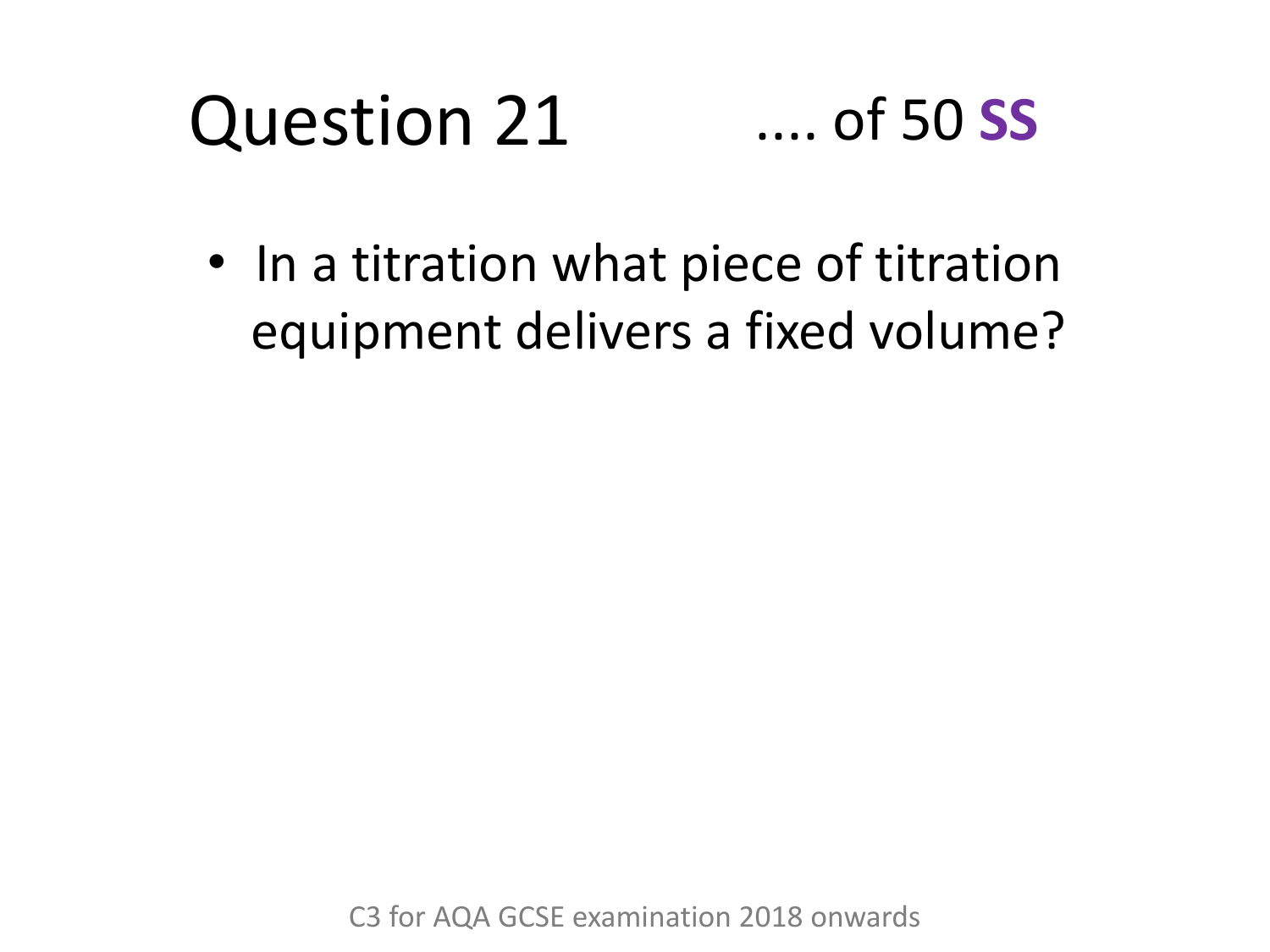#### Answer 21  $\dots$  of 50

• . A pipette delivers a fixed volume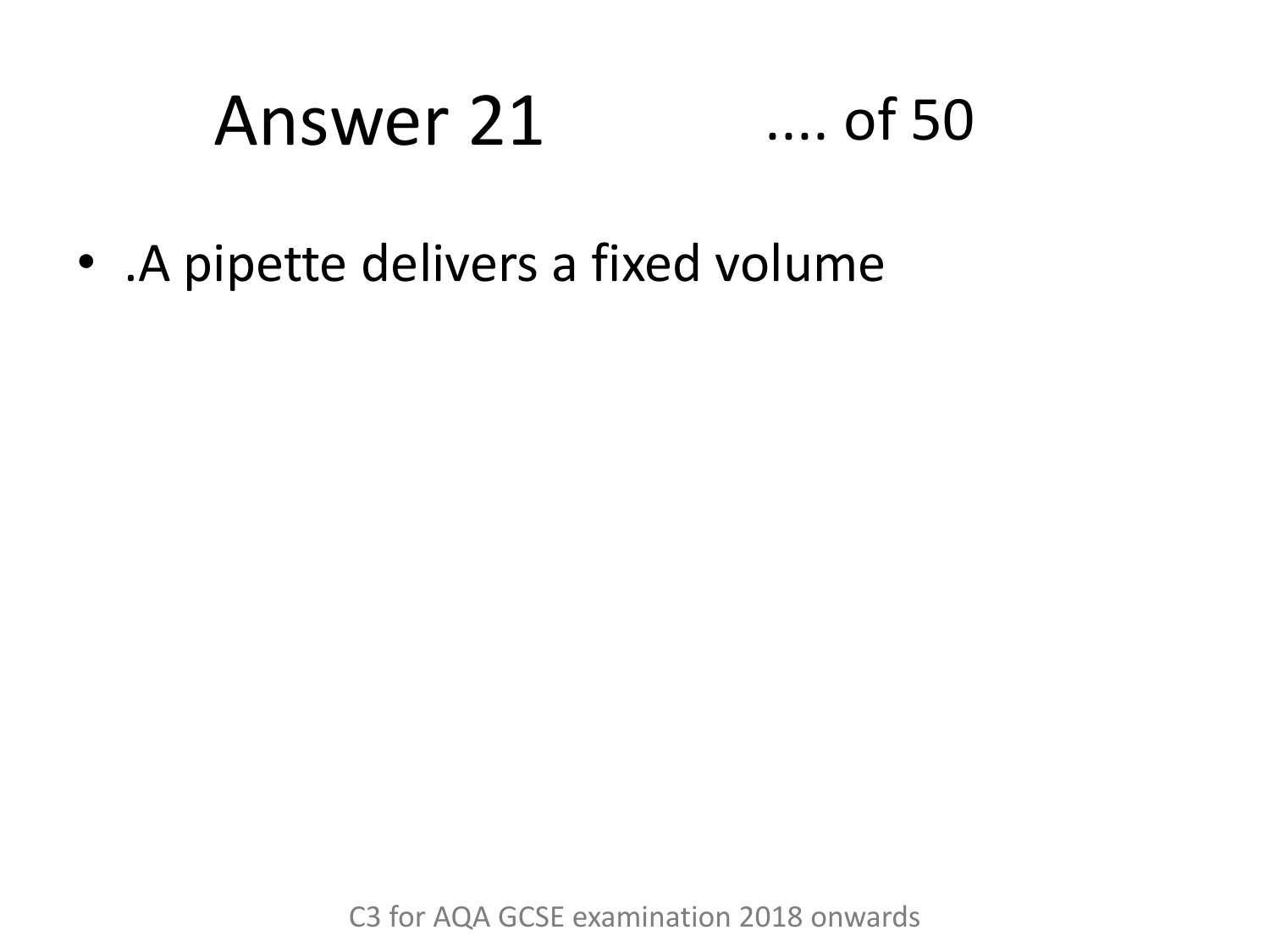#### Question 22 .... of 50 **SS**

• What piece of equipment delivers a changing volume in a titration?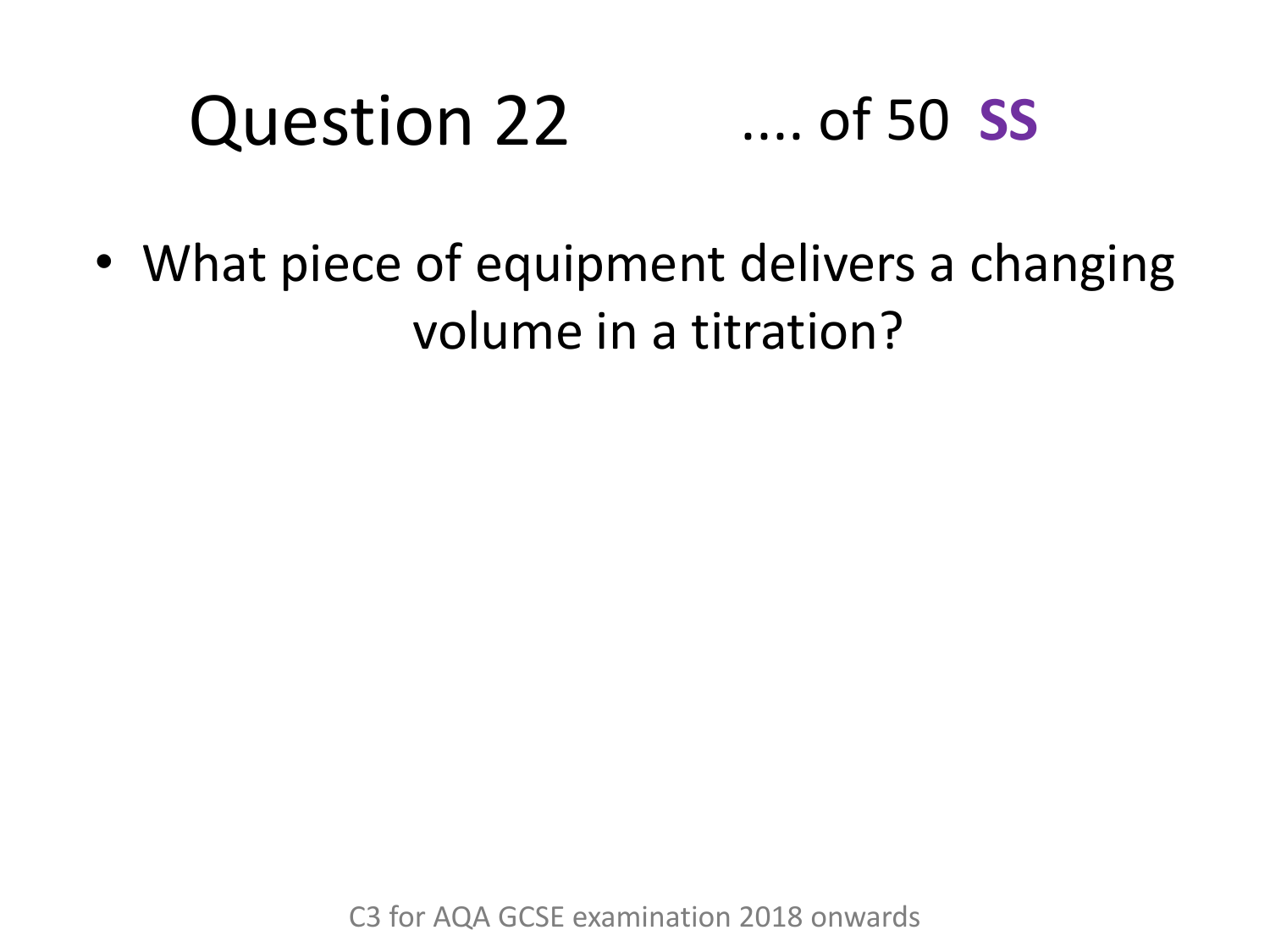#### Answer 22  $...$  of 50

• A burette delivers a variable volume.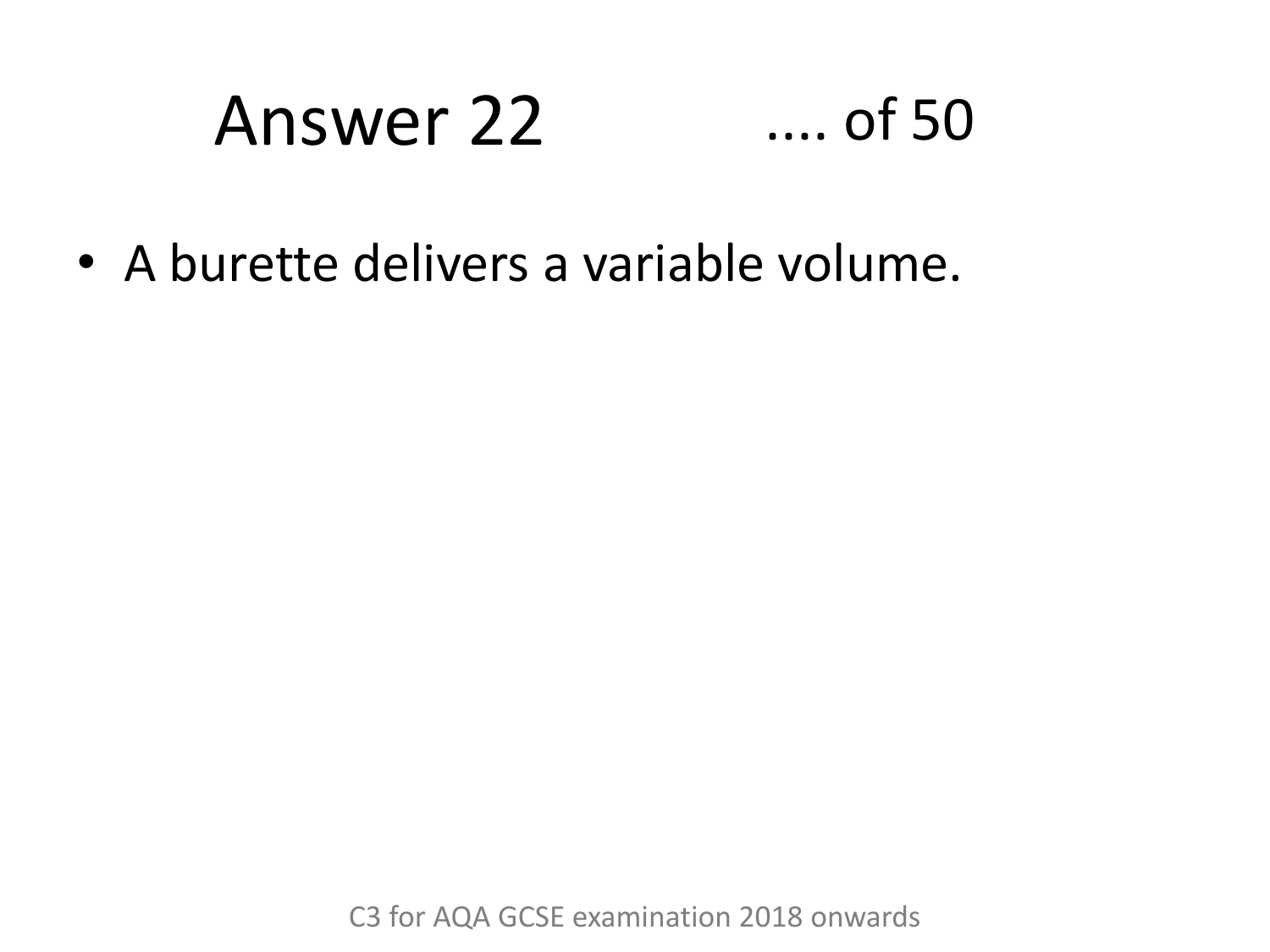#### Question 23 .... of 50 **SS**

• Explain the process for a titration?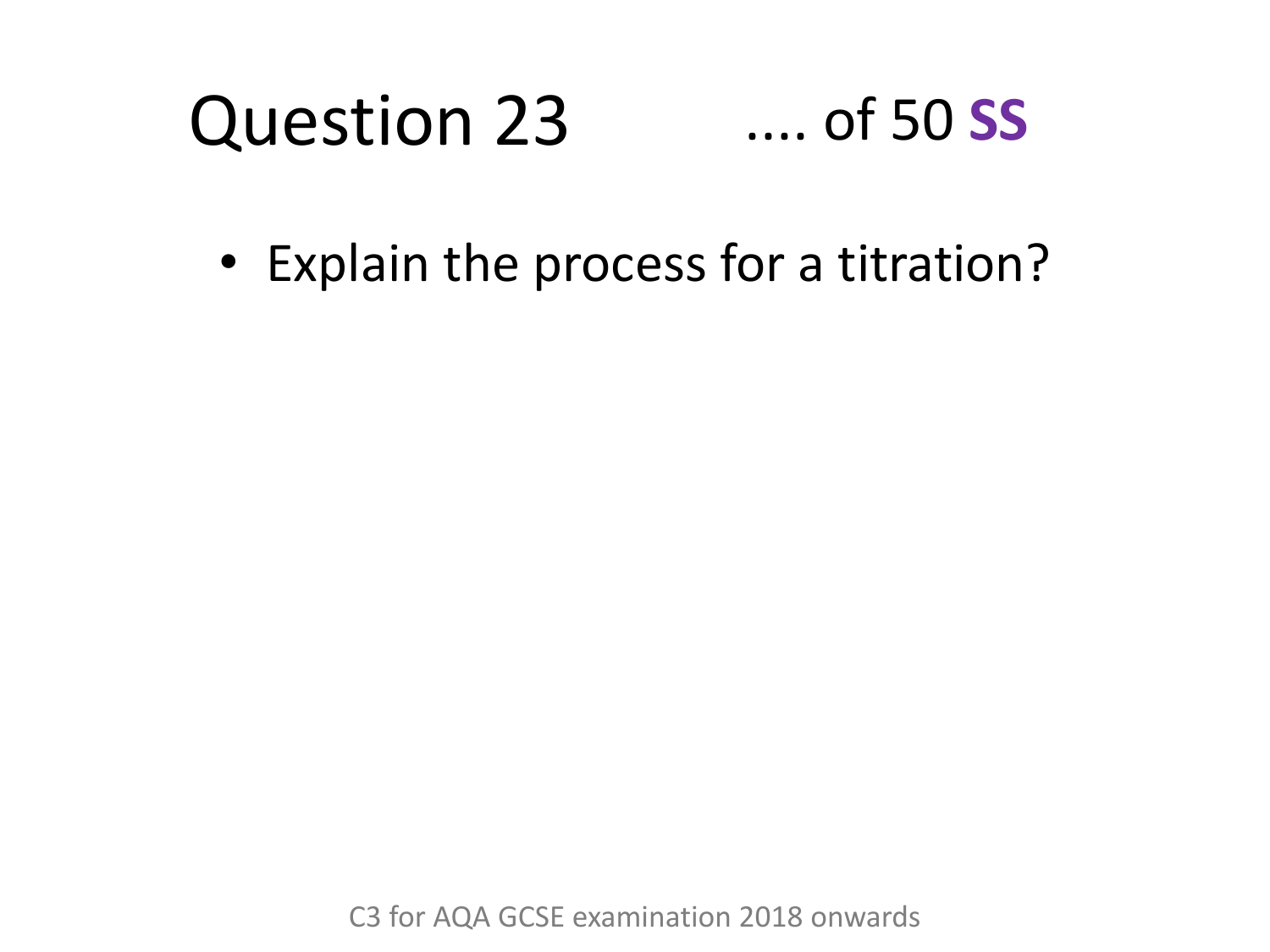# Answer 23 .... of 50 **SS**

- Fill a burette with acid, record start volume of acid
- Pipette 25cm<sup>3</sup> of alkali into a conical flask
- Put a few drops of universal indicator into the flask
- Add the acid from the burette to the conical flask , swirl gently
- When the colour changes to neutral, record the volume of acid used to turn to neutral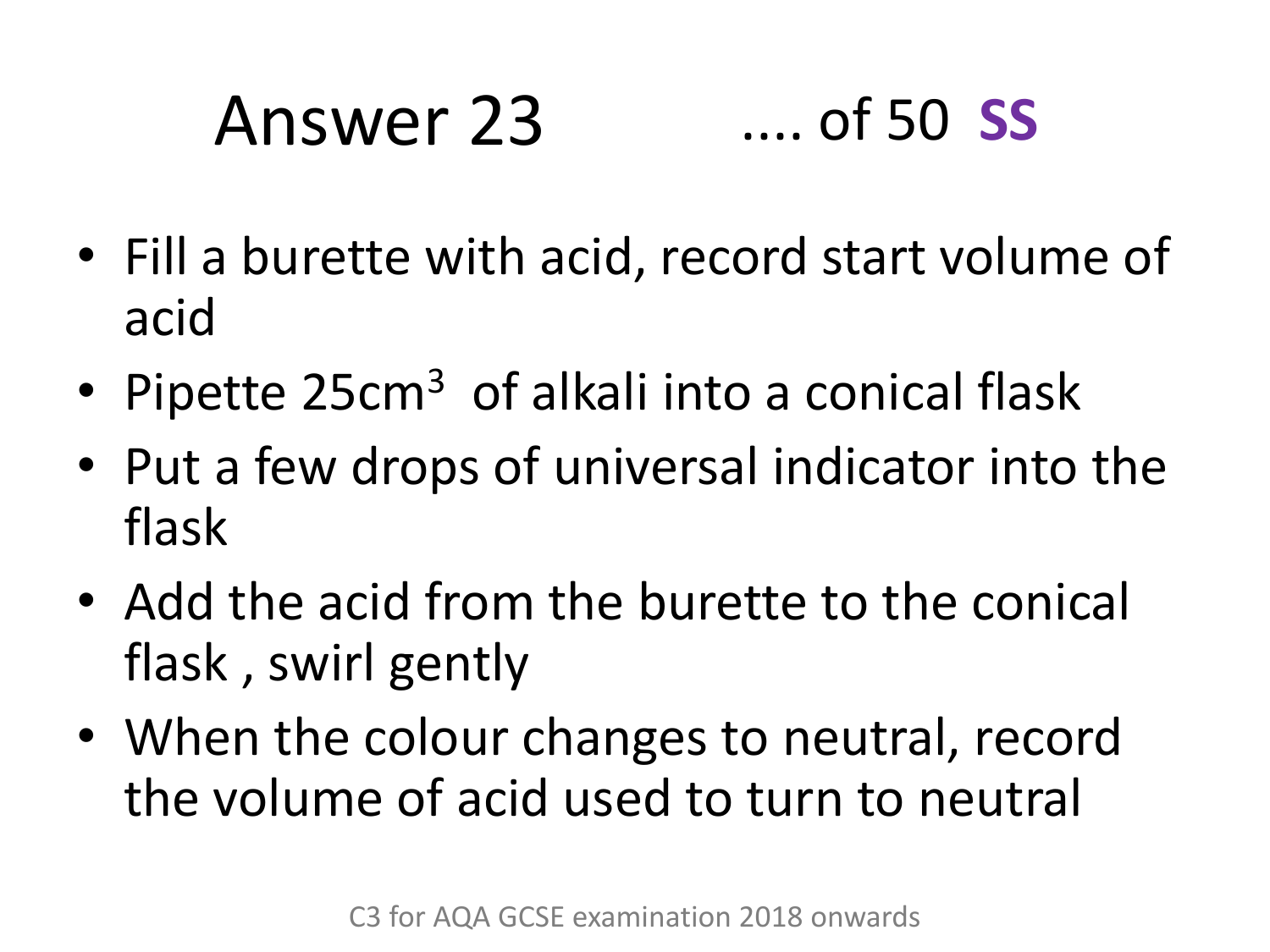#### Question 24 .... of 50 **SS**

• How do you find the concentration of acid?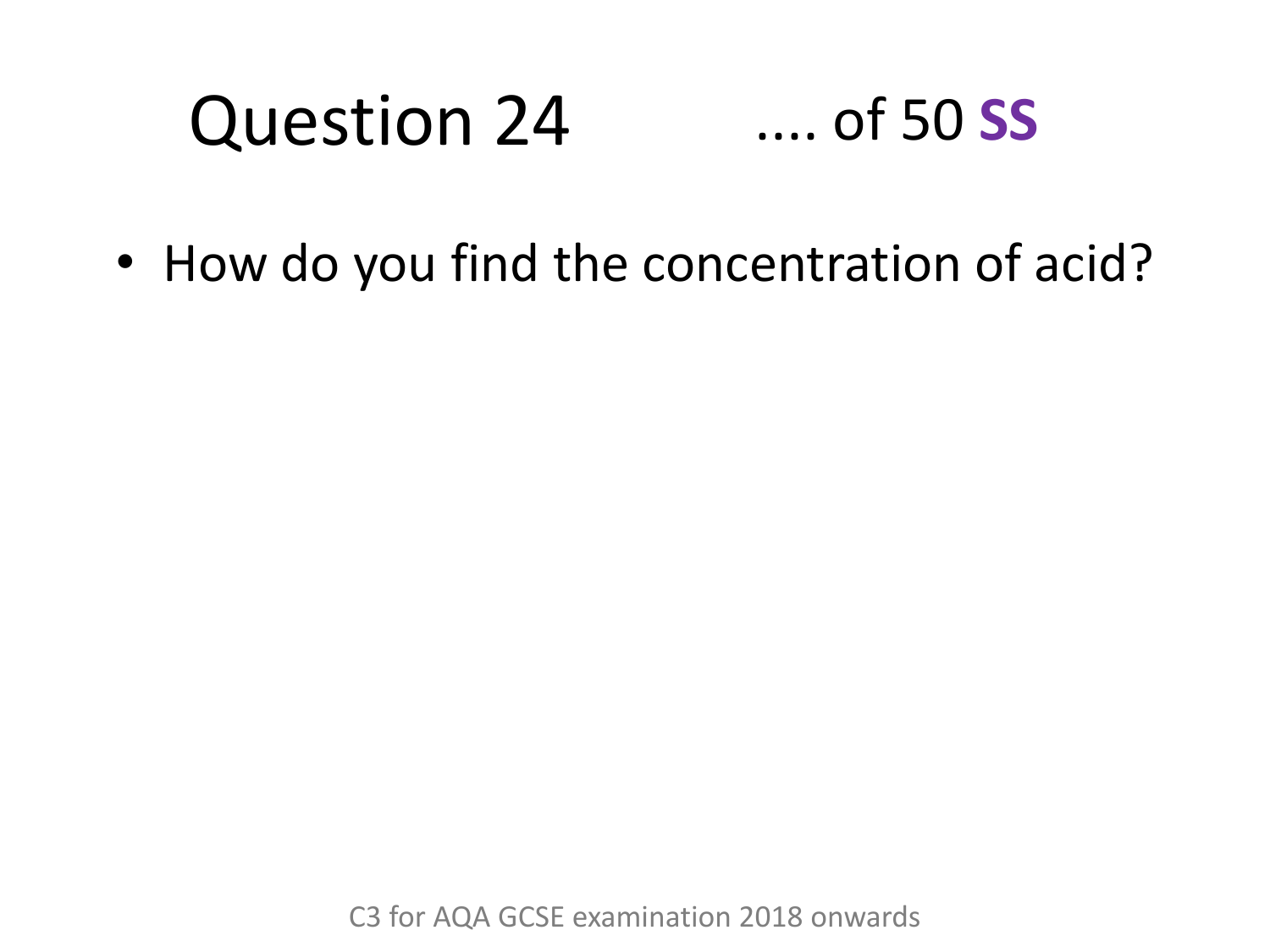### Answer 24 .... of 50

Concentration of alkali x volume of alkali = concentration of acid x volume of acid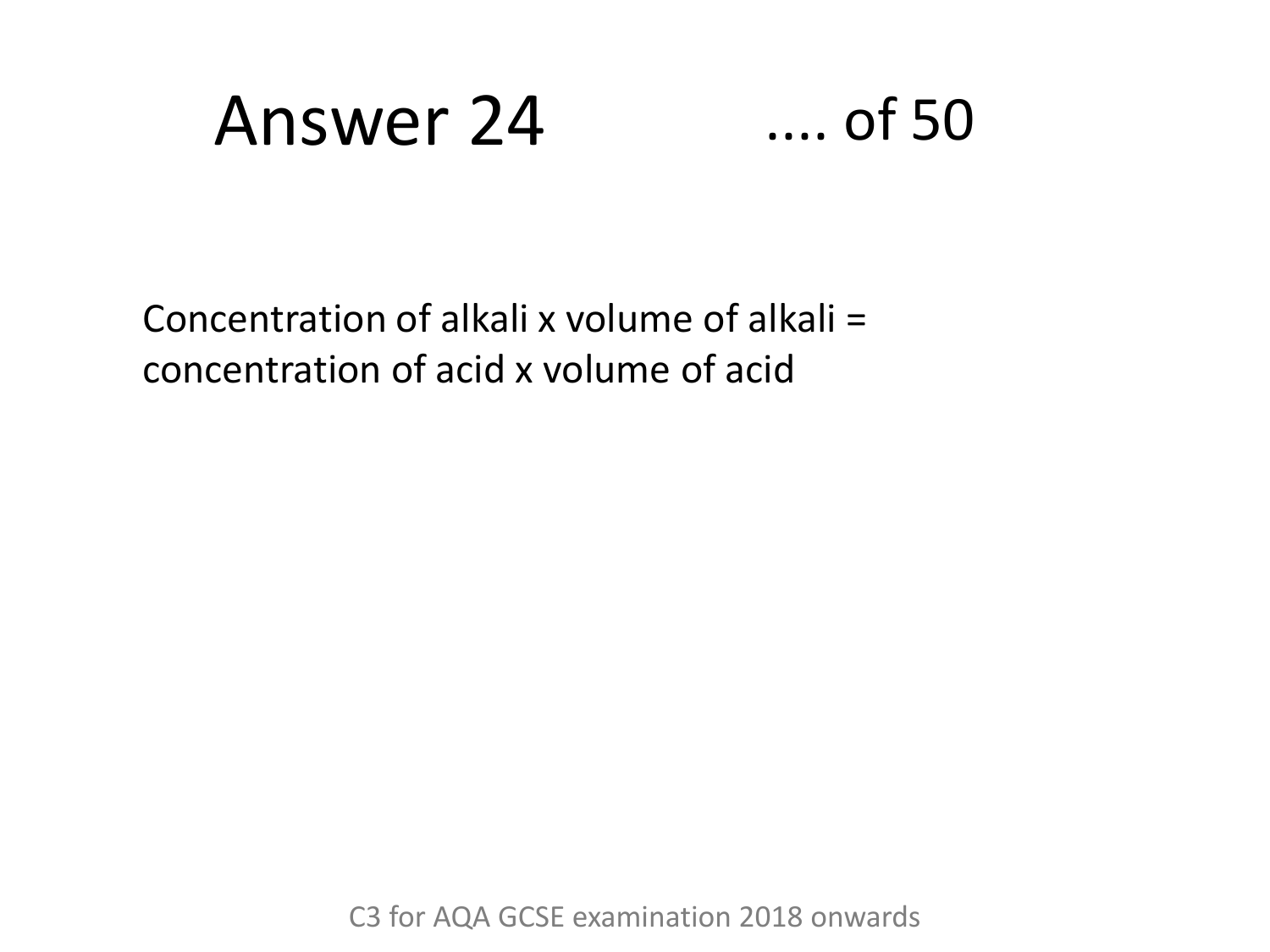#### Question 25 .... of 50

• What is the equation to calculate percentage uncertainty for a set of measurements?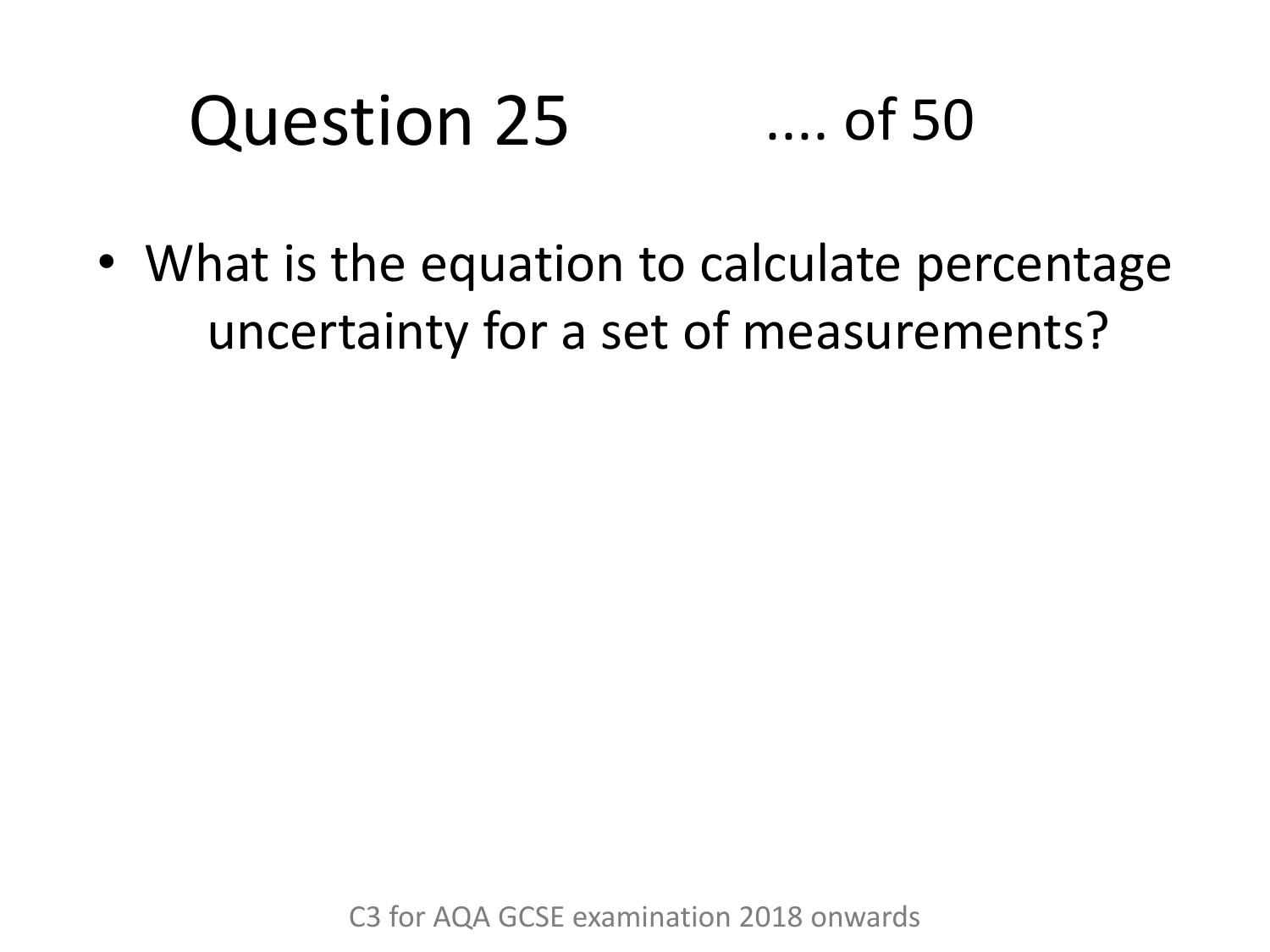## Answer 25 ...

$$
\ldots \text{ of } 50
$$

• .percentage uncertainty =

range of measurement x 100

mean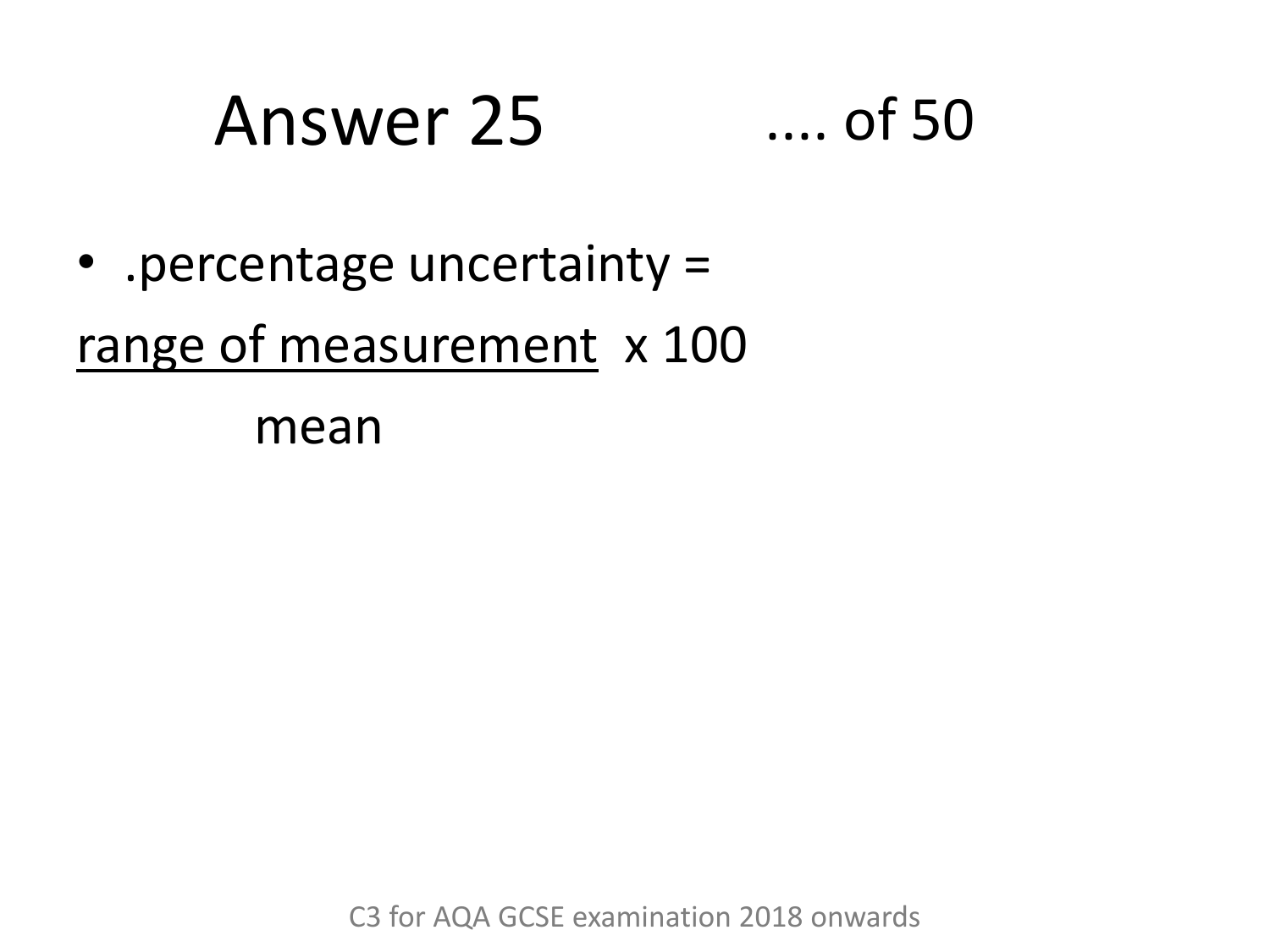#### Question 26 .... of 50

• What is the equation to calculate the range of a set of data?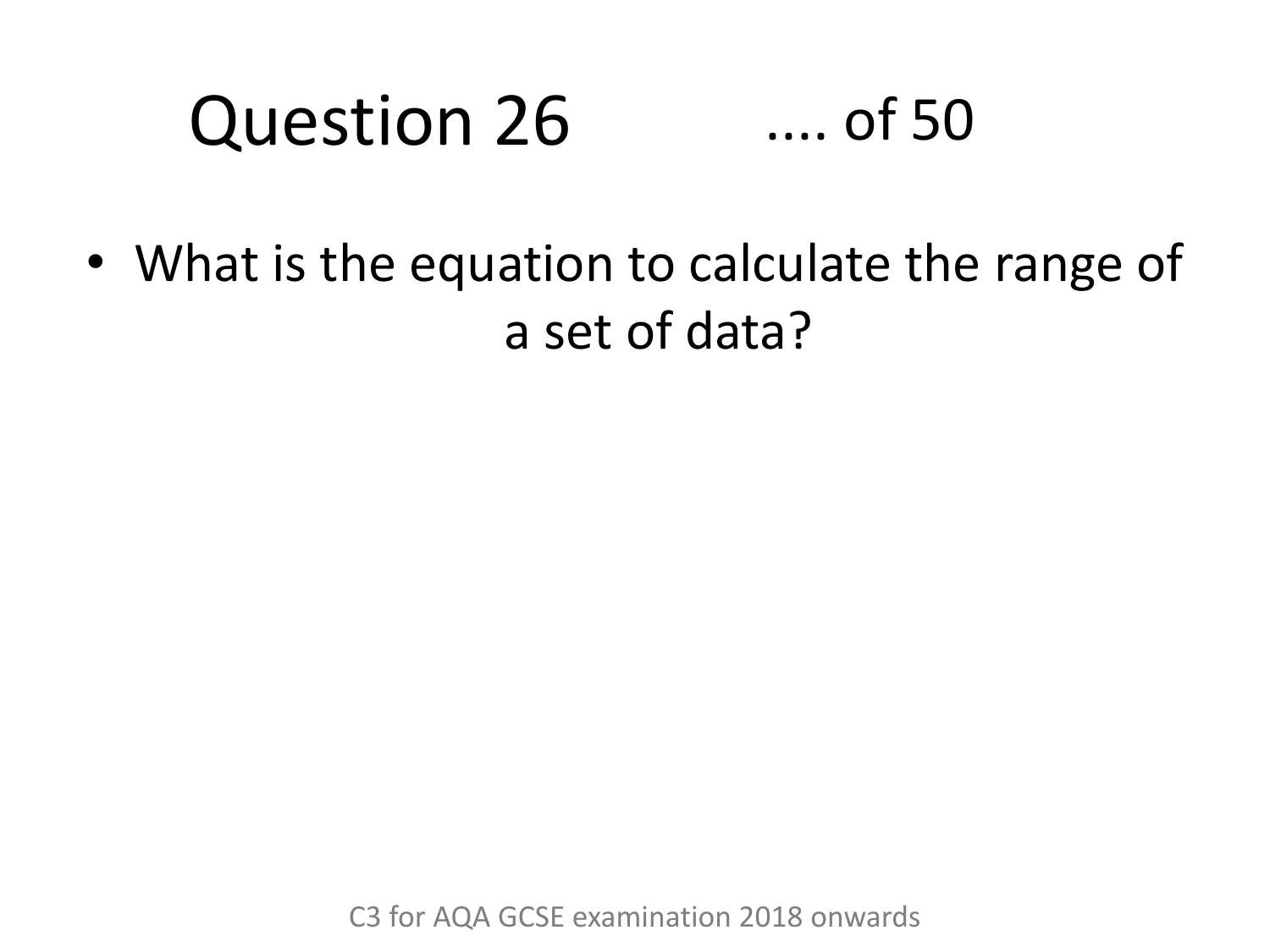#### Answer 26  $\dots$  of 50

• Range = highest measurement  $-$  lowest measurement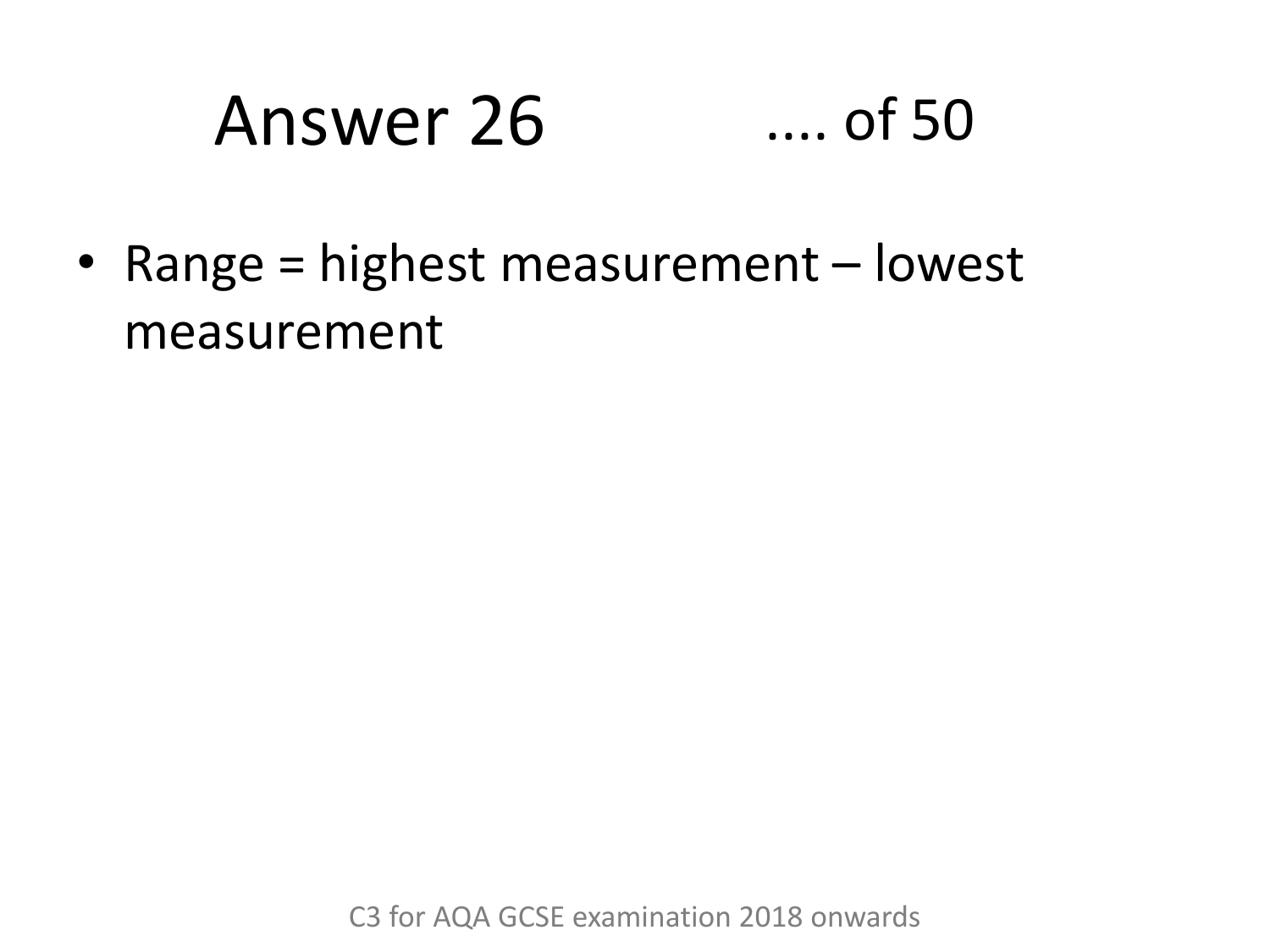#### Question 27 .... of 50 **H**

• How many moles of  $H_2O$  will be made when 1 mole of C<sub>3</sub>H<sub>8</sub> react?

### $C_3H_8 + 5O_2 \longrightarrow 3CO_2 + 4H_2O$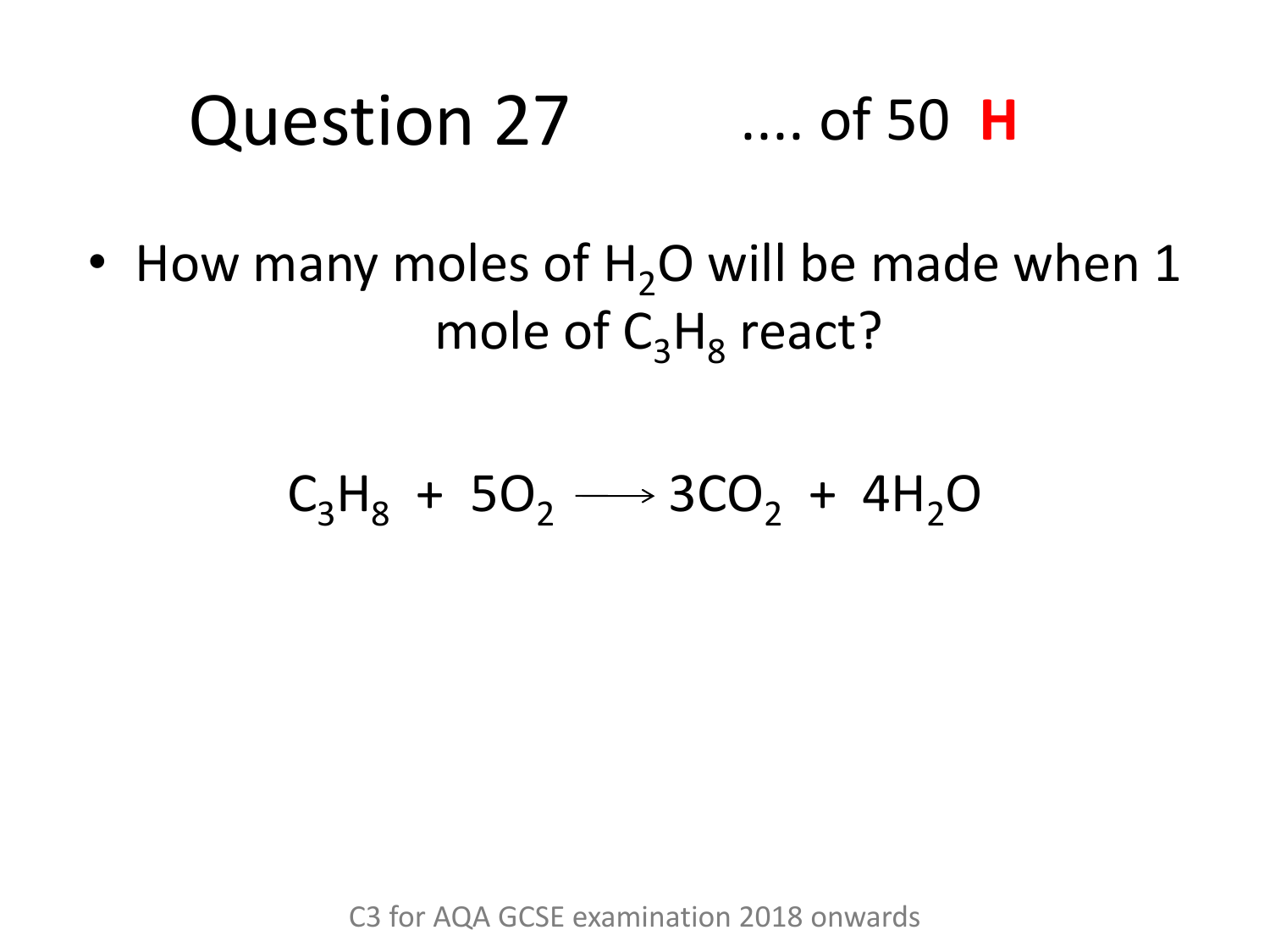### Answer 27

### $\dots$  of 50

 $\bullet$  4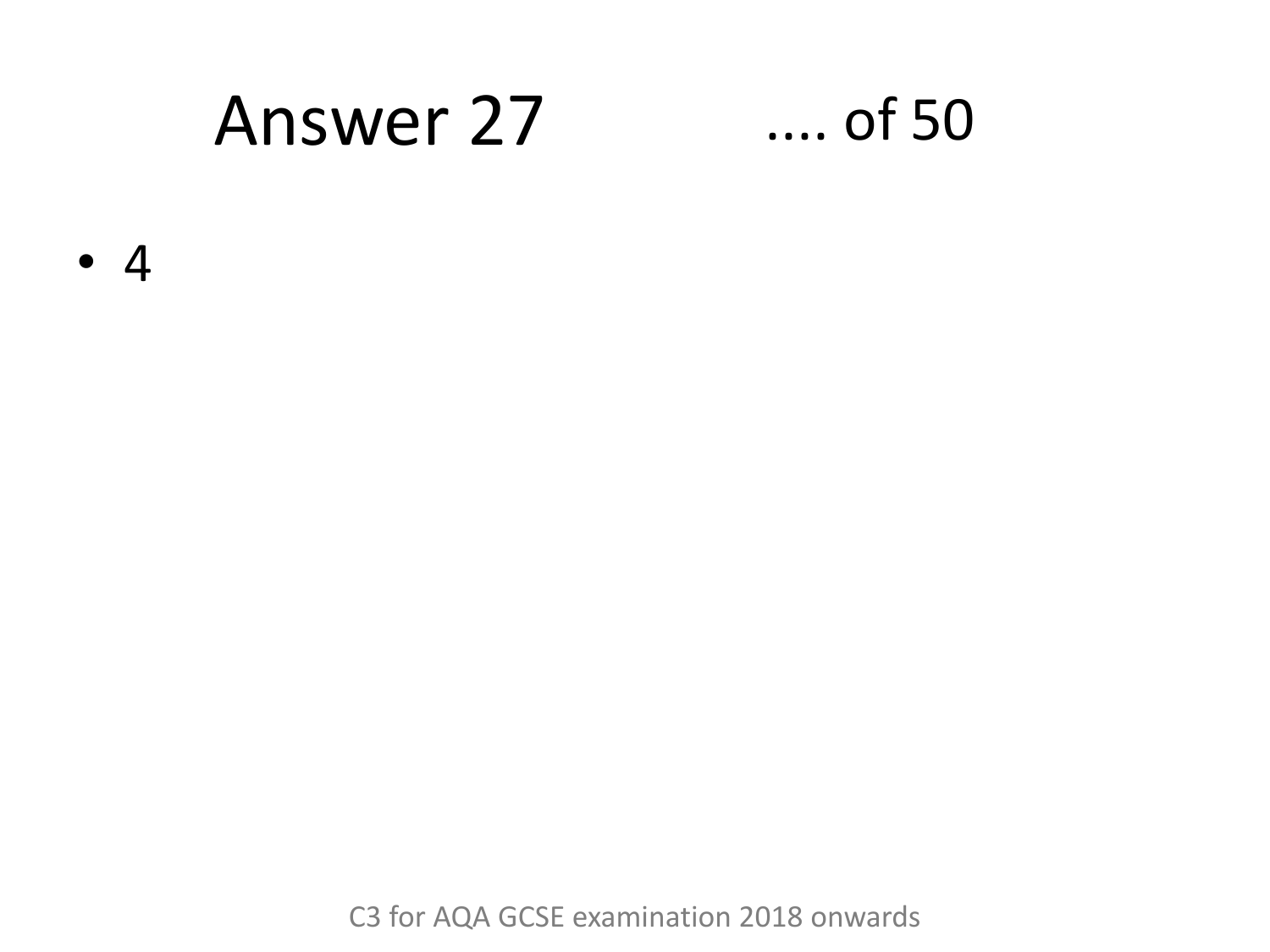#### Question 28 .... of 50 **H**

• How many moles of  $H<sub>2</sub>O$  will be made when 3 moles of C<sub>3</sub>H<sub>8</sub> react?

### $C_3H_8 + 5O_2 \longrightarrow 3CO_2 + 4H_2O$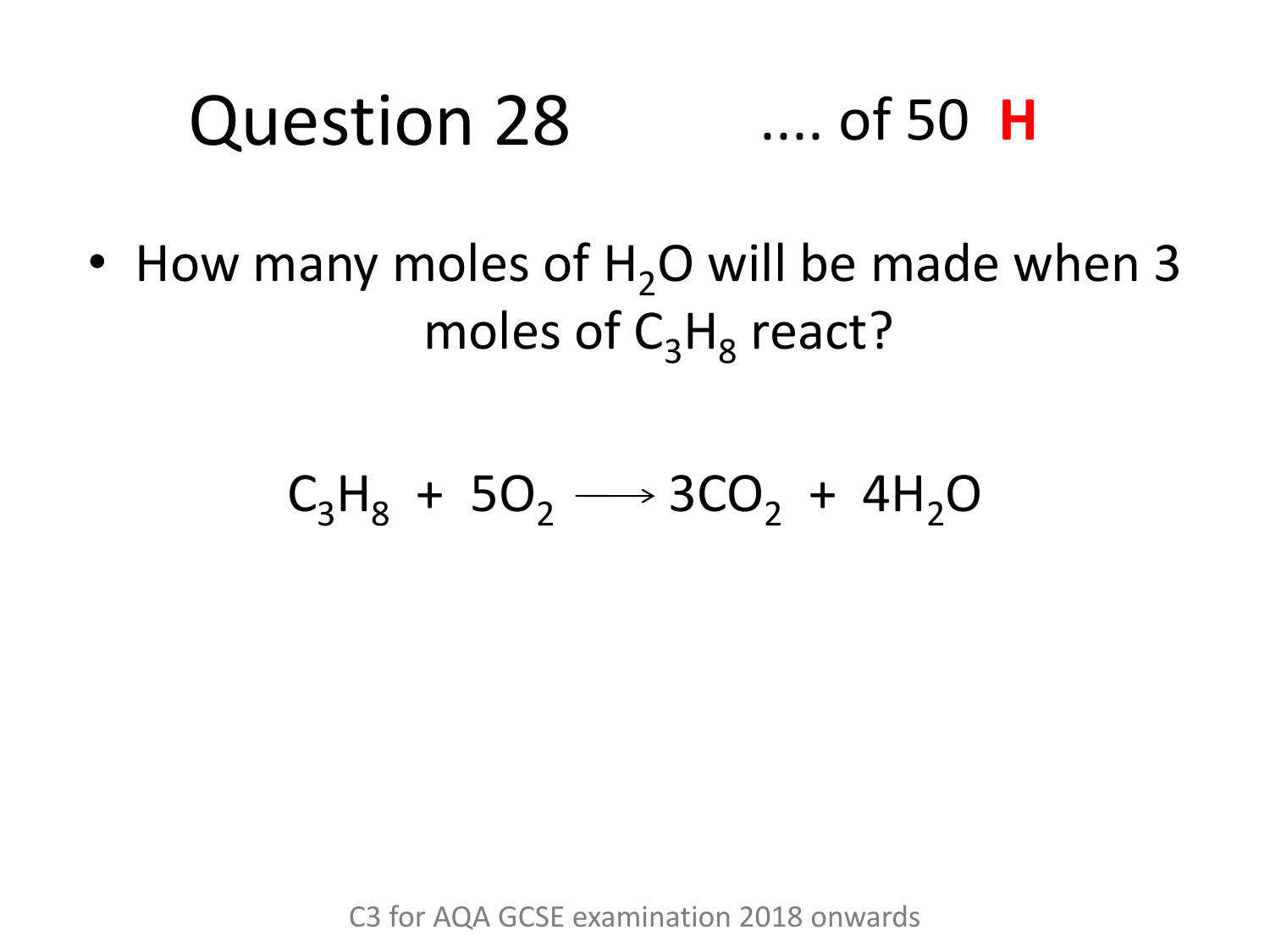### **Answer 28**

### $\dots$  of 50

 $\cdot$  12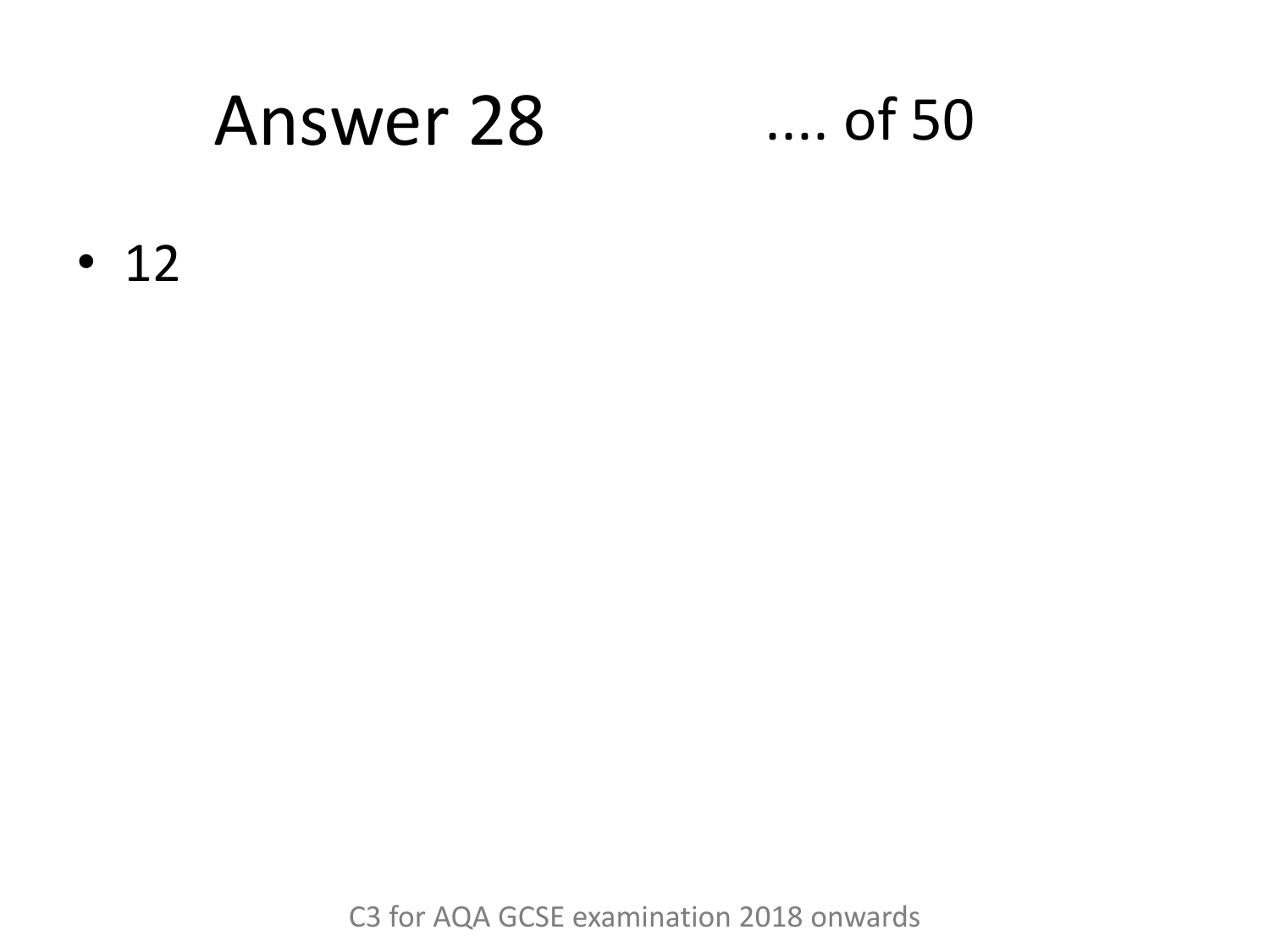#### Question 29 .... of 50 **H**

• What mass of  $H<sub>2</sub>O$  will be made when 44g of  $C_3H_8$  react? (C=12, H=1, O=16)

### $C_3H_8 + 5O_2 \longrightarrow 3CO_2 + 4H_2O$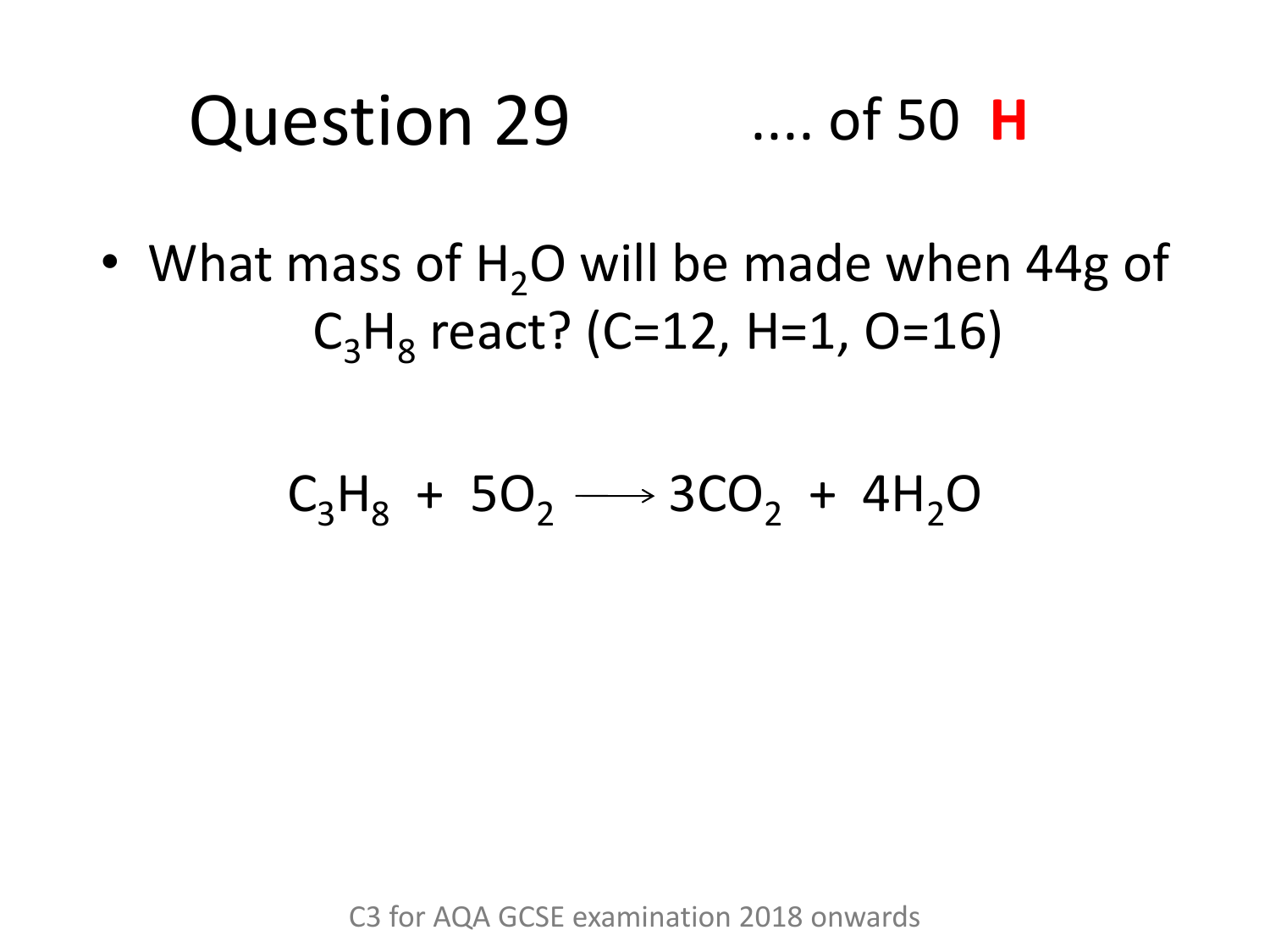#### **Answer 29**  $...$  of 50

 $\cdot$  72g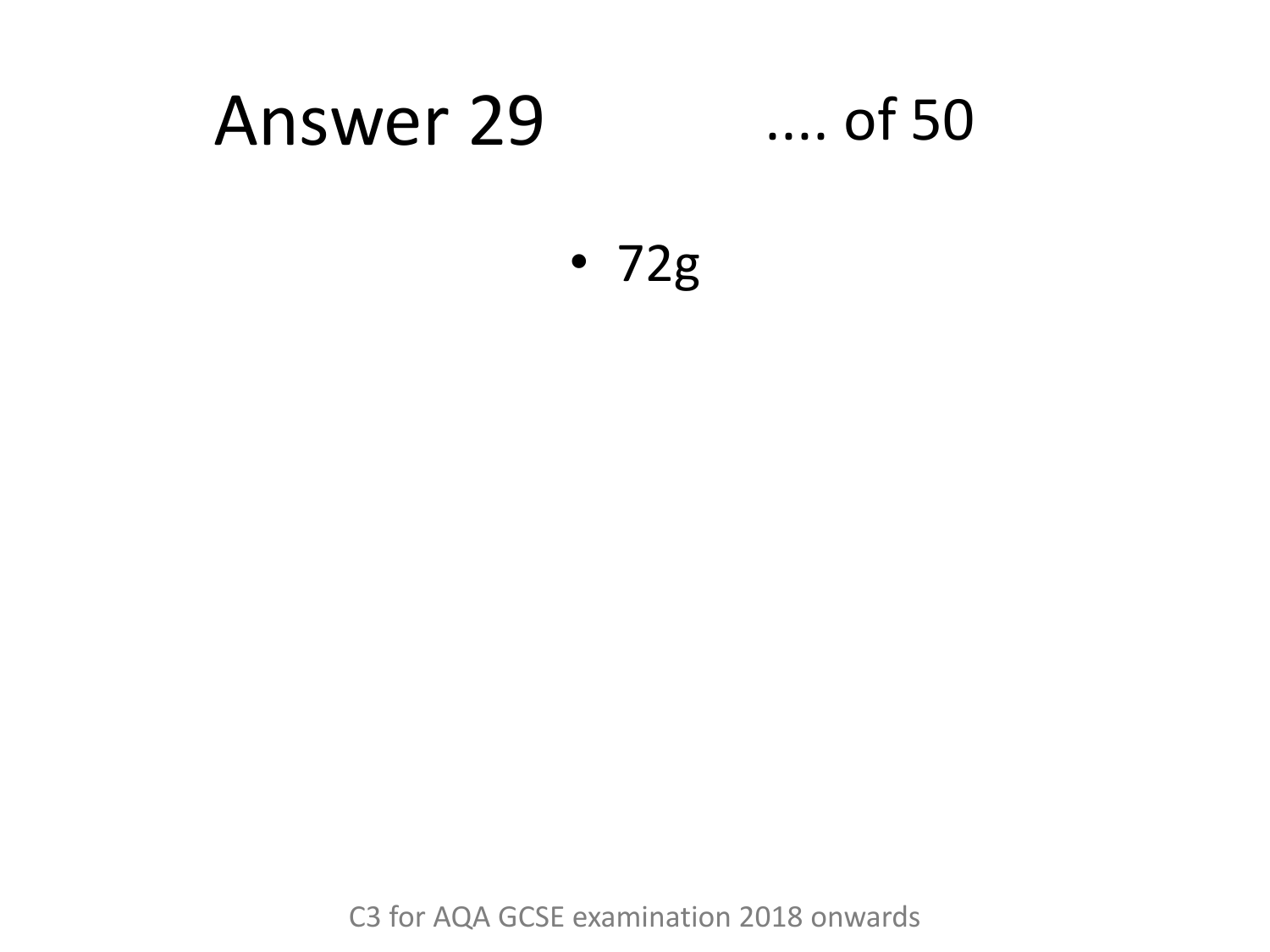#### Question 30 .... of 50 **H**

• What mass of  $H<sub>2</sub>O$  will be made when 220g of  $C_3H_8$  react? (C=12, H=1, O=16)

### $C_3H_8 + 5O_2 \longrightarrow 3CO_2 + 4H_2O$